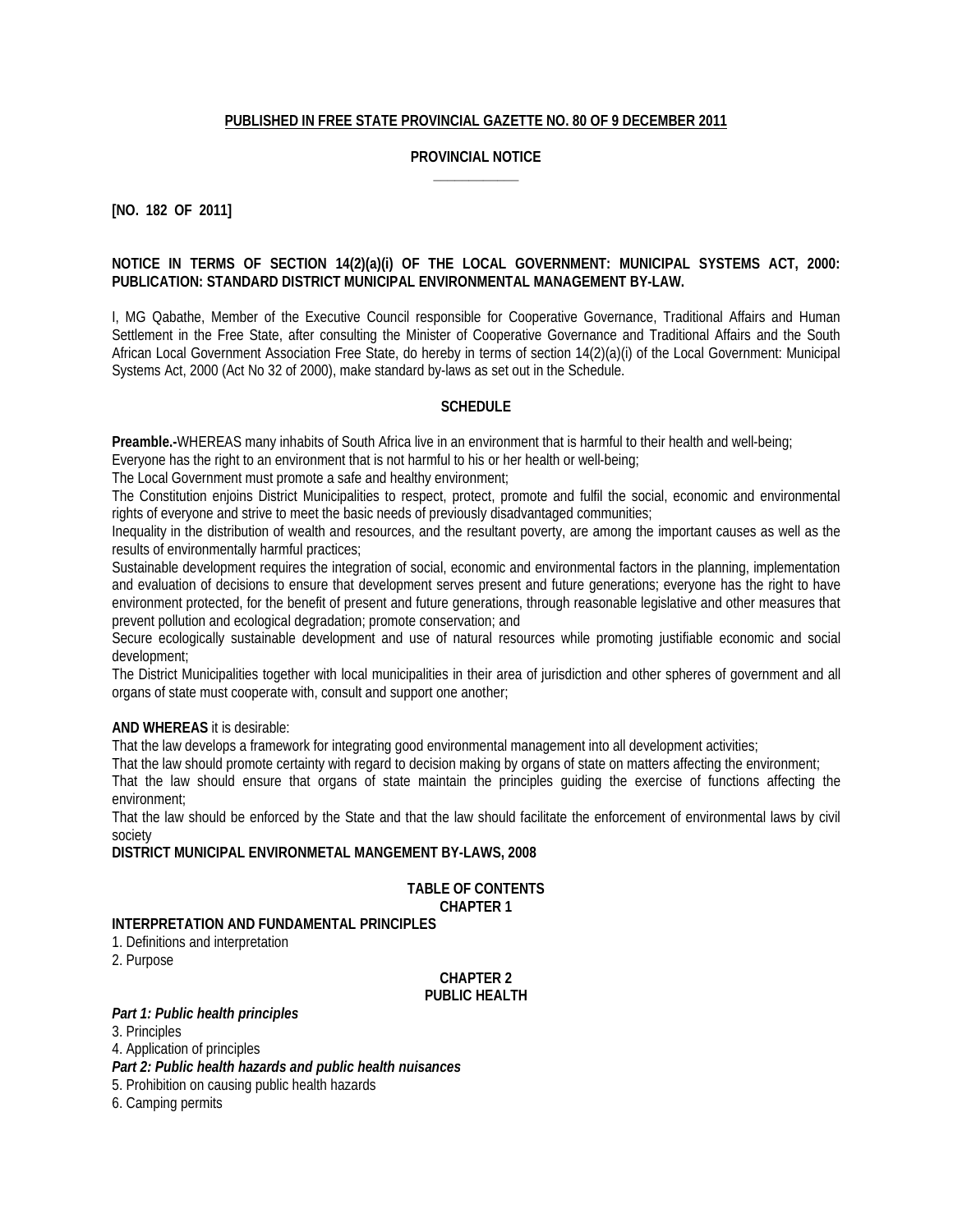7. Duty to report public health hazards

8. Prohibition on causing public health nuisances

## **CHAPTER 3**

# **POTENTIALLY HAZARDOUS USES OF PREMISES AND ENFORCEMENT**

### *Part 1: Potentially hazardous uses*

9. Duty to list potentially hazardous uses

- 10. Scheduled uses
- 11. Exemption certificates
- 12. Public health permits
- 13. Approval of measures, objects and materials
- 14. Application procedure
- 15. General terms applicable to certificates and permits
- 16. Suspension, cancellation and amendment of exemption certificates and permits

### *Part 2: Enforcement, remedial work and costs*

- 17. Demolition orders
- 18. Municipal remedial work
- 19. Cost orders

# **CHAPTER 4:**

# **SANITARY SERVICES**

- 20. Compulsory connection to municipal sewerage system
- 21. Prohibition against obstruction of sanitary services
- 22. Requirements in respect of toilet facilities

23. Toilets facilities for workers

24. Prohibition against use of a bucket toilet under the same roof as a dwelling

25. Condition of toilets, urinals, backyards and refuse areas

26. Separate storage of urine

27. Provision of tank for waste liquids in areas without sewers

28. Pumping of contents of underground tank to surface tank

29. Blocked or defective outlet pipes

30. Prohibition against urine in slops tanks

#### **CHAPTER 5 PRIVATE SEWERAGE WORKS**

31. Permit for provision of service for the removal of human excrement or urine

32. Permit for installation of sewerage works

33. Maintenance of sewerage works

34. Disposal of sewage, sewage effluent and wastewater without causing a public health nuisance and/or hazard

35. Compulsory use of Council's sewage removal service

#### **CHAPTER 6 WATER**

36. Definitions

37. Pollution of sources of water supply

38. Dangerous wells, boreholes and excavations

39. Provision of adequate water supply

40. Use of water from sources other than the municipal supply

41. Furnishing of particulars of the source of water

42. Notice of the sinking or digging of a boreholes or wells

43. Storm water runoff from premises which may impact on public health

44. Containment of waste water

### **CHAPTER 7 OFFENSIVE TRADES**

45. Definitions

46. Permit requirement

47. Requirements for premises

48. Duties of offensive traders

49. Liquid refuse/waste water from bone and tripe boiling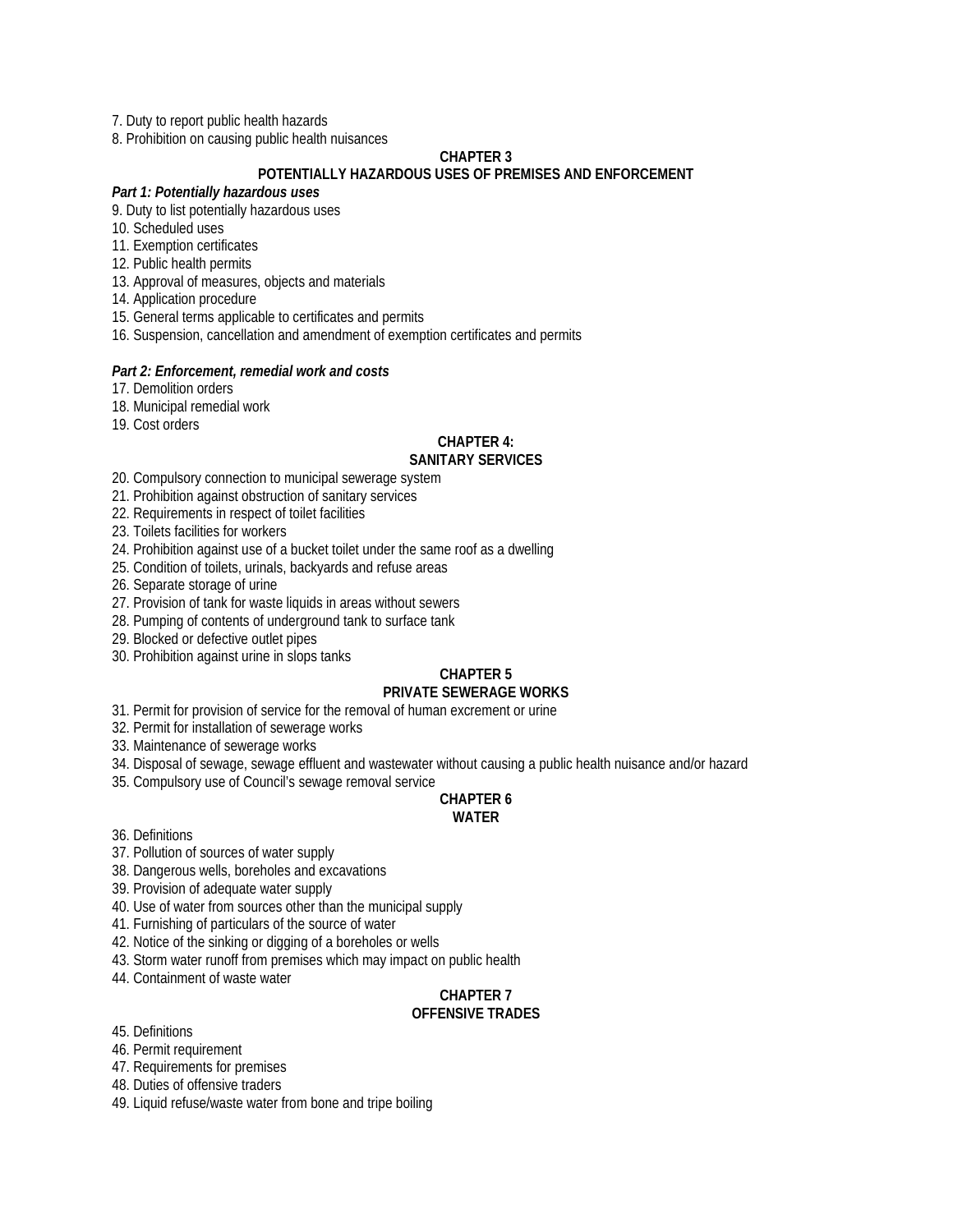50. Liquids, tanks and tubs in leather making

51. Storage of rags, bones and waste

### **CHAPTER 8 HAIRDRESSING, BEAUTY AND COSMETOLOGY SERVICES**

52. Definitions

53. Permit requirement

54. Requirements for premises

55. Duties of salon operators

56. Required minimum health standards for the operation of a salon

57. Prohibition against the use of salon premises for other purposes

# **CHAPTER 9**

# **SECOND-HAND GOODS**

58. Definitions

59. Requirements for premises

60. Duties of second-hand goods traders

# **CHAPTER 10**

## **ACCOMMODATION ESTABLISHMENTS**

61. Definitions

62. Permit requirement

63. Requirements for premises of accommodation establishments

64. Duties of operators of accommodation establishments

### **CHAPTER 11 DRY-CLEANING AND LAUNDRY ESTABLISHMENTS**

65. Definitions

66. Premises for dry-cleaning or laundry businesses

67. Premises for dry-cleaning or laundry receiving depots

68. Premises for coin-operated laundries

69. General requirements for dry-cleaning and laundry businesses

#### **CHAPTER 12 SWIMMING POOLS AND SPA-BATHS**

70. Definitions

- 71. Requirements for premises
- 72. Duties of spa-bath keepers
- 73. Duties of swimming pool keepers
- 74. Water supply

75. Safety of water

76. Order and behaviour

#### **CHAPTER 13 CHILD - CARE SERVICES**

- 77. Definitions
- 78. Application of Guidelines

79. Health Certificate

- 80. Requirements of premises for Accommodation of Children between three and seven years
- 81. After-school care facilities
- 82. General duties and liabilities for compliance with regulations
- 83. Resting and Play Equipment
- 84. Medical care for Children
- 85. Safety Measures
- 86. Application for Admission
- 87. Registers
- 88. Medical Report
- 89. Food Preparation
- 90. Right of entry and inspection of premises and records
- 91. Journal
- 92. Suspension or termination of operations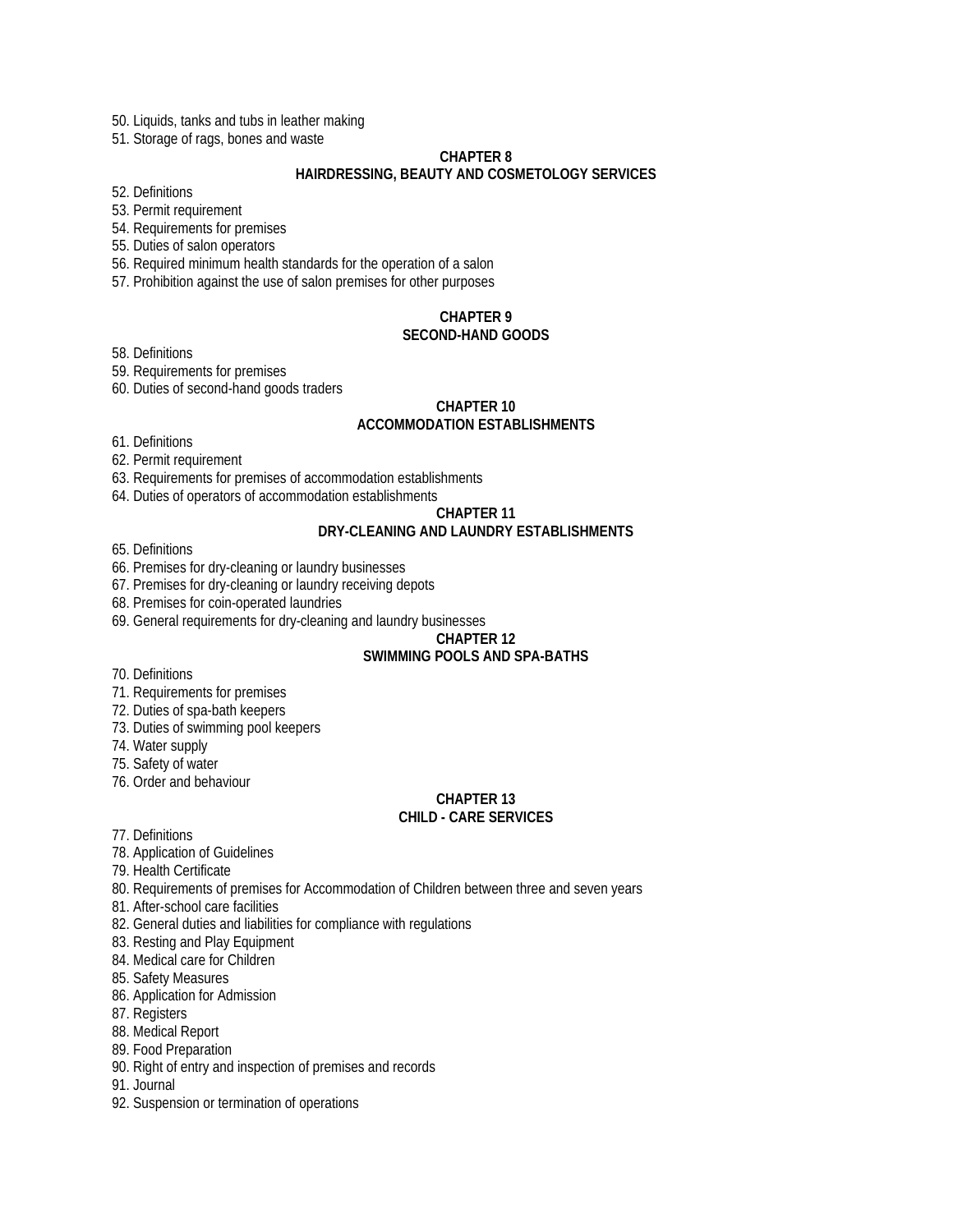93. Offences

94. Withdrawal of health certificate

### **CHAPTER 14 KEEPING OF ANIMALS**

95. Definitions

*Part 1: General provisions relating to the keeping of animals* 96. Application of Chapter *Part 2: Keeping of cattle, horses, mules and donkeys* 97. Requirements for premises 98. Duties of keeper of cattle, horses, mules and donkeys *Part 3: Keeping of goats and sheep* 99. Application 100. Requirements for premises 101. Duties of keeper of goats and sheep *Part 4: Keeping of poultry* 102. Application 103. Permit requirement 104. Requirements for premises 105 Duties of keepers of poultry *Part 5: Keeping of rabbits* 106. Application 107. Permit requirement 108. Requirements for the premises 109. Duties of keepers of rabbits *Part 6: Keeping of birds other than poultry* 110. Requirements for the premises 111. Duties of keepers of aviaries *Part 7: Kennels and catteries* 112. Requirements for premises 113. Food preparation areas 114 Duties of keepers of kennels or catteries *Part 8: Pet shops and pet parlours* 115. Requirements for premises 116. Duties of pet shop or pet parlour keepers *Part 9: Keeping of wild animals* 117. Requirements for the premises 118. Duties of keepers of wild animals *Part 10: Keeping of pigs* 119. Requirements for premises 120. Duties of keepers of pigs *Part 11: Keeping of pets* 121. Duties of keepers of pets *Part 12: General provisions* 122. Drainage 123. Requirements for keeping of bees 124. Illness attributable to animals, poultry or birds 125. Keeping of and slaughtering animals for religious and ceremonial purposes **CHAPTER 15 CARAVAN PARKS AND CAMPING GROUNDS** 126. Definitions 127. Requirements for premises 128. Sanitary Facilities

### **CHAPTER 16 EXHUMATIONS**

129. Application to exhume a body or body ashes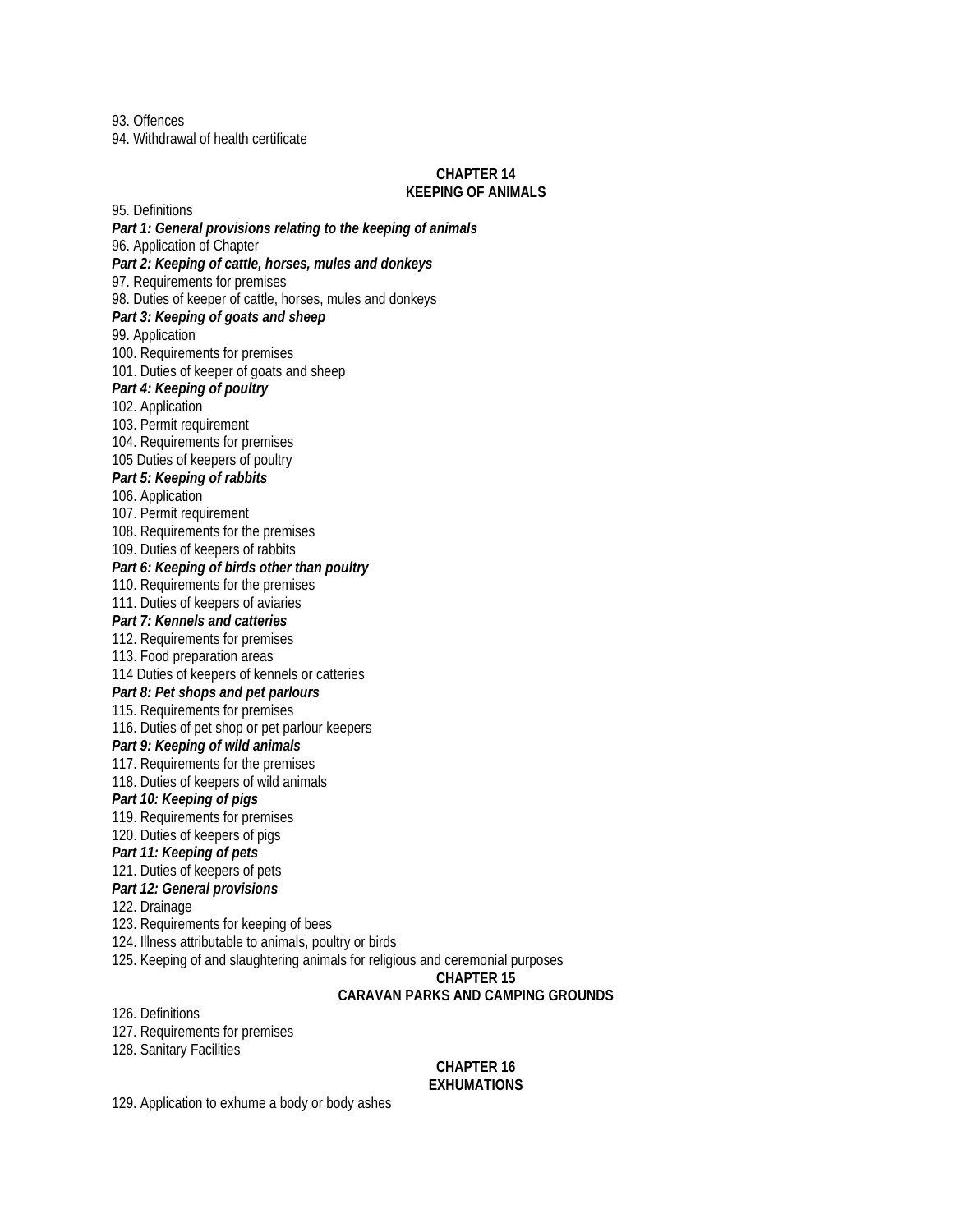130. Exhumation requirements

### **CHAPTER 17**

# **AIR POLLUTION CONTROL**

### *Part I: Interpretations and Fundamental Principles*

131. Definitions

#### *Part II: Duty of Care*

132. Person causing air pollution

### *Part III: Smoke Emissions from premises other than Dwellings*

- 133. Application
- 134. Prohibition
- 135. Installation of fuel-burning equipment
- 136. Operation of fuel-burning equipment
- 137. Presumptions
- 138. Installation and operation of obscuration measuring equipment
- 139. Monitoring and sampling
- 140. Exemption

### *Part IV: Smoke Emissions from Dwellings*

141. Restrictions to emission of dark smoke

*Part V: Emissions caused by open burning*

142. Open burning of any material on any land

### *Part VI: Emissions from compressed ignition powered vehicles*

- 143. Prohibition
- 144. Stopping of vehicles for inspection and testing
- 145. Testing Procedure
- 146. Repair notice

### *Part VIII: Emissions that cause a nuisance*

- 147. Prohibition
- 148. Abatement notice
- 149. Steps to abate nuisance
- *Part VIII: Appeals*
- 150. Appeal against decision of authorised person
- *Part IX: General Provisions*

# 151. Conflict

- 152. Offences and Penalties
- 153. Exemptions

### **CHAPTER 18 HEALTH CARE WASTE**

- 154. Definitions
- 155. Separation at source
- 156. Duties of transporters
- 157. Disposal of health care risk waste
- 158. Duty to register
- 159. Powers of environmental health practitioners
- 160. Offences

#### **CHAPTER 19 MISCELLANEOUS**

161. Duties of Council

- 162. Offences and penalties
- 163. Serving of notices
- 164. Application to the State
- 165. Repeal
- 166. Short title

### **ANEXXURE 1:**

### **PUBLIC HEALTH NUISANCES**

1. Public Health Nuisances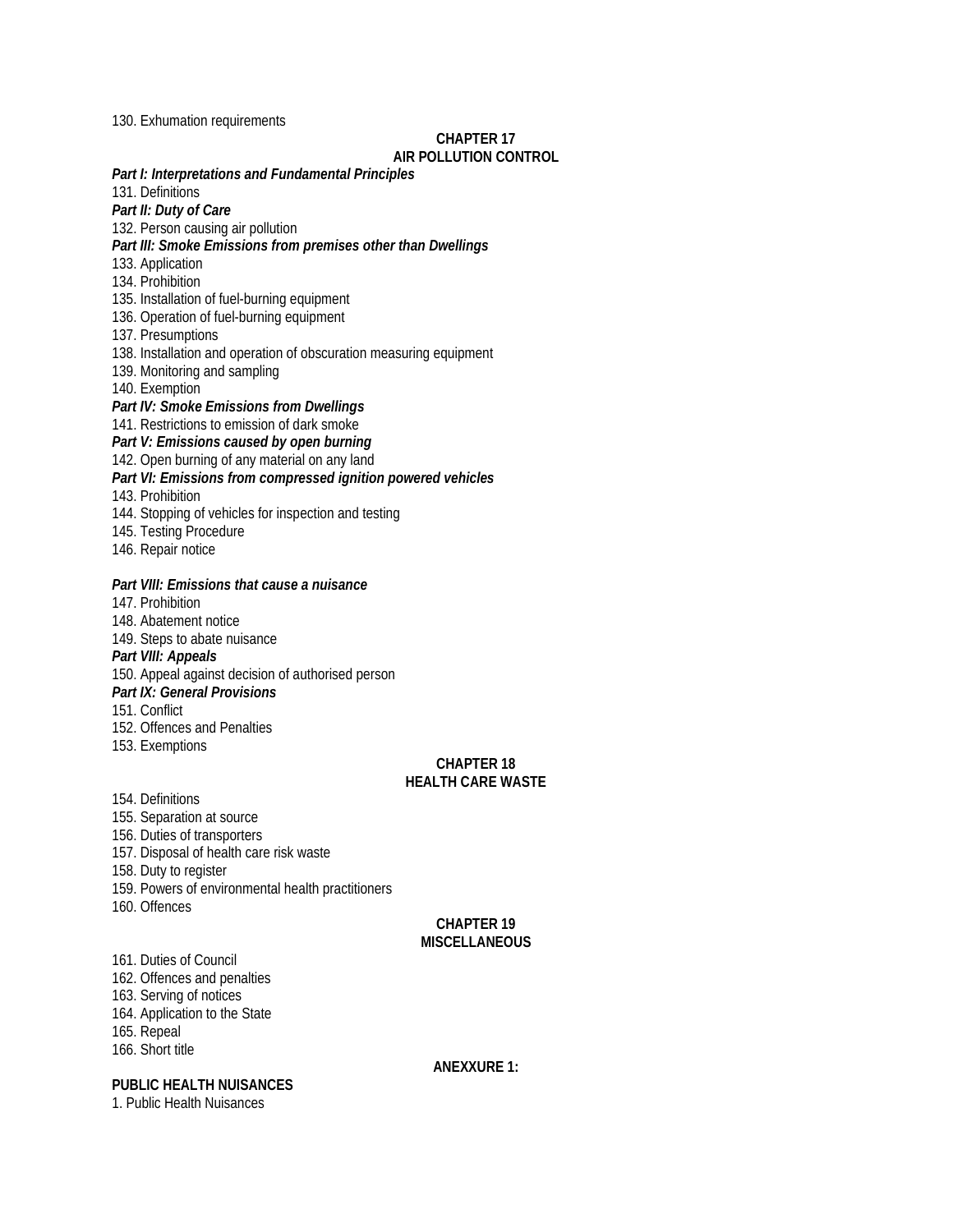2. Pest control 3. Air pollution 4. Fouling and littering on public places and open spaces

**ANNEXURE 2:**

**SCHEDULED USES** *Part A: Activities for which a permit is required Part B: Scheduled uses*

### **CHAPTER 1 INTERPRETATION AND FUNDAMENTAL PRINCIPLES**

### **Definitions and interpretation**

1. In these By-laws, unless the context otherwise indicates –

**"adequate"** when used to describe a standard or manner in which anything required by these By-laws must be done, means the standard or manner that, in the opinion of an environmental health practitioner, is sufficient to safeguard public health, and to achieve the purpose and apply the principles of these By-laws and "adequately" has a corresponding meaning;

**"approved"** when used to describe a particular object, measure or material, means an object, measure or material which has been approved in terms of section 12 as being adequate in specified circumstances to prevent, or reduce to a level acceptable to the Council, the risk of any public health hazard or public health nuisance occurring, continuing or recurring;

**"authorised official"** means any official of the Council or a delegated person who has been authorised by the Council to administer, implement and enforce the provisions of these By-laws;

**"communicable diseases"** means any disease which can be communicated directly or indirectly from any animal or through any agent to any person or from any person suffering there from or who is a carrier thereof, to any other person;

**"Council"** means –

(a) the ................... District Municipality established by Provincial Notice No. ....... of............ dated ...................., as amended, exercising its legislative and executive authority through its municipal Council; or (b) its successor in title; or

(c) a structure or person exercising a delegated power or carrying out an instruction, where any power in these By-laws has been delegated or sub-delegated, or an instruction given, as contemplated in section 59 of the Local Government: Municipal Systems Act, 2000 (Act No. 32 of 2000); or

(d) a service provider fulfilling a responsibility under these By-laws, assigned to it in terms of section 81(2) of the Local Government: Municipal Systems Act, or any other law, as the case may be;

**"dwelling"** means any house, room, shed, hut, tent, cave, container, shelter, vehicle, boat or any other structure or place whatsoever, any part of which is used or appears intended for use by any human being for sleeping or in which any human being dwells or sleeps and "room" has a corresponding meaning;

**"environmental health"** the identification, evaluation and control of all those factors in the environment (biological, physical and chemical) that may have a deleterious effect on the health and well-being of people in the municipal area; **"environmental health practitioner"** means an official appointed by the Council, and who is duly registered as an environmental health practitioner with the Health Professions Council of South Africa in terms of section 33 of the Health Professions Act, 1974 (Act No. 56 of 1974);

**"exemption certificate"** means a certificate issued in terms of section 11;

"hot water" means water which has a minimum temperature of  $55^{\circ}$  C at the point of discharge;

**"municipal area"** means the area under the jurisdiction of the Council;

**"municipal manager"** means a person appointed as such by the Council in terms of section 82 of the Local Government: Municipal Structures Act, 1998 (Act No. 117 of 1998);

**"National Building Regulations and Building Standards Act"** means the National Building Regulations and Building Standards Act, 1977 (Act No. 103 of 1977);

**"occupier",** in relation to any premises, means any person –

(a) occupying the premises;

(b) leasing the premises;

(c) who is not occupying the premises but is entitled to do so; or

(d) who manages the premises or a business on the premises on behalf

of a person referred to in paragraph (a), (b) or (c);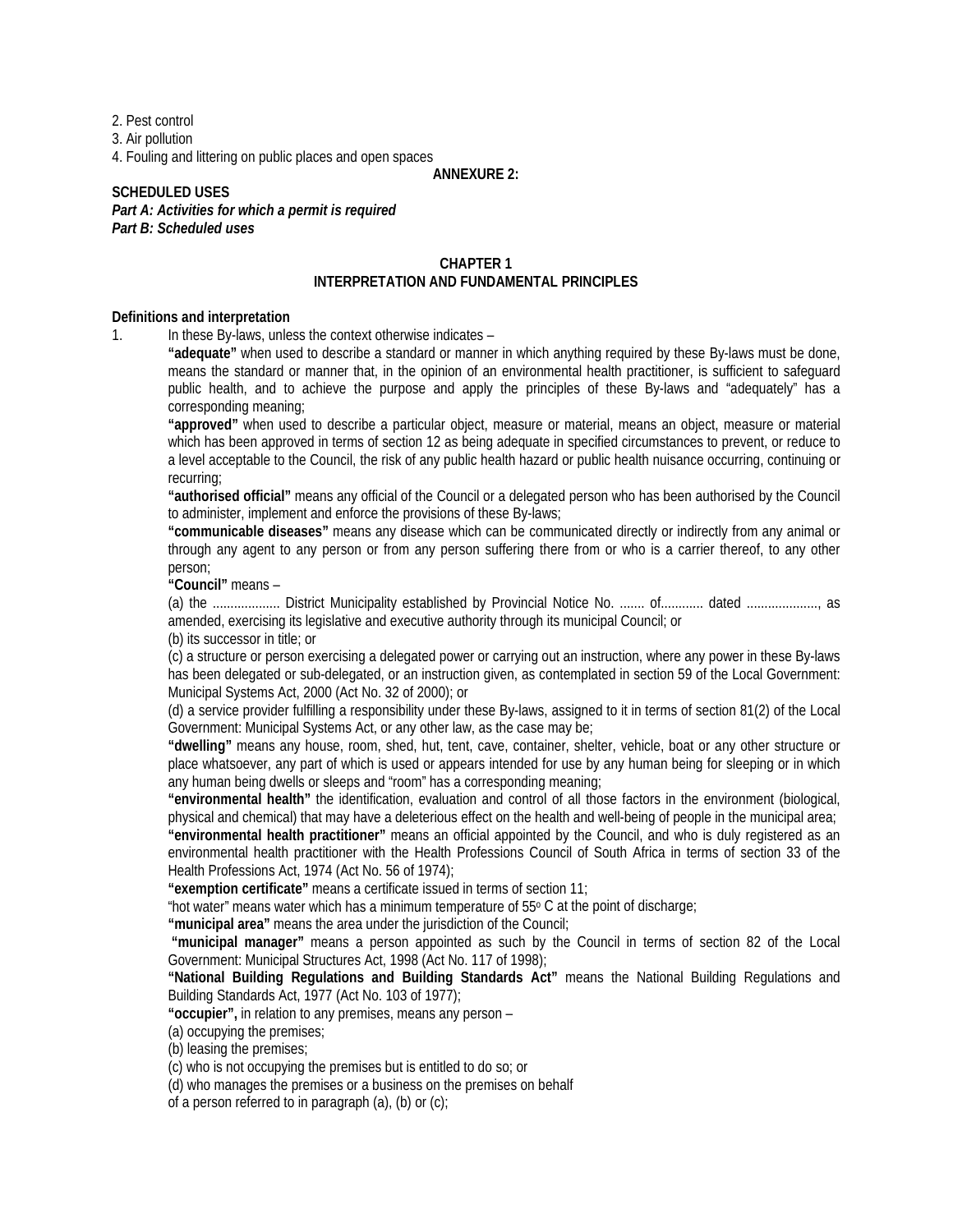**"organ of state"** means an organ of state as defined in section 239 of the Constitution of the Republic of South Africa Act, 1996 (Act No. 108 of 1996);

**"owner",** in relation to any premises, means –

(a) the person in whose name the title to the premises is registered, and includes the holder of a stand licence; or

(b) if the person referred to in paragraph (a) is dead, insolvent, mentally ill, a minor or under any legal incapacity, the executor, guardian or other person who is legally responsible for administering that person's estate;

"**permit**" means a public health permit issued by the Council in terms of the section 11;

**"person"** means a natural person or a juristic person, and includes an organ of state;

"**pest**" means any animal, reptile, insect or mammal, which may create a public health

hazard or public health nuisance if it is present in significant numbers and without limitation, includes rats, mice, flies, mosquitoes**,** bed bugs, fleas, lice, termites and cockroaches;

**"potable water"** means water that complies with the requirements set out in South African Bureau of Standard 241: Water for Domestic Supplies;

**"premises"** means –

(a) any land without any buildings or other structures on it;

(b) any building or other structure and the land on which it is situated;

(c) any land which adjoins land referred to in paragraph (a) or (b) and any building or other structure on the adjoining land, if that land, building or structure is occupied or used in connection with any activity carried out on the premises referred to in paragraph (a) or (b); or

(d) any land on which a caravan park or camping ground is situated; or

(e) any vessel, vehicle or movable structure which is used for a scheduled use;

**"prescribed fee"** means a fee determined by the Council by resolution in terms of section 75A of the Local Government: Municipal Systems Act, 2000 (Act 32 of 2000) as amended;

**"public health"** means the art and science which aim at preventing disease, prolonging life and promoting health through the organized efforts of society and includes the mental and physical health and well-being of people in the municipal area;

**"public health hazard"** means any actual threat to public health, and without limitation, includes –

(a) the circumstances referred to in section  $5(3)$ ;

(b) unsanitary conditions;

(c) circumstances which make it easier for a communicable disease to break out or spread;

(d) circumstances which make food or drink, including water for domestic consumption, unhygienic or unsafe to eat or drink; and

(e) circumstances which allow pests to infest any place where they may affect public health;

**"public health nuisance"** means the use of any premises or place in a manner which creates conditions that significantly increase the risk of a public health hazard occurring or which compromises any aspect of public health to an extent that is more than trivial or insignificant, and without limitation, includes those circumstances in which a public health nuisance is considered to exist in terms of Schedule 1;

**"public place"** means any road, street, thoroughfare, bridge, overhead bridge, subway, foot pavement, footpath, sidewalk, lane**,** square, open space, garden park, path, bus or taxi rank, servitude or enclosed space vested in the Council and includes any road, place or thoroughfare which is in the undisturbed use of the public or which the public have the right to use, and includes a public place as defined in the Tobacco Control Amendment Act 12 of 1999.

**"scheduled use"** means a use listed in Schedule 2.

**"Vector"** means any organism, including but not limited to, rats, bats, mice, cockroaches, fleas, flies, mites , mosquitoes and ticks, which is capable of transmitting a pathogen to the people, or capable of causing food to become unclean, unwholesome, spoiled, adulterated, or unsafe for human.

**"vicinity"** the area as seen in the context of the problem which could range from adjacent premises up to an entire neighbourhood.

(2) Unless the context otherwise indicates, any word or expression which is defined in any Chapter, has the same meaning wherever it is used in these By-laws.

(3) If any provision in these By-laws vests or imposes any power, function or duty of the Council in or on an employee of the Council and such power, function or duty has in terms of section 81(2) of the Local Government: Municipal Systems Act, 2000, or any other law, been assigned to a service provider, the reference to such employee must be read as a reference to the service provider or, where applicable, an employee of the service provider authorised by it. (4) These By-laws are subject to the National Environmental Management Act, 1998 (Act No. 107 of 1998).

### **Purpose**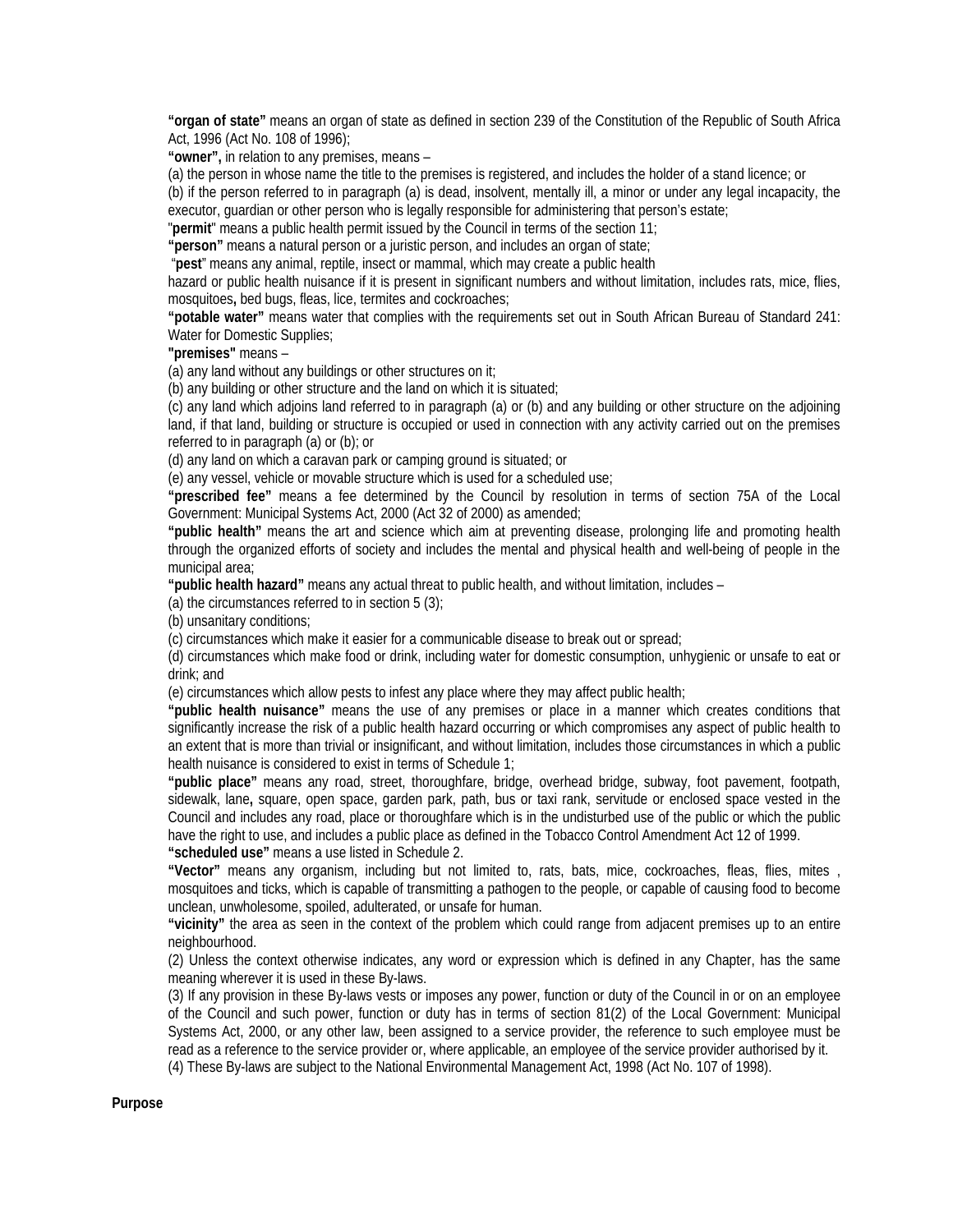- 2. The purpose of these By-laws is to enable the Council to set minimum environmental health standards to prevent disease, prolong life, protect and promote the health and well-being of people in the municipal area by -
	- (a) providing, in conjunction with any other applicable law, an effective legal and administrative framework within which the Council can –
		- (i) manage and regulate activities that have the potential to impact adversely on public health; and
		- (ii) require premises to be properly maintained and managed; and
	- (b) defining the rights and obligations of the Council and the public in relation to this purpose

## **CHAPTER 2 PUBLIC HEALTH**

### *Part 1: Public health principles*

## **Principles**

- 3. The principles set out in this section apply throughout the Municipal area to the actions of all organs of state that may significantly affect the environment and:
	- (a) Must apply alongside all other appropriate and relevant considerations, including the state's responsibility to respect, protect, promote and fulfil the social and economic rights in chapter 2 of the constitution and in particular the basic needs of categories of persons disadvantaged by unfair discrimination;
	- (b) Serve as guidelines by reference to which any decision in terms of these Bylaws or any statutory provision concerning the protection of the environment;
	- (c) Guide the interpretation, administration and implementation of these Bylaws, and any other law concerned with the protection or management of the environment
	- (d) In the event of any inconsistency between the provision of these bylaws and any other legislation in force when these by-laws takes effect and which regulates any aspects of environmental health in the Municipal area, the provision of section 156(3) of the Constitution of the Republic of South Africa, 1996 applies.

## **Application of Principles**

- 4. (1) Environmental management must place local people and their needs at the forefront of its concern, and serve their physical, psychological, developmental, cultural and social interests equitably.
	- (2) Development must be socially, environmentally and economically sustainable.
		- (a) Sustainable development requires the consideration of all relevant factors including, and not limited to, the following:
			- (i) That the disturbance of ecosystem and of loss of biological diversity are avoided, or, where they cannot be altogether avoided, are minimised and remedied;
			- (ii) That pollution and degradation of the environment are avoided, or, where they cannot be altogether avoided, are minimised and remedied;
			- (iii) That the disturbance of landscapes and sites that constitute the nation's cultural heritage is avoided, or where it cannot be altogether avoided, is minimised, remedied;
			- (iv) That waste is avoided, or where it cannot be altogether avoided, minimised and reused or recycled where possible and otherwise disposed of in a responsible manner;
			- (v) That the use and exploitation of non-renewable natural resources is responsible and equitable, and takes into account the consequences of the depletion of the resource;
			- (vi) That the development, use and exploitation of renewable resources and ecosystems of which they are part do not exceed the level beyond which their integrity is jeopardised;
			- (vii) That a risk averse and cautious approach is applied, which takes into account the limits of the current knowledge about the consequences of decisions and actions; and
			- (viii) That negative impacts on the environment and on people's environmental rights be anticipated and prevented, and where they cannot be altogether prevented, are minimised and remedied.
			- (b) Environmental management must be integrated, acknowledging that all elements of the environment are linked and interrelated, and it must take into account the effects of decision on all aspects of the environment and all the people in the environment by pursuing the selection of the best practicable environmental option.
			- (c) Environmental justice must be pursued so that adverse environmental impacts must not be distributed in such a manner as to unfairly discriminate against any person, particularly vulnerable and disadvantaged persons.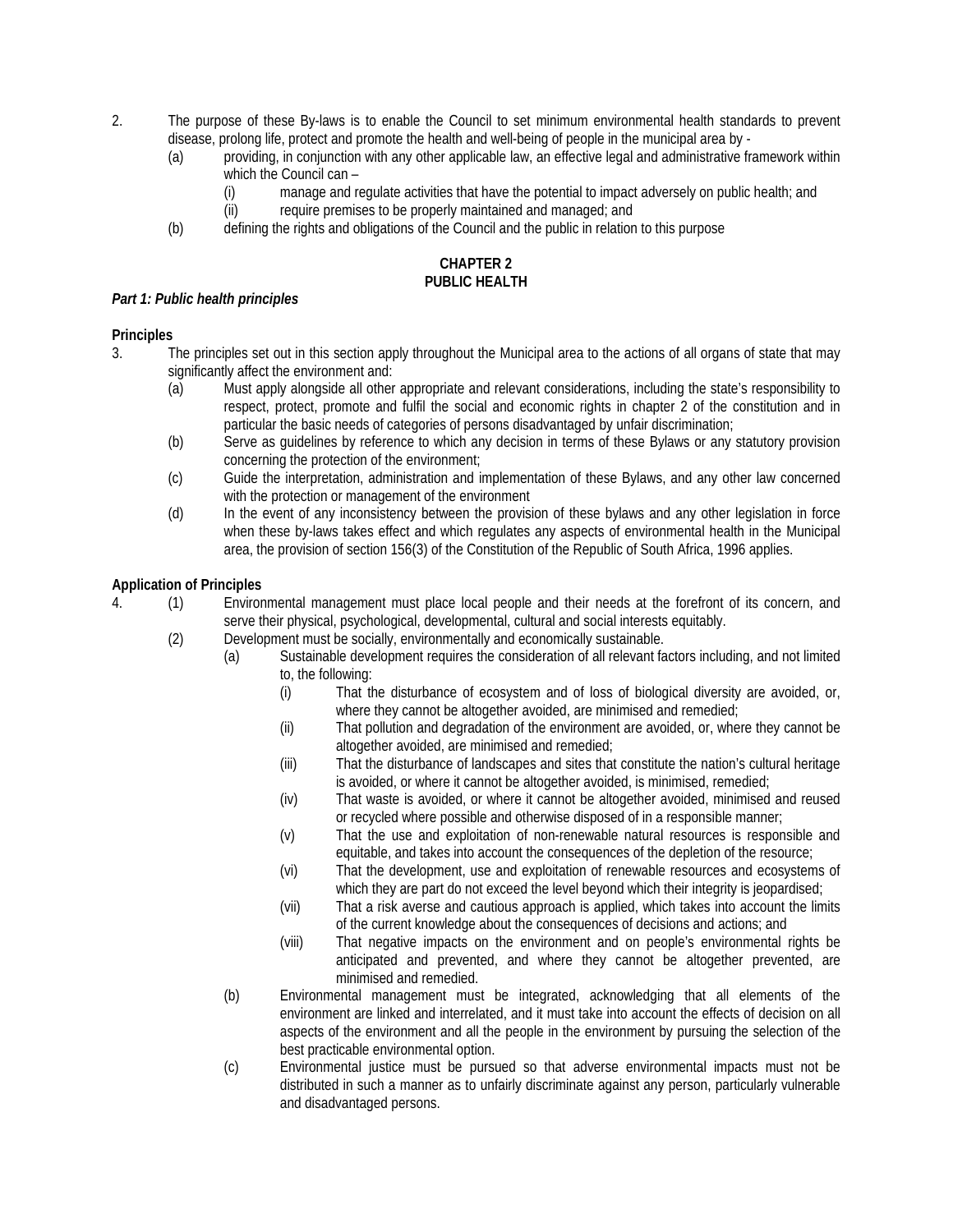- (d) Equitable access to environmental resources, benefits and services to meet basic human needs to ensure human well-being must be pursued and special measures may be taken to ensure access thereto by categories of persons disadvantaged by unfair discrimination.
- (e) Responsibility for the environmental health and safety consequences of a policy, programme, project, product, process, service or activity exists throughout its life cycle.
- (f) The participation of all interested and affected parties in environmental governance must be promoted, and all people must have the opportunity to develop the understanding, skills and capacity necessary for achieving equitable and effective participation, and participation by vulnerable and disadvantaged persons must be ensured.
- (g) Decisions must take into account the interests, needs and values of all interested and affected parties, and this includes recognising all forms of knowledge, including traditional and ordinary knowledge.
- (h) Community well-being and empowerment must be promoted through environmental education, the raising of environmental awareness, the sharing of knowledge and experience and other appropriate means.
- (i) The social, economic and environmental impacts of activities, including disadvantages and benefits, must be considered, assessed and evaluated, and decisions must be appropriate in the light of such consideration and assessment.
- (j) The right of workers to refuse that is harmful to human health or environment and to be informed of dangers must be respected and protected.
- (k) Decisions must be taken in an open and transparent manner, and access to information must be provided in accordance with the law.
- (l) There must be intergovernmental coordination and harmonisation of policies, legislation and actions relating to the environment.
- (m) Actual or potential conflicts of interest between organs of state should be resolved through conflict resolution procedures.
- (n) Global and international responsibilities relating to the environment must be discharged in the local interest.
- (o) The environment is held in public trust for the people, the beneficial use of environmental resources must serve the public interest and the environment must be protected as the people's common heritage.
- (p) The cost of remedying pollution, environmental degradation and consequent adverse health effects and preventing, controlling or minimising further pollution, environmental damage or adverse health effects must be paid for by those responsible for harming the environment.
- (q) The vital role of women and youth in environmental management and development must be recognised and their full participation therein must be promoted.
- (r) Sensitive, vulnerable, highly dynamic or stressed ecosystems, such as coastal shores, estuaries, wetlands, and similar systems require specific attention in management and planning procedures, especially where they are subject to significant human resource usage and development pressure.

### *Part 2: Public health hazards and public health nuisances*

### **Prohibition on causing public health hazards**

- 5. (1) No person may create a public health hazard anywhere in the municipal area.
	- (2) Every owner or occupier of premises must ensure that a public health hazard does not occur on those premises.
	- (3) An owner or occupier of premises creates a public health hazard if
		- (a) the premises are infested with pests or pests are breeding on the premises;
		- (b) there are conditions on the premises which are conducive to the spread of a communicable disease or which may cause a non-communicable disease;
		- (c) there is any unsanitary condition in any part of the premises; or
		- (d) any water supply for domestic consumption on the premises is unsafe for human consumption.

# **Camping permits**

6. No person must, without the written permission of Council, occupy or permit to be occupied for human habitation a caravan, tent or other shelter of any description on un-serviced land except on an authorised camping or caravan site.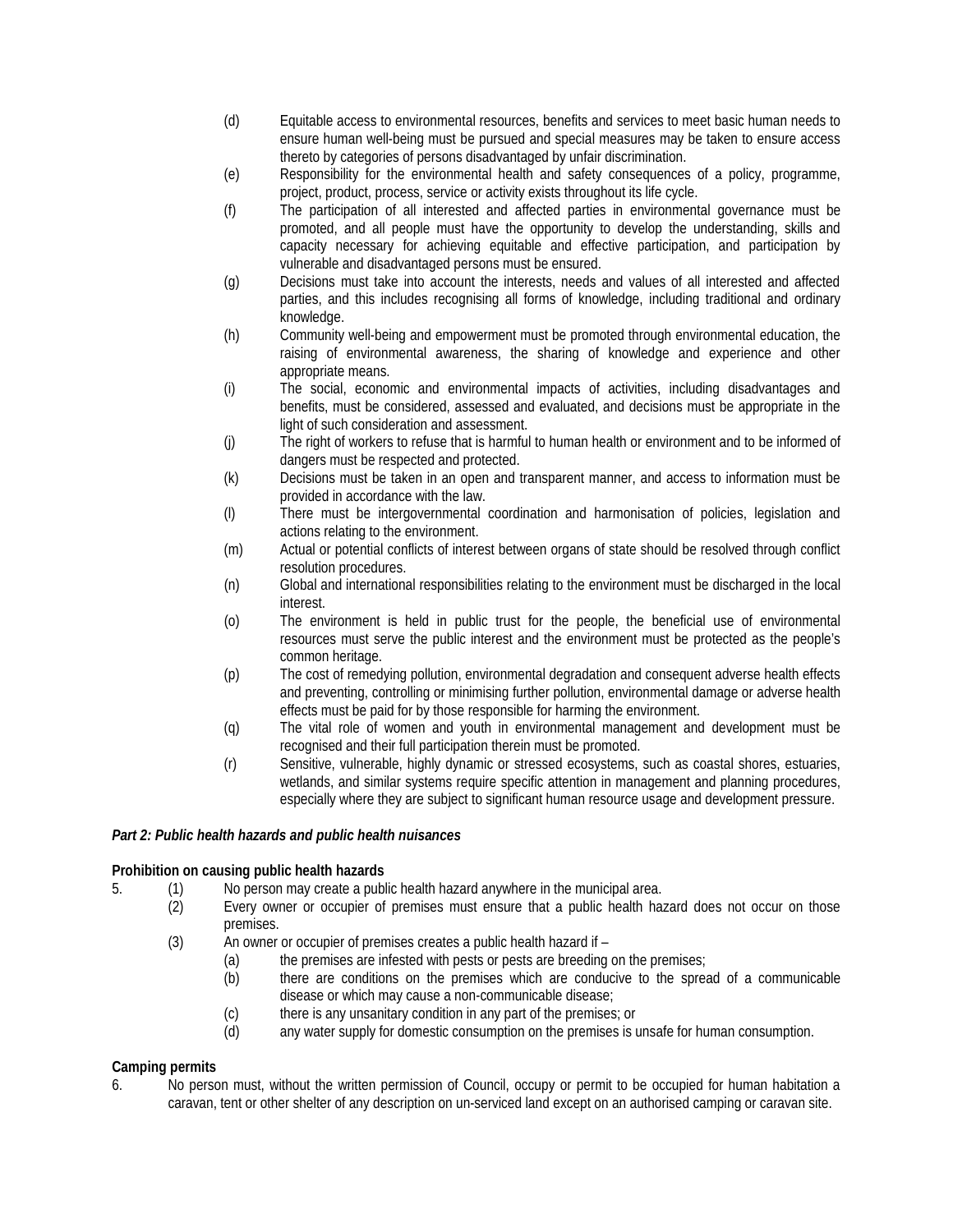### **Duty to report public health hazards**

- 7. The owner or occupier of premises who knows or who is reasonably expected to know of a public health hazard on those premises must within 24 hours of becoming aware of its existence –
	- (a) eliminate the public health hazard; or
	- (b) if the owner or occupier is unable to comply with paragraph (a), take reasonable steps to reduce the risk to public health and forthwith report the existence of the public health hazard to the Environmental Development Department in writing.

## **Prohibition on causing public health nuisances**

- 8. (1) No person may cause a public health nuisance anywhere in the municipal area.<br>(2) Every owner or occupier of premises must ensure that a public health nuisance of
	- Every owner or occupier of premises must ensure that a public health nuisance does not arise on those premises.

## **CHAPTER 3**

# **POTENTIALLY HAZARDOUS USES OF PREMISES AND ENFORCEMENT**

### *Part 1: Potentially hazardous uses*

## **Duty to list potentially hazardous uses**

9. If the Council reasonably believes that any premises have been, or are likely to be, used for a purpose or in a manner that has caused, or is likely to cause, a public health hazard or to create a public health nuisance unless reasonable measures are taken to avoid the risk or to reduce it to an acceptable level, the Council must list the activity concerned in Schedule 2 by notice in the Provincial Gazette and must prescribe measures that must be taken to avoid the risk or reduce it to a level acceptable to the Council.

### **Scheduled uses**

- 10. (1) Any person who uses premises in a manner or for a purpose listed in Schedule 2 must comply with every provision specified in the Chapter of these By-laws relating to that use, unless that person has been granted an exemption in terms of section 11 from complying with any such provision.
	- (2) Any person who uses premises in a manner or for a purpose that is listed in Part A of Schedule 2, must obtain a permit in terms of section 12 before commencing that use and must comply with the terms and conditions of that permit.

# Exemption certificates<br>11. (1) Any

- 11. (1) Any person who wants to undertake a scheduled use on any premises but wishes to be exempted from complying with any requirement of these By-laws relating to the use concerned, must apply to the Council in accordance with section 14 for an exemption certificate**.**
	- (2) The Environmental Development Department may grant an exemption certificate, subject to such conditions as it may impose, if an environmental health practitioner is satisfied that –
		- (a) the measures taken to avoid or reduce the risk to public health arising from the scheduled use are equivalent to or better than the measures required by the relevant requirement of these By-laws; and
		- (b) the scheduled use in respect of which the exemption is required, is not likely to cause a public health hazard or a public health nuisance.

### **Public health permits**

- 12. (1) Any person who wants to undertake a scheduled use that is listed in Part A of Schedule 2, must apply to the Council's Environmental Development Department in accordance with section 14 for a public health permit.
	- (2) The Council may issue a public health permit to the owner or occupier of any premises, if an environmental health practitioner is satisfied that the use for which the permit is required is not likely to cause a public health hazard or a public health nuisance.
	- (3) A public health permit
		- (a) must be issued subject to conditions aimed at reducing the risk to public health created by the scheduled use, to a level acceptable to the Council;
		- (b) may exempt the permit holder from complying with any relevant provision of these By-laws, if the Council reasonably believes that the permit requires the permit holder to take measures to avoid or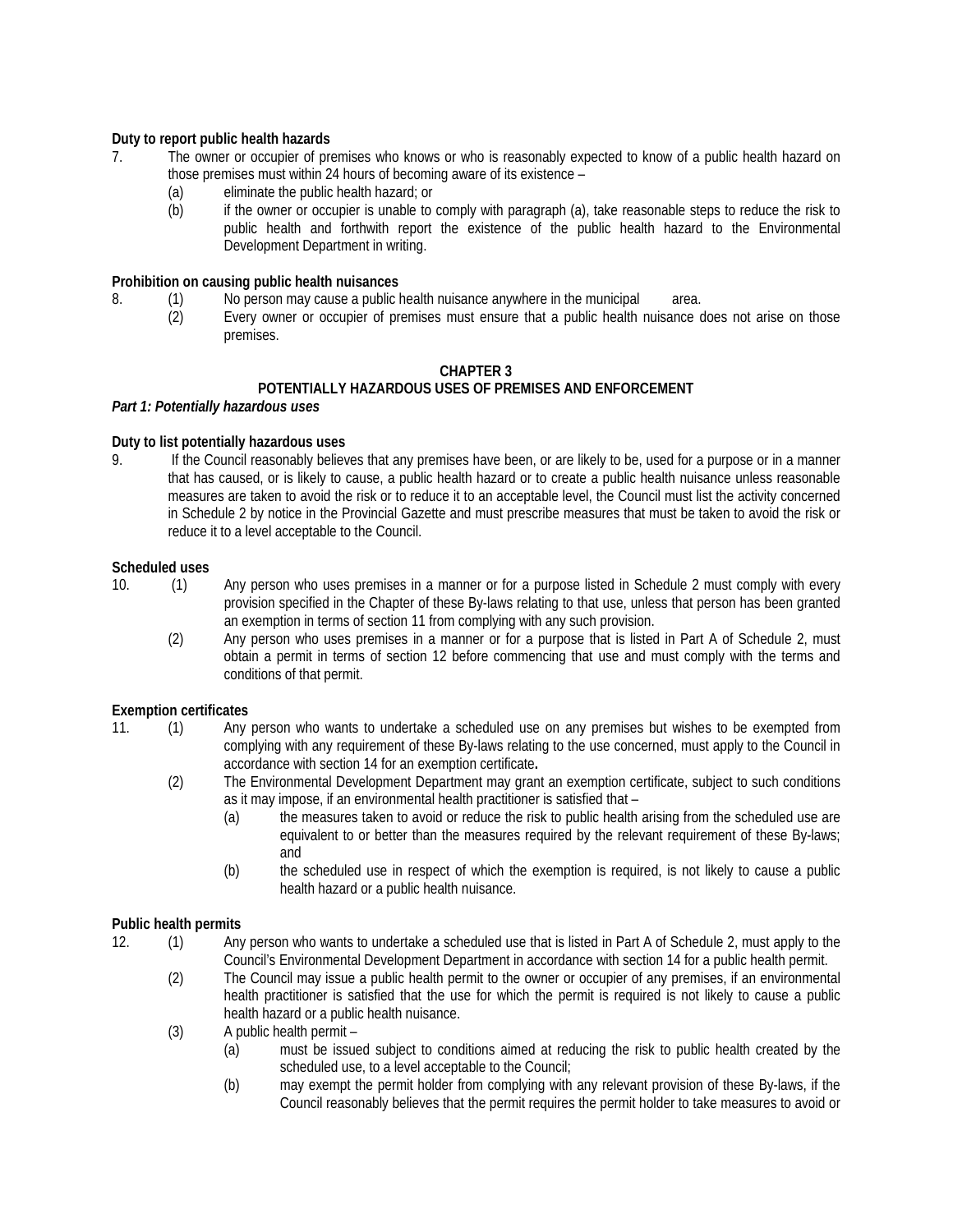reduce the risk to public health arising from the activity that are equivalent to, or better than, the measures required by the relevant provision of these By-laws; and

(c) may approve any activity authorised by the permit approved in terms of these By-laws.

## **Approval of measures, objects and materials**

- 13. (1) The Council may approve, provided that the said approval is not in conflict with any other legal requirement and /or public interest, any object or material used, or any measure taken, in specified circumstances as being adequate to eliminate the risk of any public health hazard or public health nuisance occurring, continuing or recurring, or to reduce that risk to a level acceptable to the Council.
	- (2) An object, material or measure referred to in subsection (1) may be approved by the Council in
		- (a) a public health permit; or
		- (b) guidelines prescribed by the Council in terms of subsection (3).
	- (3) The Council may publish guidelines in the Provincial Gazette which describe
		- (a) appropriate measures that can be taken and objects and materials that can be used, to eliminate the risk of any public health hazard or public health nuisance occurring, continuing or recurring, or to reduce that risk to a level acceptable to the Council; and
		- (b) the circumstances in which taking these measures or using these objects or materials are acceptable to the Council.

## **Application procedure**

- 14. (1) Any person who wants to obtain an exemption certificate or a permit must apply to the Council's Environmental Development Department in writing in prior to undertaking the scheduled use concerned.
	- (2) When the Council receives an application contemplated in subsection (1), it must ensure that the relevant premises concerned are inspected by an environmental health practitioner as soon as reasonably possible.
	- (3) Before deciding whether or not to approve an application contemplated in subsection (1), the Council
		- (a) must ensure that any persons in the vicinity of the premises whose health or well-being may be affected if the premises are to be/ or used for the scheduled use concerned, have been consulted and have had an opportunity to make representations; and
		- (b) may require the applicant to provide any further information which the Council considers relevant to enable it to make an informed decision.
	- (4) In deciding whether or not to issue an exemption certificate or a permit, and what terms and conditions, if any, to include in it, the Council must apply the public health principles set out in Part 1 of chapter 2

# **General terms applicable to certificates and permits**<br>15. (1) An exemption certificate or a permit-

- 15. (1) An exemption certificate or a permit–
	- (a) is not transferable from one person to another; and
	- (b) applies only to the premises specified in that certificate or permit.
	- (2) Every exemption certificate or permit must–
		- (a) specify the address and other relevant details regarding the location of the premises concerned;
		- (b) describe the premises concerned;
		- (c) describe the activity concerned;
		- (d) specify terms and conditions imposed, if any;
		- (e) indicate the expiry date; and
		- (f) any other term or condition that the Council may deem fit.
	- (3) An applicant must pay a prescribed fee, if so determined by the Council, in respect of an application for a permit or exemption certificate and such fee must accompany the application.
	- (4) The Council may refuse to consider an application until it has been provided with the information that it reasonably requires to make an informed decision and until the prescribed fee has been paid.

### **Suspension, cancellation and amendment of exemption certificates and permits**

- 16. (1) Council may by written notice to the holder of an exemption certificate or permit, suspend, amend or cancel that certificate or permit, after having informed such holder of the reasons for such an exemption certificate and permit being cancelled or suspended.
	- (2) Council may suspend or cancel an exemption certificate or permit with immediate effect if –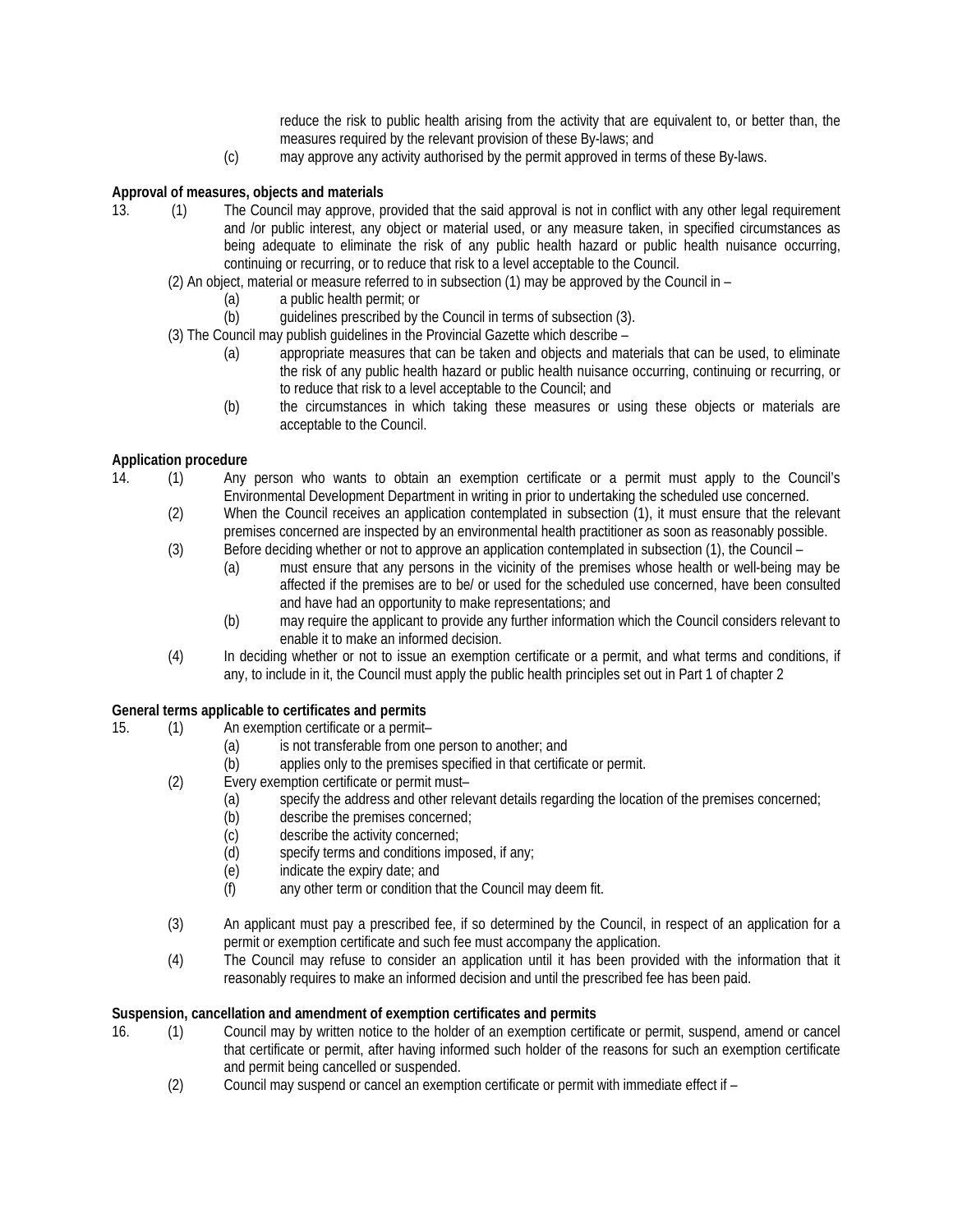- (a) the Council reasonably believes that it is urgently necessary to do so to eliminate or to reduce a significant risk to public health posed by a public health hazard or a public health nuisance; or
- (b) the holder of such certificate or permit fails to comply with a compliance notice contemplated in section 32 of the Rationalisation of Local Government Affairs Act, in which is stated that such certificate or permit may be suspended or cancelled without further notice if the holder fails to comply with that notice.
- (3) Council may suspend or cancel an exemption certificate or permit after having given the holder thereof a reasonable opportunity of making representations as to why the permit or exemption certificate should not be suspended or cancelled if:-
	- (a) the environmental health practitioner reasonably believes that it is desirable to do so to eliminate or reduce the risk to public health posed by a public health hazard or a public health nuisance; or
	- (b) the holder of such certificate or permit contravenes or fails to comply with any relevant provision of these By-laws.
- (4) Council may amend an exemption certificate or permit by endorsing such certificate or permit or by written notice to the holder thereof, if the environmental health practitioner reasonably believes that it is necessary to do so to protect public health or to take account of changed circumstances since the exemption certificate or permit concerned was issued.

## *Part 2: Enforcement, remedial work and costs*

## **Demolition orders**

- 17. (1) If the Council believes that a public health hazard would be eliminated or a public health nuisance would be significantly reduced by demolishing a building or other structure, it may, subject to the provisions of any other relevant law, apply to any court having jurisdiction for an order directing any person to demolish the building or structure or authorising the Council to do so and to recover the costs of doing so from the owner or the occupier of the premises concerned, or from both.
	- (2) The Council may not apply to court in terms of subsection (1) unless it has given the owner and the occupier of the premises not less than 14 days' notice in writing of its intention to make the application and has considered any representations made within that period.

# **Right of entry and remedial work**

- 18. The Council may, subject to the provisions of any other law, enter any premises and do anything, excluding demolition of buildings and structures, on the premises that it reasonably considers necessary –
	-
	- (a) to ensure compliance with these By-laws.<br>(b) to reduce, remove or minimise any signific to reduce, remove or minimise any significant public health hazard; or
	- (c) to reduce, remove or minimise any public health nuisance.

# **Cost orders**

- 19. (1) The Council may recover any costs reasonably incurred by it in taking measures contemplated in section 18 from any person who was under a legal obligation to take those measures, including –
	- (a) a person on whom a compliance notice referred to in section 18(a) that required those steps to be taken, was served;
	- (b) the owner or occupier of the premises concerned; or
	- (c) any person responsible for creating a public health hazard or a public health nuisance.
	- (2) The municipal manager or delegated official may issue a cost order requiring a person who is liable to pay costs incurred by the Council in terms of subsection (1), to pay those costs by a date specified in the order and such order constitutes prima facie evidence of the amount due.

## **CHAPTER 4 SANITARY SERVICES**

### **Compulsory connection to municipal sewerage system**

20. Every owner of premises to which a municipal sewage service is available, must ensure that all waste water drainage pipes from any bath, wash-hand basin, toilet, shower, kitchen sink, washing machines and dish washers are connected to the municipal sewer in a manner approved by a local municipality.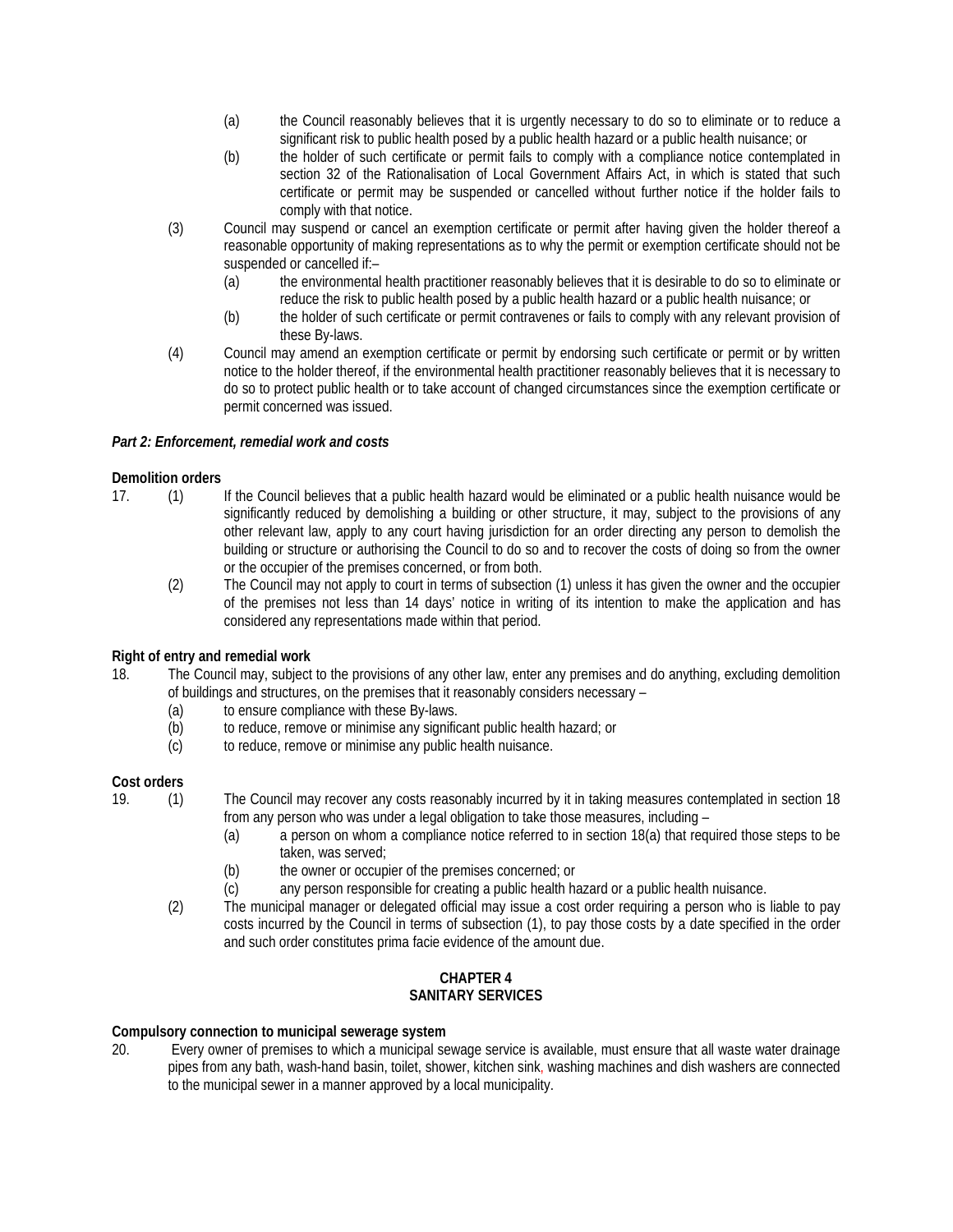### **Prohibition against obstruction of sanitary services**

21. No person may prevent, obstruct or interfere with any sanitary service provided by the Council.

## **Requirements in respect of toilet facilities**

22. Every owner of premises must ensure that the number of toilets provided on those premises comply with the provisions of the National Building Regulations and Building Standards Act or any other applicable legislation.

### **Toilets for workers**

- 23. (1) Every contractor must provide his or her workers with toilet facilities as prescribed by the National Building Regulations and Building Standards Act.
	- (2) No temporary toilet may be erected or placed on any pavement or other public place without the written approval of Council.

### **Prohibition against use of a bucket toilet under the same roof as a dwelling**

24. No person may provide, erect, retain or use any bucket toilet inside or under the same roof, as a dwelling.

### **Condition of toilets, urinals, backyards and refuse areas**

25. Every owner or occupier of any premises must keep every backyard refuse area, toilet, and urinal in a sanitary condition and good state of repair, in the opinion of the Council.

### **Separate storage of urine**

- 26. (1) Any owner or occupier required by the Council to provide for the separate storage of urine, due to the size, extent of occupation or use of any premises, must comply with any notice issued by the Council calling on him or her to provide an adequate urine tank or an adequate number of urine buckets on the premises.
	- (2) Every owner or occupier referred to in subsection (1) must use the urine tank or urine bucket exclusively for the reception of urine.

### **Provision of tank for waste liquids in areas without sewers**

- 27. (1) Any owner of premises not connected to a public sewer or not provided with other adequate measures for the disposal of waste liquid, must provide the premises with a tank big enough to contain the slops, bath water or other waste water produced on the premises during a period of 48 hours.
	- (2) Subject to the provisions of subsection (3), premises referred to in subsection (1), must be equipped either with –<br>(a)
		- an overhead tank placed in a way that its contents can be gravity fed into the Council's or other approved waste removal vehicles; or
		- (b) an adequate filter, pump and indicator, with outlet pipes constructed and placed in a way that the tank may be easily emptied and cleansed.
	- (3) The provisions of subsection (2) do not apply if
		- (a) adequate arrangements have been made for dispersing waste water produced on the premises, other than urine, over land associated with the premises concerned; and
		- (b) the waste water is dispersed in a way that will not create a public health nuisance.

### **Pumping of contents of underground tank to surface tank**

28. Any occupier of premises on which both underground and overhead tanks are provided for the storage of waste water, must pump the contents of the underground tank to the overhead tank immediately prior to the overhead tank being emptied by the Council.

### **Blocked or defective outlet pipes**

29. Every owner or occupier of premises must keep any drainage system free from obstruction and in a good state of repair, in the opinion of Council.

### **Prohibition against urine in slops tanks**

30. No person may discharge or allow any urine or excrement to be discharged into a slops tank situated on any premises.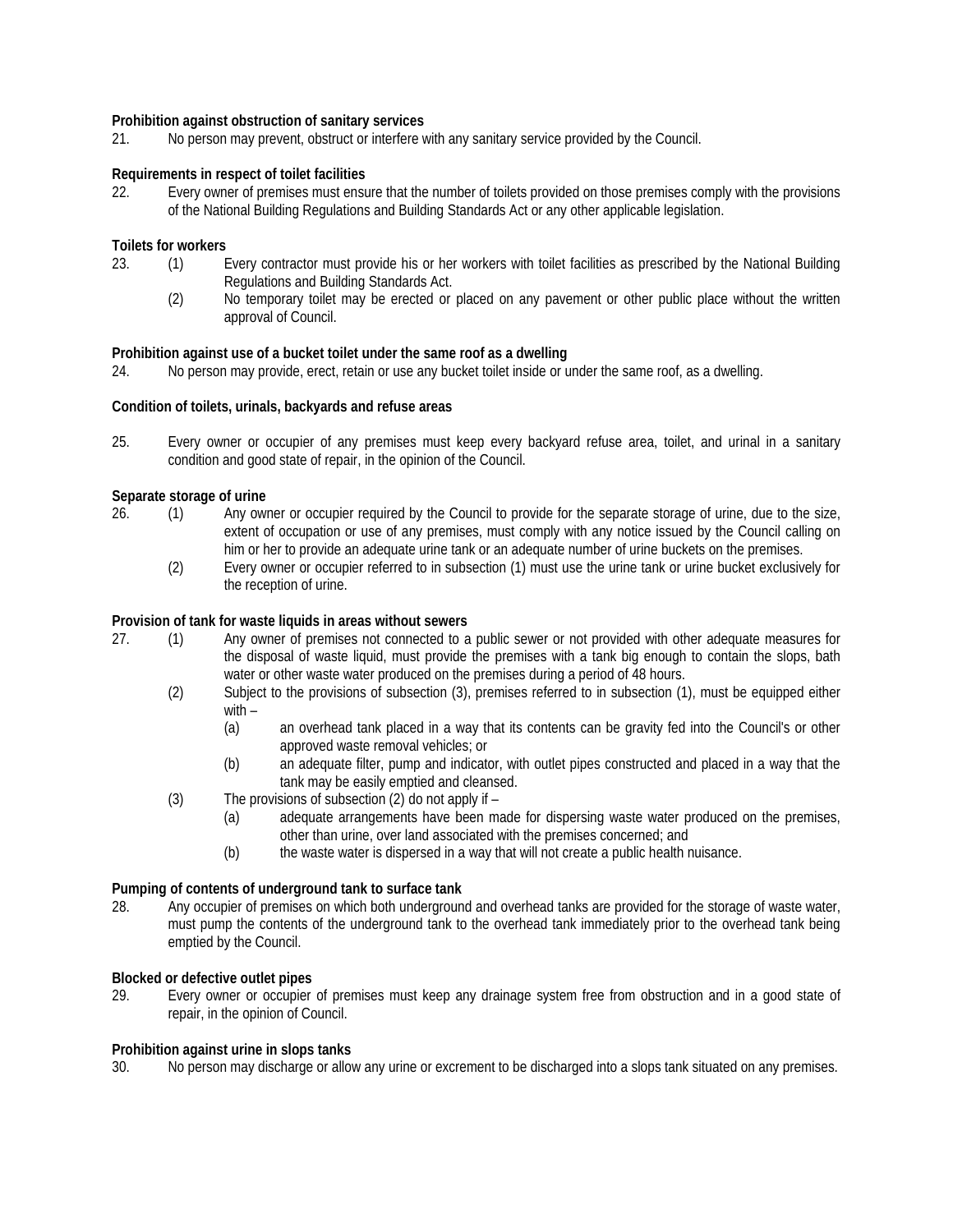## **CHAPTER 5 PRIVATE SEWERAGE WORKS**

### **Permit for provision of service for the removal of human excrement or urine**

31. No person may provide any service for the removal or disposal of human excrement and urine on any premises except in terms of a permit authorising that service.

### **Permit for installation of sewerage works**

32. No person may, on any private premises, install, alter, re-site, operate or maintain any septic tank, filter installation or other works for the disposal of sewage, except in terms of a permit authorising that activity.

### **Maintenance of sewerage works**

33. **Any person operating sewerage works must ensure that it is maintained in a** sanitary condition and good state of repair at all times, in the opinion of Council.

### **Disposal of sewerage, sewerage effluent and wastewater without causing a public health nuisance and/or hazard**

- 34. No person may dispose of sewerage or waste water from any bath, wash-hand basin, toilet, shower, kitchen sink, swimming pool, washing machines, dish washers and refuse receptacles in a way or in a location that may -
	- (a) cause dampness in or on any premises;
	- (b) endanger the quality of any water supply, surface water, stream or river; or
	- (c) create a public health nuisance and/or hazard.

### **Compulsory use of Council's sewage removal service**

35**.** Every occupier of premises must use the sewage removal service prescribed by the Council for those premises.

### **CHAPTER 6 WATER**

### **Definitions**

36. In this Chapter, unless the context otherwise indicates -

"domestic consumption" in relation to water, means the use of water for –

- (a) human consumption;
- (b) preparing or manufacturing food or drink for human consumption;
- (c) cleaning vessels or utensils used in the preparation or manufacture of food or drink for human consumption; or
- (d) any other domestic purpose.

"effluent" means any waste water which may be generated as a result of undertaking any scheduled use or an activity which is likely to cause a public health nuisance.

### **Pollution of sources of water supply**

37. No person may pollute or contaminate any catchment area, river, canal, well, reservoir, filter bed, water purification or pumping works, tank, cistern or other source of water supply or storage in a way that creates a public health nuisance or a public health hazard.

### **Dangerous wells, boreholes and excavations**

- 38. Every owner or occupier of premises must ensure that any well, borehole or other excavation located on his or her premises –<br>(a) is
	- is fenced, filled in or covered over in a way that adequately safeguards it from creating a public health nuisance or public health hazard; and
	- (b) is not filled in a way, or with material, that may cause any adjacent well, borehole or underground water source to be polluted or contaminated to an extent that may create a public health nuisance or a public health hazard.

### **Provision of adequate water supply**

39. Every owner of premises must provide every resident on the premises with an adequate and readily available potable water supply at all times.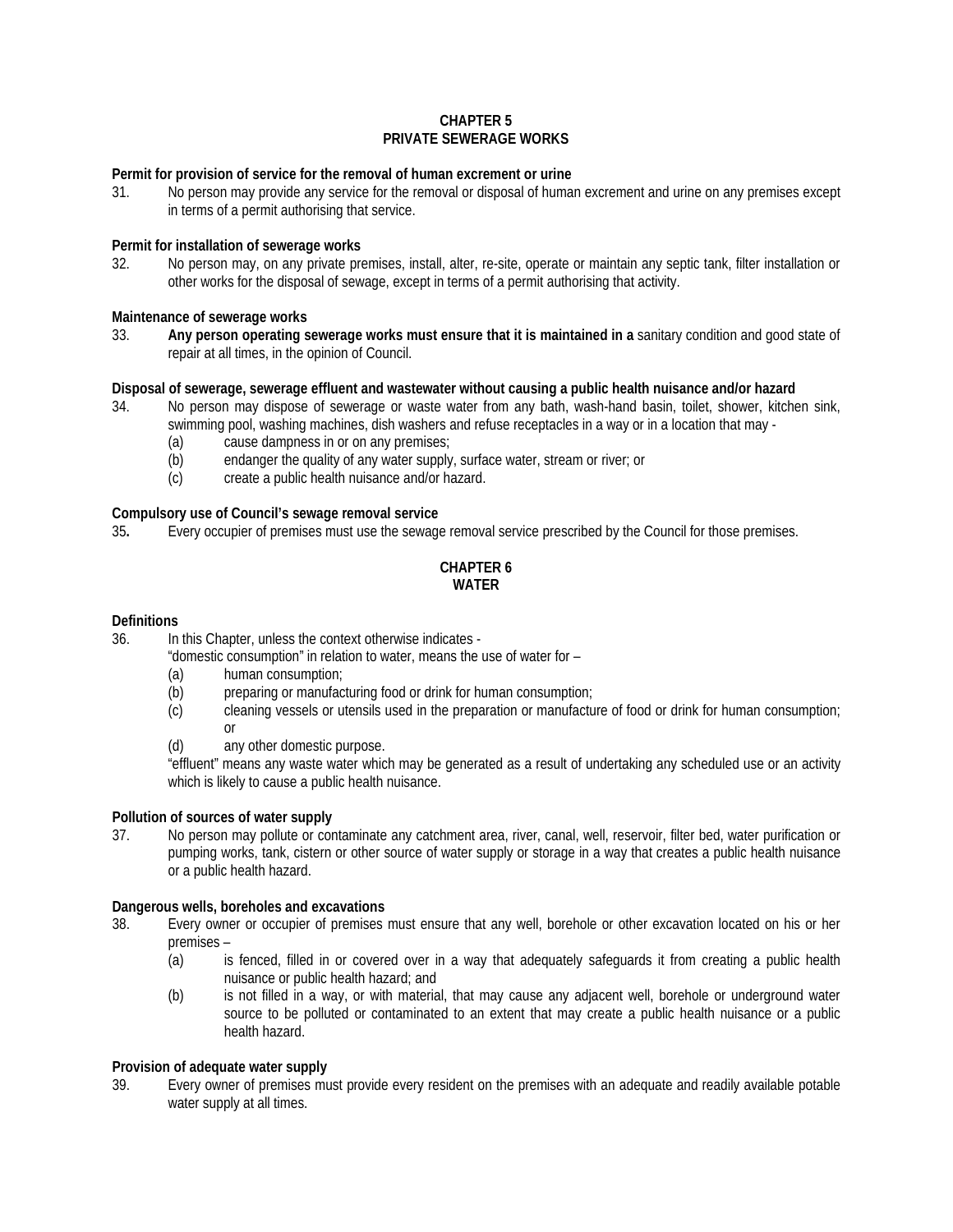### **Use of water from sources other than the municipal supply**

40. No person may use, or permit to be used, any water obtained from a source other than the municipal water supply for domestic consumption, unless the water concerned has been approved for that purpose and complies with standards of potable water.

## **Furnishing of particulars of the source of water**

- 41. (1) Any owner or occupier of premises on which a well, borehole, spring, dam, river or other water source is located, the water of which is used for domestic consumption, must within 14 days of receiving a notice from the Council calling on him or her to do so, provide the Council with all particulars of the water source reasonably available to the owner or occupier.
	- (2) An owner or occupier of premises contemplated in subsection (1), must, if requested to do so by the Council, and at his or her own cost, furnish to the Council a certificate of chemical analysis and bacteriological investigation issued by an analyst, contemplated in section 12 of the Foodstuffs, Cosmetics and Disinfectants Act, 1972 (Act No. 54 of 1972), in respect of any water supply on that premises used for domestic consumption.
	- (3) If water from a borehole is used for domestic consumption, a certificate of analysis as contemplated in subsection (2) must be submitted to Council annually or at any time on request of an environmental health practitioner.

## **Notice of the sinking or digging of boreholes or wells**

- 42 (1) No person may sink or dig, or cause or permit to be sunk or dug, a well or borehole, to obtain water, unless
	- (a) it is done so in accordance with any relevant law; and
	- (b) he or she has given the Environmental Health Division at least 14 days' written notice of his or her intention to do so.
	- (2) The notice referred to in subsection (1)(b), must state the proposed location and the purpose for which the water is to be used.

### **Storm water runoff from premises which may impact on public health**

- 43. (1) Every owner or occupier of premises must erect adequately designed, constructed and maintained hydraulic and hydrological structures on those premises -
	- (a) to divert the maximum storm water runoff, which could be expected within a period of 24 hours with an average frequency of recurrence of once in 100 years, from any part of the premises on which any waste, likely to create a public health nuisance, is or was handled, produced, stored, dumped or spilled;
	- (b) to collect all polluted runoff water from any part of the premises on which waste, likely to create a public health nuisance is or was handled, produced, stored, dumped or spilled, for reuse, treatment or purification;
	- (c) to separate all effluent from storm water systems;
	- (d) to prevent the erosion or leaching of material from any slimes dam, ash dam and any dump or stock-pile on the premises, and to contain any eroded or leached material in the area where it originated;
	- (e) to prevent any waste or waste water from entering any borehole, well, spring, vlei or water course; and
	- (f) to prevent any adverse impact on the quality of surface and ground water occurring, due to the location of any dump, stock-pile, dam, drain, canal, conduit, sewer or any other structure on the premises.
	- (2) An owner or occupier of premises
		- (a) must keep all water passages open and free of obstruction from matter which may impede the flow of water or effluent;
		- (b) may not locate any dump within the one hundred year flood line of any water resource;
		- (c) may not use coal, coal discard, carbonaceous material or any other material for the construction of any slurry, evaporation or catchment dam, or any embankment, road or railway in a way likely to create a public health nuisance;
		- (d) must construct bund walls around any tank, or group of tanks, containing any substance that can create a public health nuisance, of a size that is capable of containing the volume of the largest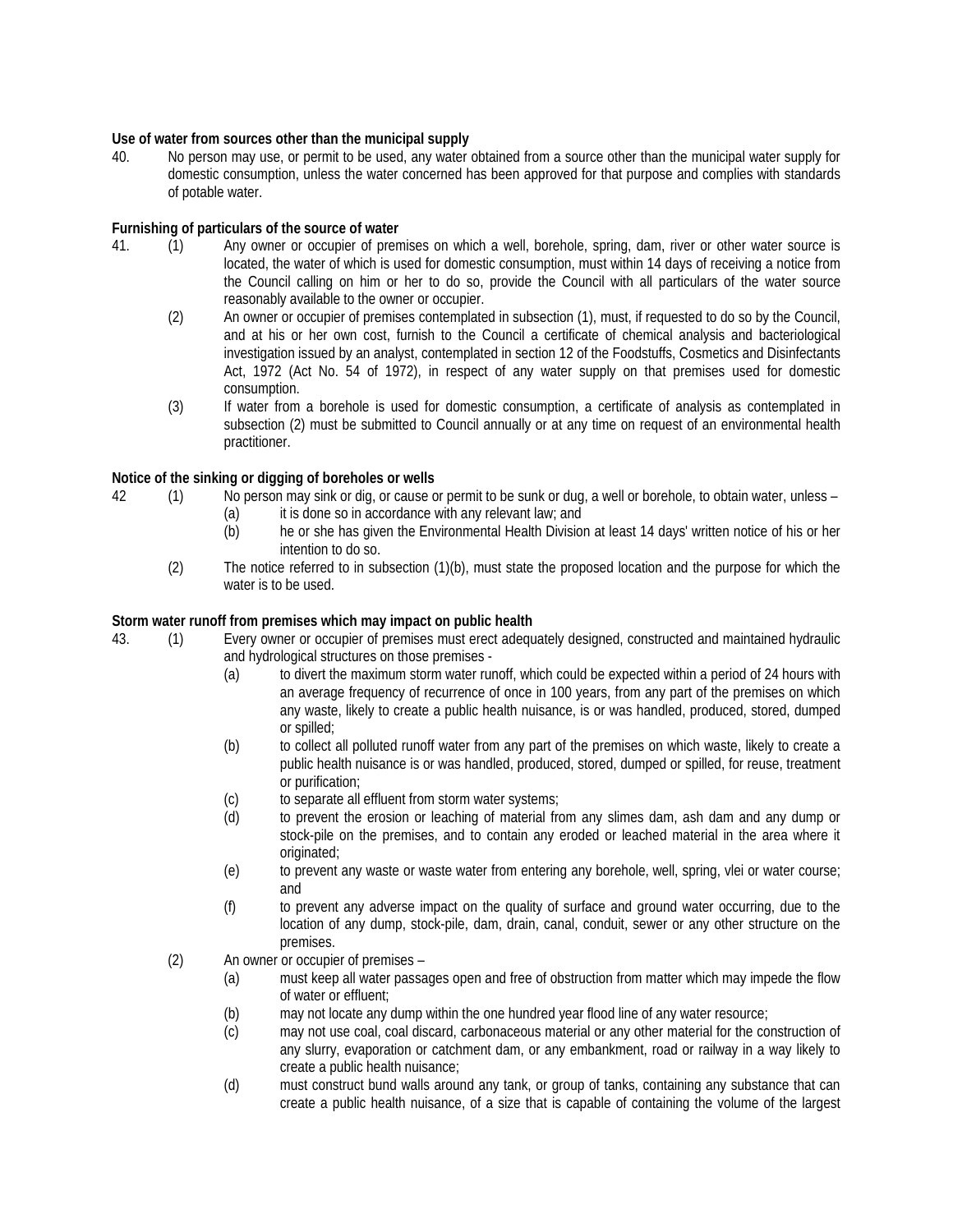tank plus an additional 10% in the event of any unlawful or accidental discharge from the tank or group of tanks; and

(e) must clean any industrial surface area so as to prevent the pollution of storm water which may result in an adverse impact on the quality of any surface or ground water.

### **Containment of waste water**

44. Any dam, conduit or channel used for the containment of waste water must have a free board of at least 0.5 metres above the highest level of precipitation which could be expected within a period of 24 hours with an average frequency of recurrence of once in 100 years.

# **CHAPTER 7 OFFENSIVE TRADES**

### **Definitions**

45. In this Chapter, unless the context otherwise indicates -

**"effluent"** means any waste water which may be generated as a result of undertaking any scheduled use or an activity which is likely to cause a public health nuisance;

**"offensive trade"** means any business listed below or business which involves an activity listed below:

- (a) Panel beating or spray painting;
- (b) operating a waste recycling plant including oil and petroleum product recycling;
- (c) scrap yard or scrap metal dealing;
- (d) blood boiling, bone boiling, tallow melting, fat melting or fat extracting, soap boiling, tripe boiling or cleaning, skin storing, bone storing, hide boiling, skin curing, blood drying, gut scraping, leather dressing, tanning or glue or size making;
- (e) charcoal burning, brick burning, lime burning;
- (f) manure making or storing or compost making;
- (g) parchment making;
- (h) manufacturing malt or yeast;
- (i) cement works, coke-ovens or salt glazing works;
- (j) sintering of sulphurous materials;
- (k) viscose works;
- (l) ore or mineral smelting, calcining, puddling or rolling of iron or other metal, conversion of pig iron into cast iron, reheating, tempering, hardening, forging, conversion or compounding of carbon with iron or other metals;
- (m) Work of a knacker.
- (n) Slaughter of animals.
- (o) Fish mongering and fish frying.
- (p) Manufacture of flock and rags.
- (q) Animal bristle and hair storing and sterilizing.
- (r) Manufacture of chemicals.
- (s) Fell-mongering
- (t) Storage of rags.
- (u) Wood saw-dust.
- (v) Iodoform.
- (w) works for the production of carbon bisulpide, cellulose lacquer, cyan or its compounds, hot pitch or bitumen, pulverized fuel, peridine, liquid or gaseous sulphur dioxide or sulphur chlorides;
- (x) works for the production of amyl acetate, aromatic ethers, butyric acid, caramel, enamelled wire, glass, hexamine, lampblack, B-naphthol, resin products, salicylic acid, sulphated organic compounds, sulphurous paints, ultramarine, zinc chloride or zinc oxide; or
- (y) the refining or processing of petrol, oil or their products;
- (z) Any other work or trade of an offensive nature which, with the sanction of the Council may add to the list.

**"offensive trader"** means any person who owns, conducts or carries on an offensive trade.

### **Permit requirement**

46. No person may conduct an offensive trade in or on any premises, except in terms of a permit authorising such trade.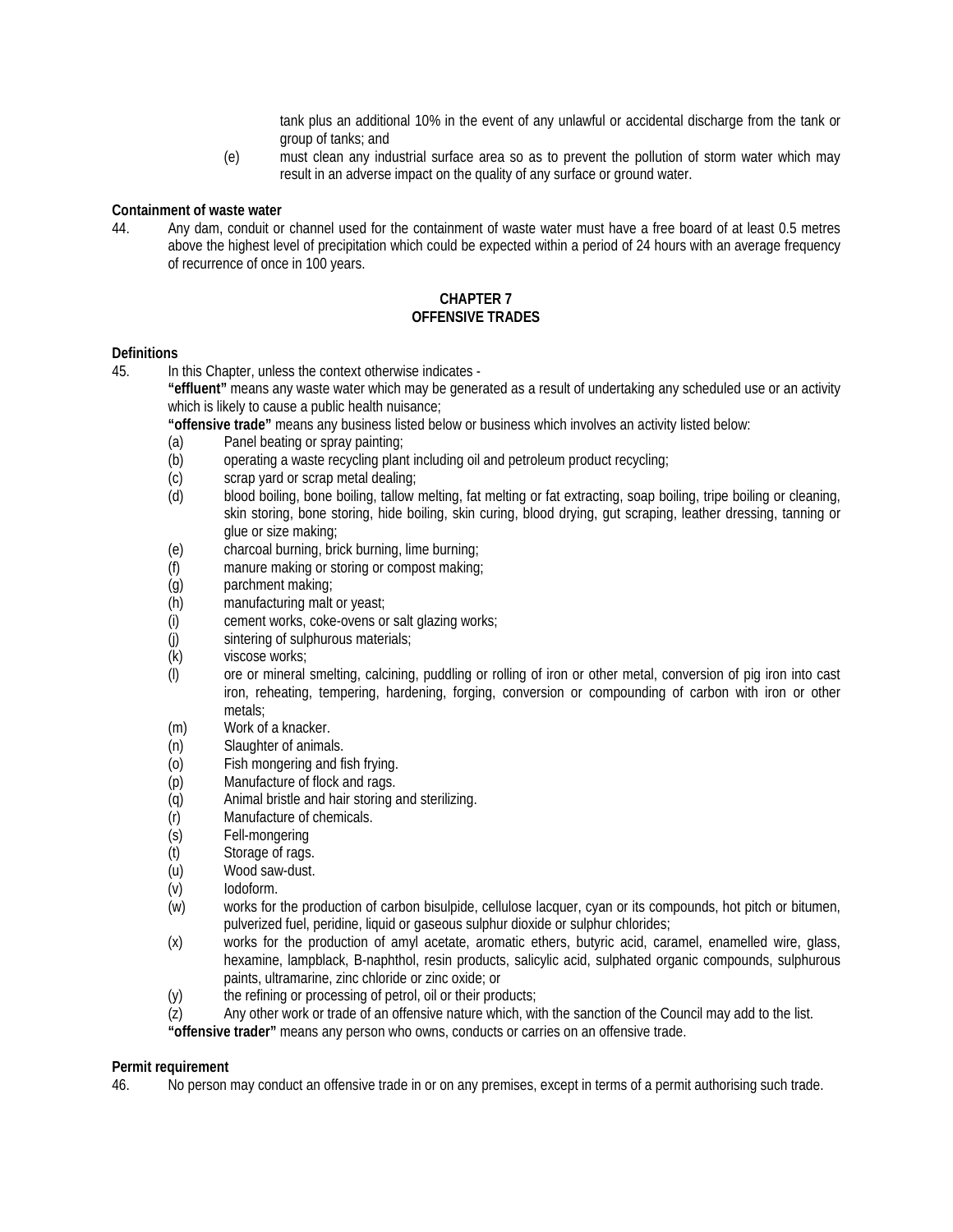### **Requirements for premises**

- 47. No person may conduct an offensive trade in or on any premises unless
	- (a) the floors of the premises are constructed of cement concrete or a similar impervious material, brought to a smooth finish;
	- (b) the floors of the premises are adequately graded and drained for the disposal of effluent to an approved disposal system;
	- (c) the inside walls, except where glazed or glass brick or glazed tiles are used, are plastered, brought to a smooth finish and painted with a light-coloured, washable paint;
	- (d) the surface of any backyard or open space is paved with concrete or similar impervious material, brought to a smooth finish;
	- (e) the premises are provided with adequate light and ventilation as prescribed in the National Building Regulations and Building Standards Act;
	- (f) an adequate supply of running potable water is provided;
	- (g) an adequate number of portable containers constructed of iron or another non-absorbent material, equipped with closely fitting lids, are provided for the removal of all waste and waste water from the premises;
	- (h) adequate means are provided for the disposal of all effluent arising from the manufacturing or other process performed on the premises;
	- (i) adequate accommodation is provided for the storage of all finished products, articles or materials which are used in the manufacturing or other process and which may –
		- (i) discharge offensive or injurious effluent or liquid; or
		- (ii) decompose in the course of the work or trade;
	- (j) adequate means are provided to control the discharge in the open air of any noxious, injurious or offensive gas, fume, vapour or dust produced during any handling, preparation, drying, melting, rendering, boiling or grinding process or storage of material;
	- (k) adequate sanitary fixtures are provided as prescribed in the National Building Regulations and Building Standards Act:
	- (l) a perimeter wall made of brick or some other impervious material, with a minimum height of 2 metres, is constructed around the premises;
	- (m) all gates to the premises are of solid construction with a minimum height of 2 metres;
	- (n) all perimeter walls and gates adequately screen activities on the premises from public view; and
	- (o) all materials are stacked or stored on the premises below the height of the perimeter screening;
	- (p) adequate separate change-rooms for male and female employees must be provided containing
		- (i) an adequate metal locker for every employee;
		- (ii) a wash-hand basin provided with a supply of running hot and cold potable water; and
		- (iii) an adequate supply of soap and disposable towels at every wash hand basin;
	- (q) if no change-room has been provided in terms of paragraph  $(p)$ 
		- (i) a wash hand basin with a supply of running hot and cold potable water, must be provided in an accessible position; and
		- (ii) an adequate metal locker must be provided for every employee in the work area.

### **Duties of offensive traders- Every offensive trader must**

- 48. (a) maintain the premises in a clean, hygienic and good condition at all times;
	- (b) maintain all walls and floors of the premises in a manner and condition that prevents the absorption of any waste or waste water;
	- (c) maintain all machinery, plant, apparatus, furniture, fittings, tools, implements, vessels, containers, receptacles and vehicles in a clean, hygienic and good condition at all times;
	- (d) prevent any waste accumulating on the premises and provide proof when required of safe disposal of recycled or hazardous related waste materials;
	- (e) prevent the emission of noxious, injurious or offensive gases, fumes, vapours or dust generated during any handling, preparation, drying, melting, rendering, boiling or grinding process or storage of any material on the premises;
	- (f) provide and maintain effective measures to preclude the open attraction of pest and to prevent the breeding thereof, and
	- (g) provide for approved personal protective clothing for the safety of his or her employees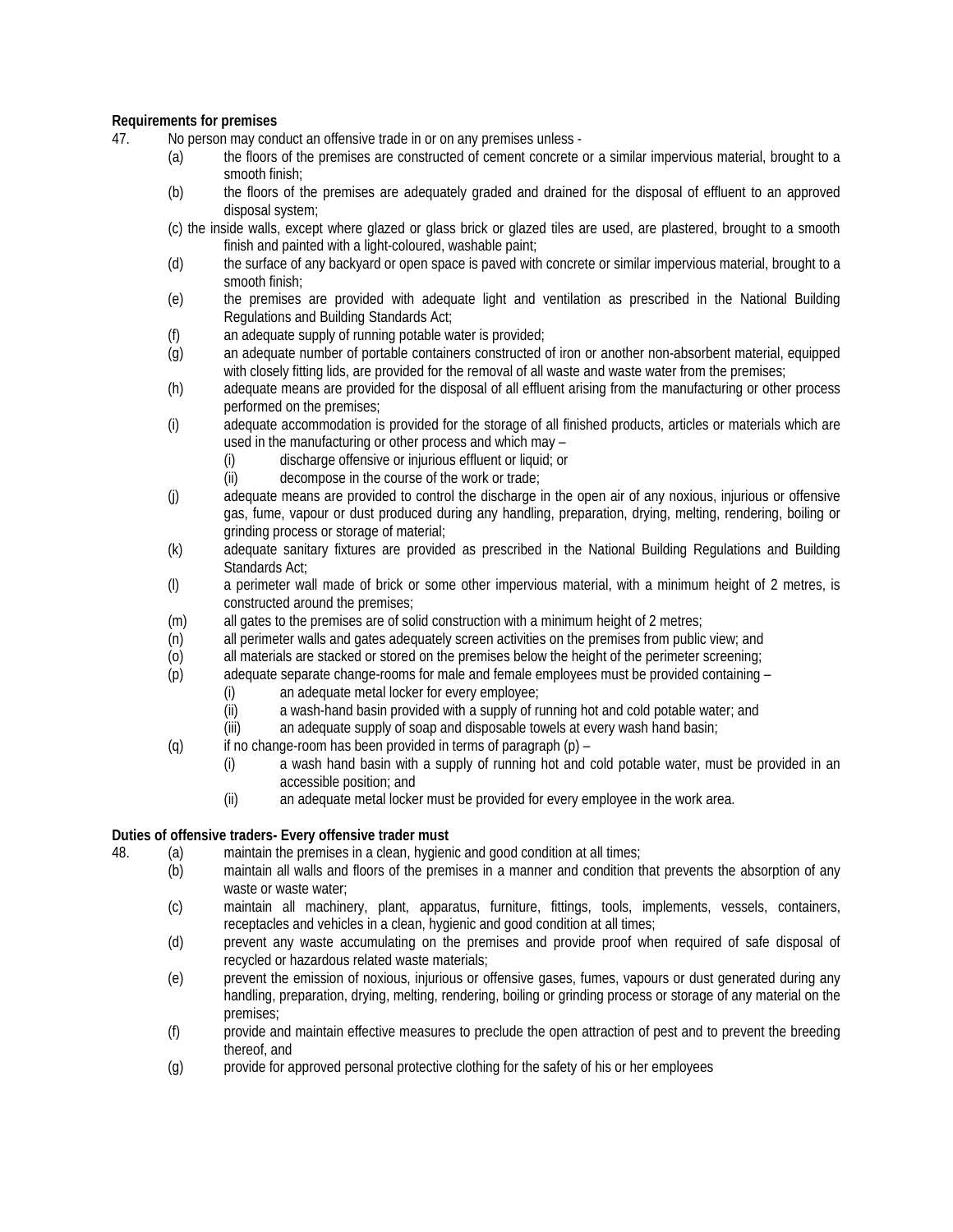## **Liquid refuse from bone and tripe boiling**

- 49. (1) Every bone boiler and every tripe boiler must adequately cool all waste water before it is discharged into any sewer or other receptacle.
	- (2) The cooling process referred to in subsection (1), must take place in a manner that prevents the generation of any noxious and injurious effluent.

### **Liquids, tanks and tubs in leather making**

- 50. Every fell-monger, leather dresser or tanner must
	- (a) renew and dispose of the liquid from every tank or other receptacle used on the premises to wash or soak any skin or hide, other than a lime pit, at adequate intervals and in an adequate manner;
	- (b) clean the entire tank or other receptacle every time it is emptied;
	- (c) clean every tub or other receptacle used to contain a solution of the material known as "puer".

### **Storage of rags, bones and waste**

- 51. No trader in rags, bones or waste may place or store, or cause or permit to be stored, rags, bones or waste in any part of the premises concerned which is –
	- (a) inhabited by people; or
	- (b) not adequately ventilated.

## **CHAPTER 8**

# **HAIRDRESSING, BEAUTY AND COSMETOLOGY SERVICES**

### **Definition**

52. In this Chapter, unless the context otherwise indicates -

**"body piercing"** means the piercing of the skin for the purpose of inserting any foreign object;

**"cosmetology or beauty service"** includes, but is not limited to, any one or more of the following services:

- (a) Manicure, pedicure, nail technology, or the application of artificial nails or nail extensions, whatever the substance used;
- (b) eyebrow shaping and plucking including the application of false or artificial eyebrows or eyelashes and tinting of eyelashes;
- (c) cosmetic and camouflage makeup of the face and its features, whether by permanent, semi permanent or temporary means;
- (d) facial skin care;
- (e) removal of unwanted or superfluous hair from any part of the body by any means, other than shaving, including by means of waxing, chemical depilatories, electrical or mechanical means, whether or not any apparatus, appliance, heat, preparation or substance is used in any of these operations;
- (f) body piercing and tattooing for cosmetic purposes;
- (g) massaging;
- (h) body bronzing by means of ultraviolet radiation or any similar method; or

(i) body contouring including all forms of slimming;

**"hairdressing"** includes, but is not limited to, any one or more of the following services:

- (a) Shampooing and cleansing, conditioning and treating hair;
- (b) chemical reformation of the hair including permanent waving, relaxing and straightening of the hair;
- (c) hair colouring, including tinting, dyeing and colouring by means of permanent, semi-permanent or temporary means, including the use of colour rinses, shampoos, gels or mousses and lightening by means of tints, bleaches, highlights or high lifting tints or toners;
- (d) hair cutting and shaping;<br>(e) barbering services includ
- barbering services including shaving and singeing of hair; or
- (f) the adding to hair of natural and artificial hair and hair extensions, board work, pastiche, wig-making or the performing of any operation specified in paragraphs (a) to (e) on a wig or hairpiece to be worn by any person; or
- (g) trichology and trichological treatment of the hair including the treatment of abnormalities and disorders of the hair;

**"salon"** means any place where any or more of the following services are performed for gain:

- (a) hairdressing service;
- (b) cosmetology or beauty service;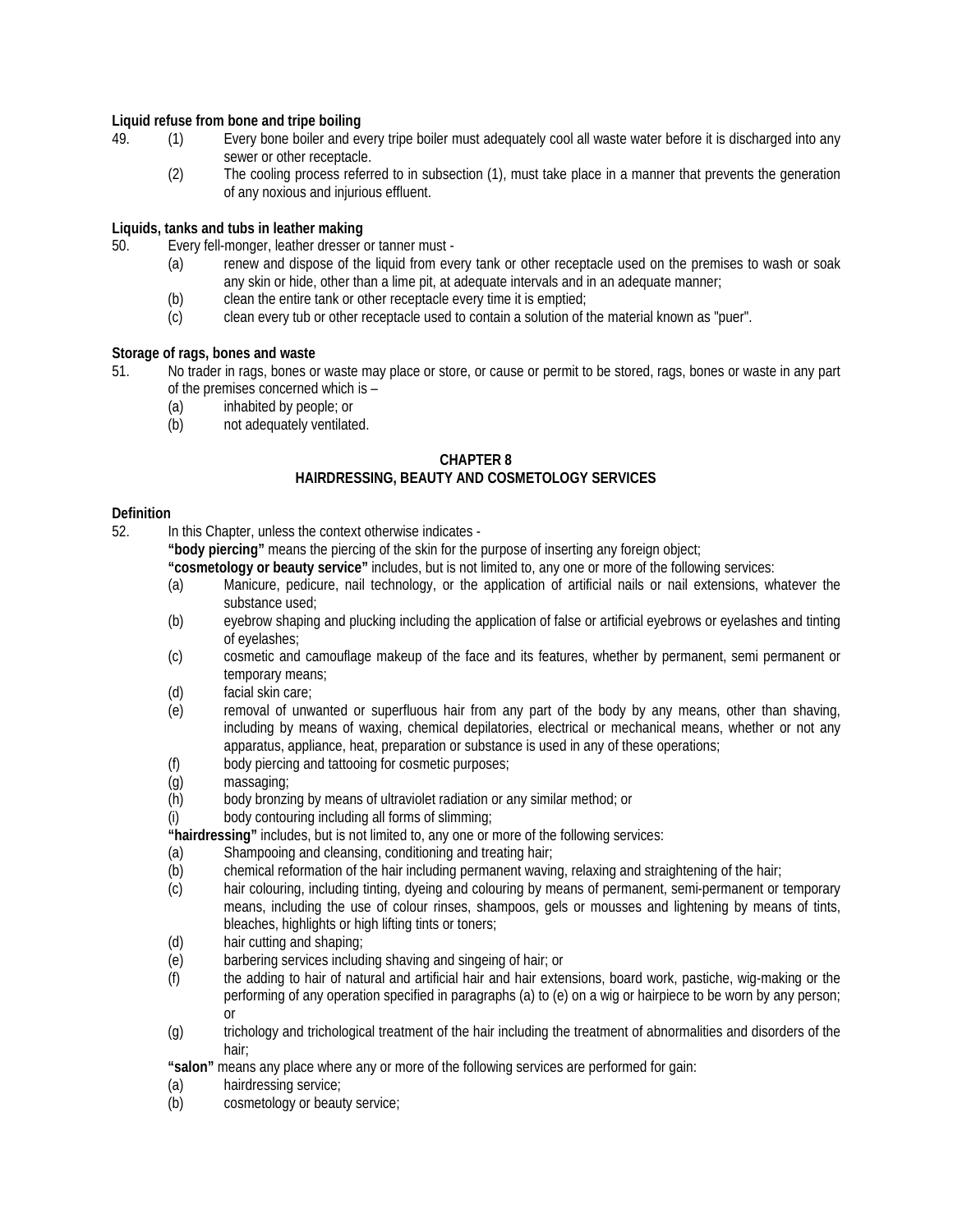- (c) body piercing and tattooing; or<br>(d) massaging service;
- massaging service;

**"salon service"** means any one or more or a combination of the practices or services generally and usually performed by a person rendering service in the hairdressing, cosmetology or beauty service industry including any massage, body piercing and tattooing service.

## **Permit requirement**

53. No person may operate a salon except in terms of a permit authorising that activity.

## **Requirements for premises**

- 54. No person may operate a salon on any premises which do not comply with the following requirements:
	- (a) adequate lighting and ventilation, as prescribed in the National Building Regulations and Buildings Standards Act, must be provided;
	- (b) all shelves, fixtures and table tops on which instruments are placed must be constructed of an approved material that is durable, non-absorbent, and easy to clean;
	- (c) water and toilet facilities must be provided as prescribed in the National Building Regulations and Building Standards Act;
	- (d) adequate, separate facilities, with a supply of running potable water, must be available for the washing of hair and hands;
	- (e) an approved system for the disposal of waste water must be provided; (f) adequate storage facilities must be provided;
	- (g) the walls and floors must be constructed of a material that is easy to clean and which prevents cut hair from being dispersed;
	- (h) the premises may not be used for the storage and preparation of food or for sleeping unless any area for that purpose is clearly demarcated /separated by an impervious wall,
	- (i) adequate separate change-rooms for males and females, where five or more persons of the same sex are employed, must be provided containing–
		- (i) an adequate metal locker for every employee;
		- (ii) a wash-hand basin provided with a supply of running hot and cold potable water; and
		- (iii) an adequate supply of soap and disposable towels at every wash hand basin; and
	- $(i)$  if no change-room has been provided in terms of paragraph  $(i)$ 
		- (i) a wash hand basin with a supply of running hot and cold potable water, must be provided in an accessible position; and
		- (ii) an adequate metal locker must be provided for every employee in the work area.

# **Duties of salon operators**

55. Any person operating a salon must:

- (a) maintain the premises, tools, equipment and clothing in a hygienic and good condition at all times;
- (b) equip the premises with an adequate means to disinfect and sterilise instruments and equipment that may come into direct contact with any customer's hair or skin;
- (c) provide employees on the premises with approved personal protective clothing and equipment;<br>(d) collect all hair clippings and other waste in an approved container after every service;
- collect all hair clippings and other waste in an approved container after every service;
- (e) store or dispose of waste in an approved manner;
- (f) adequately train any person working on the premises on health and hygiene matters;
- (g) not permit any animal on the premises unless it is a guide dog accompanying a blind person;
- (i) ensure that any employee working with the public with a open wound on their hands or with a communicable skin condition to take the necessary precautions; and
- (j) ensure that every person working in the salon complies with the requirements of this section and sections 55 and 56.

# **Required minimum health standards for the operation of a salon**

- 56. Any person operating or employed in, a salon must take the following measures:
	- (a) adequately disinfect the all instruments after each use:<br>(b) adequately sterilise the following instruments after each
		- adequately sterilise the following instruments after each use:
			- (i) any instrument used for body piercing or tattooing;<br>(ii) any instrument which has come in contact with blo
			- any instrument which has come in contact with blood or any other body fluid;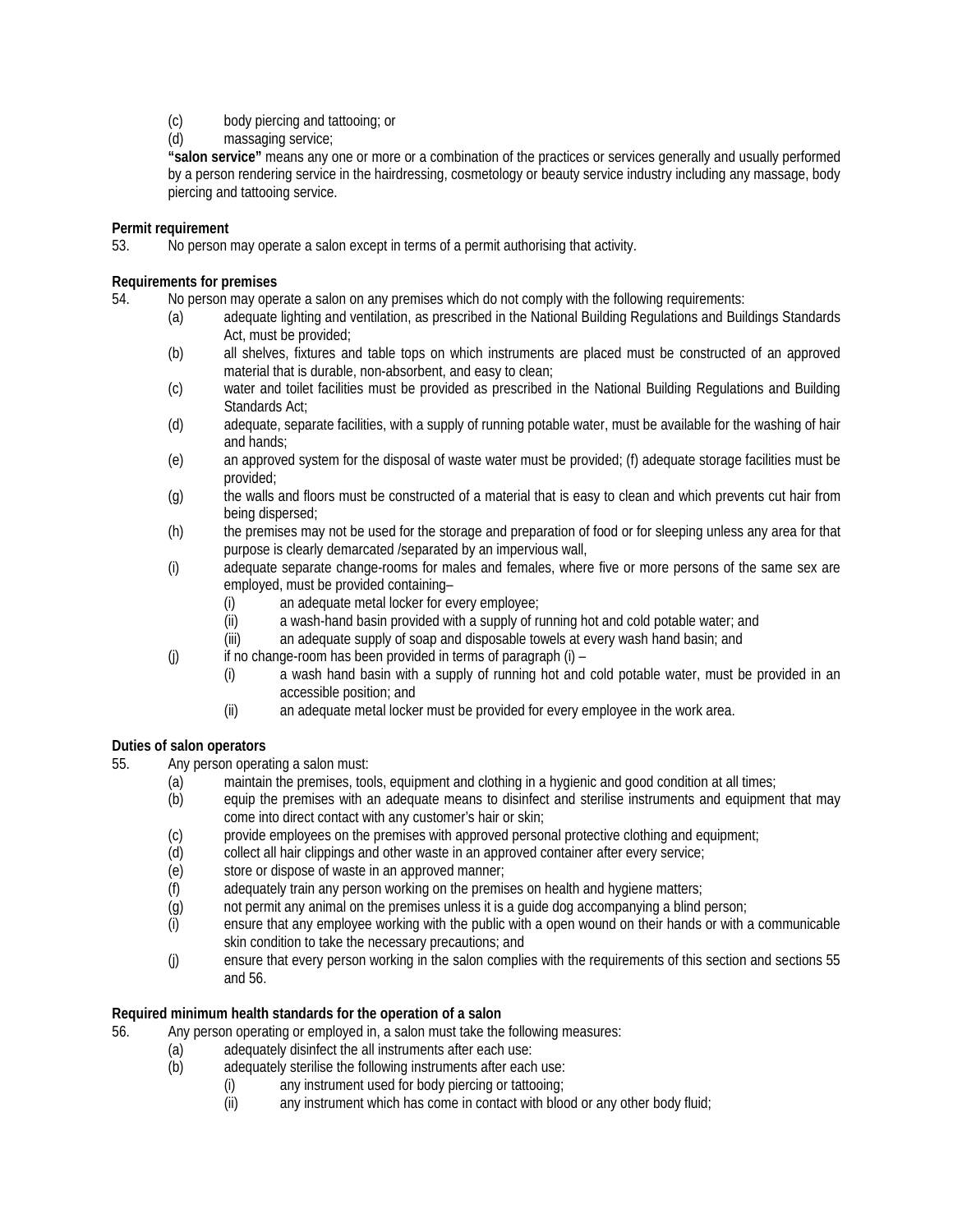- (c) wash and clean all plastic and cloth towels after each use;<br>(d) dispose of all disposable gloves or other disposable materi
- (d) dispose of all disposable gloves or other disposable material after each use;<br>(e) wash all aprons and caps daily;
- wash all aprons and caps daily;
- (f) wash his or her hands with soap and water or disinfectant before and after rendering each service to a client;<br>(g) wear approved disposable personal protective clothing when providing one of the following salon service
- wear approved disposable personal protective clothing when providing one of the following salon services:
	- (i) any chemical service;
	- (ii) any hair implant;
	- (iii) body piercing; and
	- (iv) tattooing;
- (h) wash all walls, floors, chairs and other surfaces in the premises at least once a day with a disinfectant or household detergent;
- (i) dispose of all waste water, sharp instruments, bloodied and otherwise contaminated towels and towelling paper in an approved manner;
- (j) store razors, blades, needles and other sharp instruments separately in a "sharp instrument" container;<br>(k) adequately treat any injury or wound which may occur on the premises;
- adequately treat any injury or wound which may occur on the premises;
- (l) clean and disinfect all surfaces that have been contaminated by blood after each service;
- (m) keep an approved first aid kit on the premises at all times as prescribed by the Occupational Health and Safety Act 1993 (Act No. 85 of 1993);
- (n) All tubes and needles must be stored in single service, sterile, sealed autoclave bags that must be opened in the present of the client.

## **Prohibition against the use of salon premises for other purposes**

- 57. (1) Any person operating a salon must ensure that the premises are used exclusively for that purpose.<br>(2) Any person who wants to prepare any beverage for customers on the premises of a salon, must
	- Any person who wants to prepare any beverage for customers on the premises of a salon, must provide a separate area, equipped with a facility for cleaning crockery and utensils, for that purpose.

### **CHAPTER 9 SECOND-HAND GOODS**

### **Definitions**

58. In this Chapter, unless the context otherwise indicates –

**"second-hand goods business"** means any business in which used goods and materials are sold, including, clothing, furniture, scrapped motor vehicles, footwear, timber, building bricks or blocks, building material or fittings, machinery, drums, tins, bottles, packing cases, boxes, crates or other containers, metal, rags, plastic bags, paper or any other material, which has previously been used, and bones or tallow.

### **Requirements for premises**

- 59. No person may operate a second-hand goods business in or on any premises which do not comply with the following requirements:
	- (a) any section of the premises where second-hand goods are stored and handled must be enclosed/demarcated by walls constructed of brick, rock or concrete, with a minimum height of two metres;
	- (b) all gates to the premises must be of solid construction with a minimum height of two metres;
	- (c) all materials must be stacked or stored below the height of the perimeter screening;
	- (d) adequate lighting and ventilation, as prescribed in the National Building Regulations and Building Standards Act must be provided;
	- (e) all storage areas must be paved with cement, concrete or other approved impervious material;
	- (f) all backyard surfaces and open spaces of the premises must be graded and drained to allow for the effective run-off of all precipitation;
	- (g) adequate sanitary facility and fixtures for both sexes employed on the premises must be provided, as prescribed in the National Building Regulations and Building Standard Act;
	- (h) an adequate number of refuse containers must be provided;
	- (i) adequate separate change-rooms for males and females, where five or more persons of the same sex are employed, must be provided containing -
		- (i) an adequate metal locker for every employee;
		- (ii) a wash-hand basin provided with a supply of running hot and cold potable water; and
		- (iii) an adequate supply of soap and disposable towels at every wash hand basin; and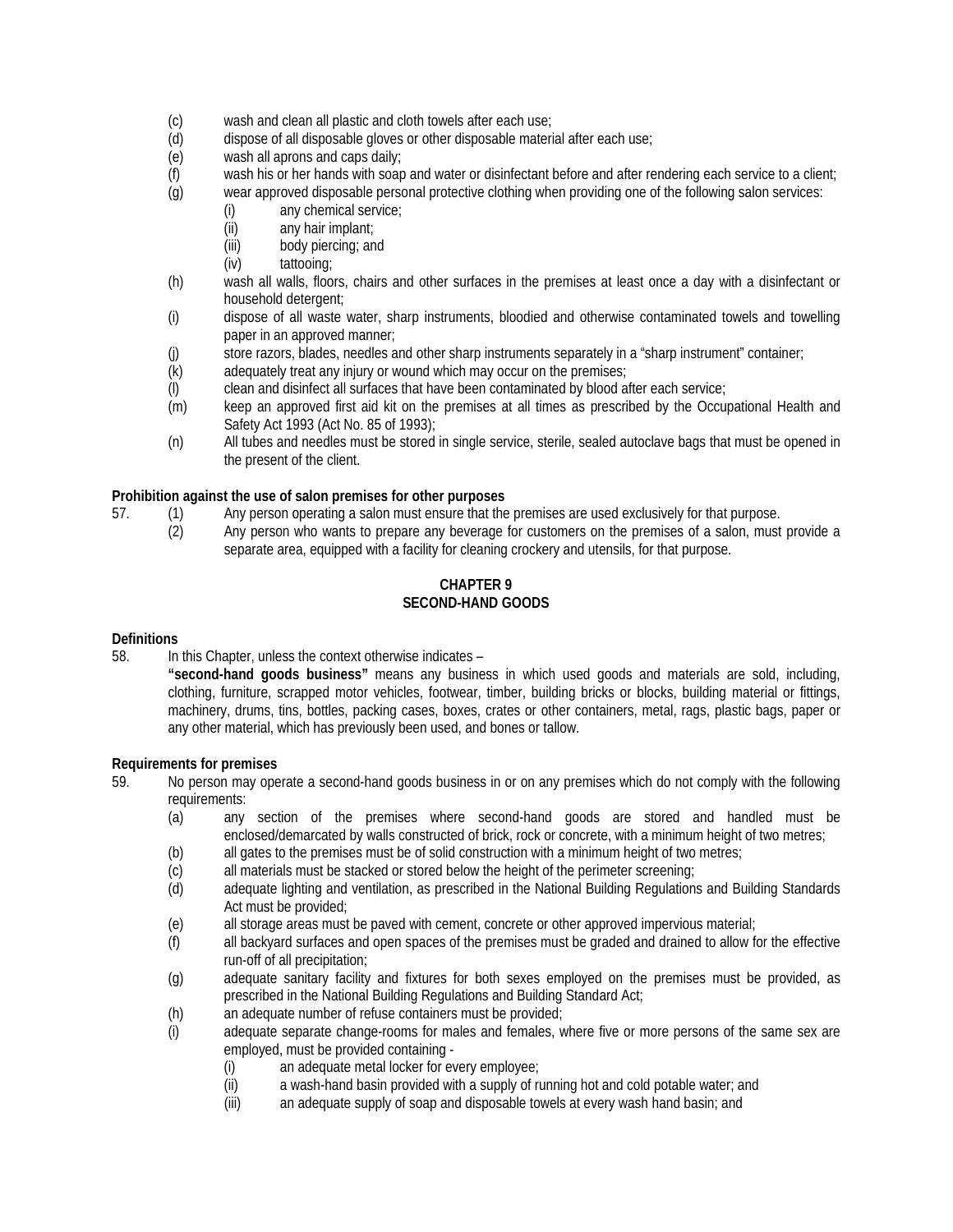- (j) if no change-room has been provided in terms of paragraph (i)
	- (i) a wash hand basin with a supply of running hot and cold potable water, must be provided in an accessible position; and
	- (ii) an adequate metal locker must be provided for every employee in the work area.

## **Duties of second-hand goods traders**

60. Any person who conducts a second-hand goods business must -

- (a) store second-hand goods in a backyard, building or open space that is constructed of an approved material in such a manner as to prevent the harbourage of rodents or other vermin and pests;
- (b) ensure that no water accumulates in any article stored on the premises;
- (c) ensure that goods are stored in such a manner as to prevent the pollution of the surrounding environment which includes but is not limited to air, water or soil.
- (d) keep the premises in a clean, neat and sanitary condition at all times;
- (e) immediately on receipt, disinfect all furniture, soft furnishings, clothing, bedding or other fabrics in an adequate manner;
- (f) keep any other articles separate from articles which have been disinfected
- (g) label all articles which have been disinfected in a conspicuous place on each article; and
- (h) provide personal protective clothing for personnel employed in his or her premises

## **CHAPTER 10 ACCOMMODATION ESTABLISHMENTS**

## **Definitions**

- 61. In this Chapter, unless the context otherwise indicates
	- **"accommodation establishment"** means any place in which accommodation is

provided for gain to four or more people, with or without meals;

**"dormitory"** means a sleeping room in which sleeping accommodation is provided for four or more persons.

### **Permit requirement**

62. No person may operate an accommodation establishment except in terms of a permit authorising that activity.

# **Requirements for premises of accommodation establishments**

- 63. No person may operate an accommodation establishment on premises which do not comply with the following requirements:
	- (a) No room wholly or partly used by persons for sleeping in may be occupied by a greater number of persons than will allow-
		- (i) less than 11,3 m<sup>3</sup> of free air space and 3,7 m<sup>2</sup> of floor space for each person over the age of 10 years; and
		- (ii) less than  $5.7 \text{ m}^3$  of free air space and  $1.9 \text{ m}^2$  of floor space for each person under the age of 10 years;
	- (b) no latrine, passage, staircase, landing, bathroom, cupboard, outbuilding, garage, stable, tent, storeroom, lean-to, shed, kitchen, dining room, food preparation area, cellar or loft may be used as sleeping accommodation;
	- (c) if a dormitory is provided on the premises
		- (i) a single bed, manufactured of metal or some other durable material and equipped with a mattress, must be provided for every person housed in the dormitory;
		- (ii) a separate locker must be provided for every person making use of the dormitory for safeguarding the person's clothing and other possessions;
		- (iii) every bed in a dormitory must be so placed that its sides are at least one metre away from any part of any other bed;
	- (d) an accommodation establishment must be provided with
		- (i) an area for the preparation and cooking of food, adequate for the use of and easily accessible to any occupier residing in the accommodation establishment;
		- (ii) adequate separate wash-up facilities; and
		- (iii) where meals are provided to persons housed in the accommodation establishment, a dining-room or adequate dining area with tables and chairs or benches and unobstructed floor area, including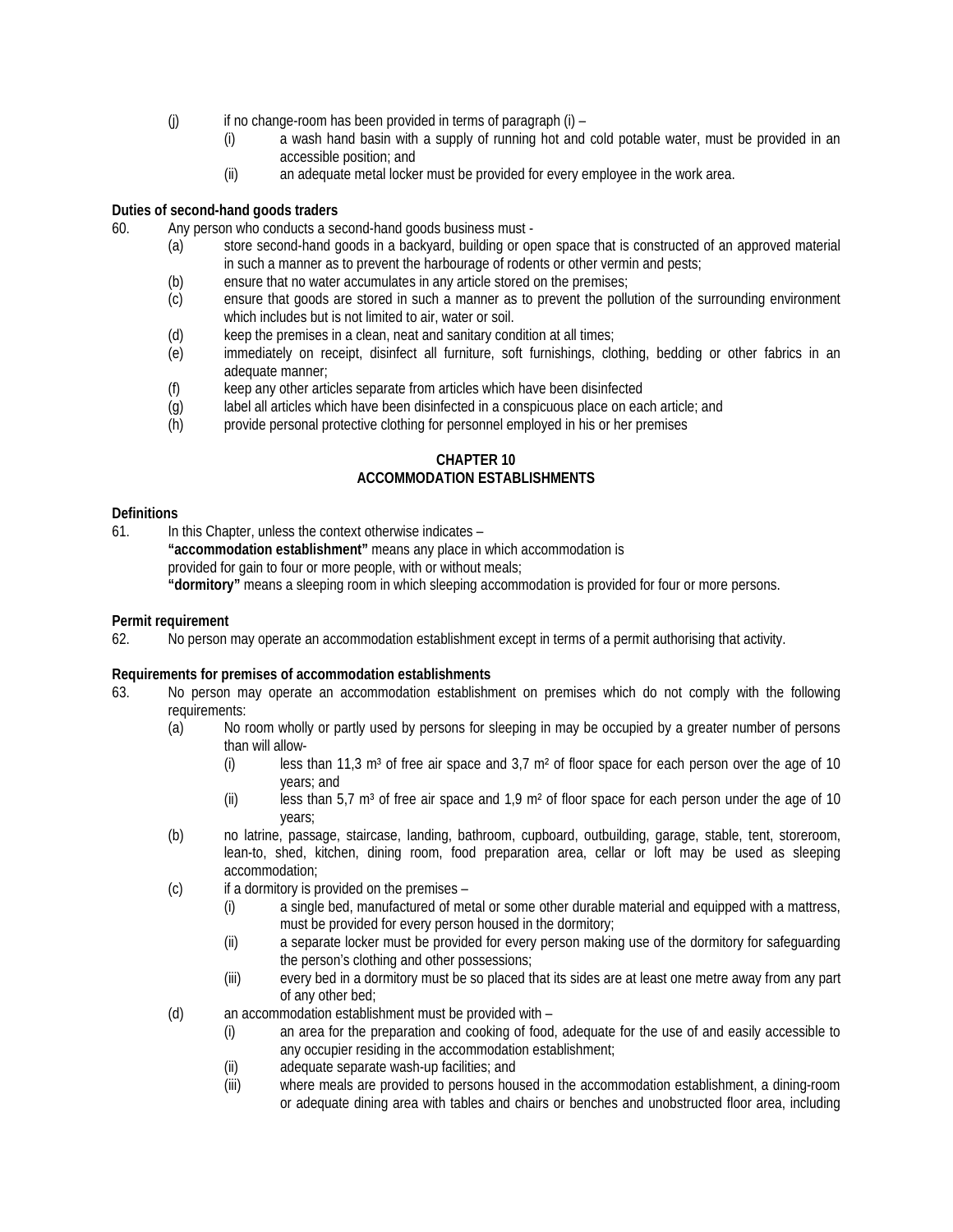the area occupied by tables, chairs and benches, of at least 1,2 m² for every seat provided for dining purposes; Such establishment to comply with the provisions of General Hygiene Requirements for Food Premises and the transport of Food (GN R918 in GG 20318 of 30 July 1999) and the National Building Regulations and Building Standards Act.

- (e) (i) an accommodation establishment must be provided with one or more showers, each suitably placed in a separate compartment, easily accessible to every occupier, and fitted with waste pipes which comply with the provisions of the National Building Regulations and Building Standards Act.
	- (ii) a bath fitted with a waste pipe may be substituted for each shower referred to in subparagraph (i).
	- (iii) the facilities referred to in subparagraphs (i) and (ii) must be designated for the different sexes;
- (f) an accommodation establishment must be provided with sanitary fixtures as prescribed in the National Building Regulations and Building Standards Act and such fixtures must be designated for the different sexes;
- (g) an accommodation establishment must be provided with an adequate supply of hot and cold running potable water;
- (h) all rooms and passages must be provided with adequate ventilation and lighting as prescribed in the National Building Regulations and Building Standards Act;
- (i) openings such as doors, windows or fanlights may not be obstructed in a manner that interferes with the lighting or cross ventilation they provide;
	- (i) a separate room with approved containers must be provided for the storage of dirty articles used in connection with an accommodation establishment, pending removal to be laundered; and
	- (ii) if articles used in connection with an accommodation establishment are laundered on the premises, a separate approved washing, drying and ironing area equipped with the necessary facilities for this purpose must be provided.
- (j) a store-room for the storage of furniture and equipment and a separate linen room with cupboards or shelves for the storage of clean bed and other linen, towels, blankets, pillows and other articles used in connection with an accommodation establishment, must be provided:
	- (i) all walls and ceilings must have a smooth finish and be painted with a light-coloured washable paint, or have some other approved finish;
	- (ii) the floor surface of every kitchen, scullery, laundry, bathroom, shower, ablution room, toilet and sluice room must be constructed of concrete or some other durable, impervious material brought to a smooth finish; and
	- (iii) the floor surface of every habitable room must be constructed of an approved material;
- (k) the following facilities must be provided for people who are employed and also reside on the premises:
	- (i) Sleeping quarters equipped with a bed, mattress and locker which comply with the provisions of paragraphs (a), (b) and (c) for each employee; and
	- (ii) if employees are not provided with meals in the accommodation establishment, food preparation and dining facilities that comply with the provisions of paragraph (d).
- (l) adequate changing facilities must be provided for non-resident employees;
- (m) adequate ablution and sanitary facilities, which comply with the provisions of paragraphs (e) and (f), must be provided for resident and non-resident employees;
- (n) an adequate refuse holding area must be provided and an approved refuse removal system must be maintained;
- (o) all walls, floors and roofs must be constructed in a manner which prevents wind or rain entering an accommodation establishment or dampness entering the interior surfaces of any wall or floor;
- (p) All accesses to an accommodation establishment must have a door which when closed, prevents the wind or rain entering the premises; and
- (q) All windows must be constructed in a manner that prevents rain entering the accommodation establishment when the windows are closed.

# **Duties of operators of accommodation establishments**

- 64**.** Every person who conducts an accommodation establishment must
	- (a) keep the premises and all furniture, fittings, appliances, equipment, containers, curtains, covers, hangings and other soft furnishings, table linen, bed linen, and other bedding, towels and cloths of whatever nature used in connection with the accommodation establishment, in a clean, hygienic and good condition at all times;
	- (b) clean and wash any bed linen, towel, bath mat or face cloth after each use by a different person;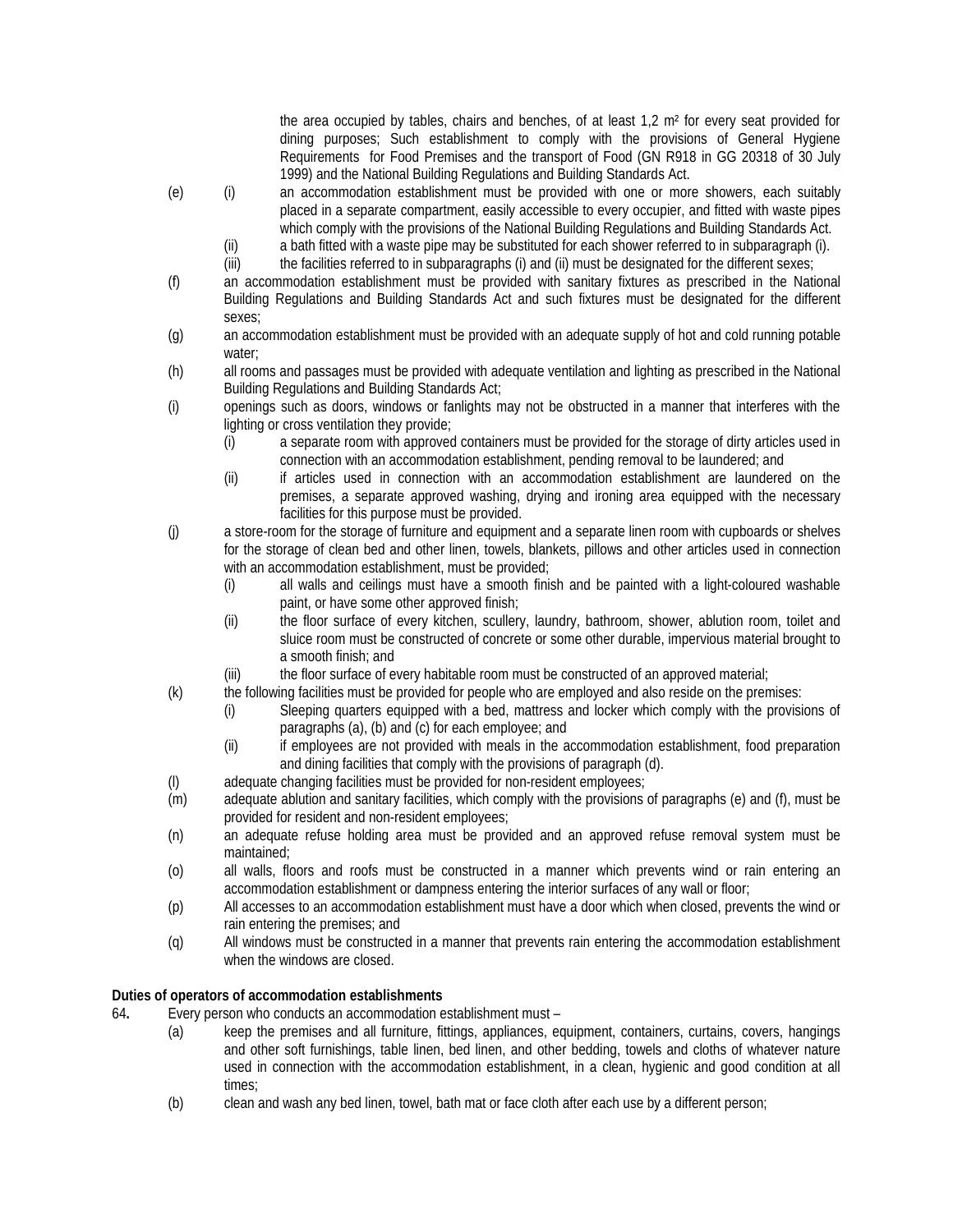- (c) take adequate measures to eradicate pests on the premises;<br>(d) provide a container made of a durable and impervious mat
- provide a container made of a durable and impervious material, equipped with a close-fitting lid, in every toilet used by females;
- (e) provide towel rails or hooks in every bathroom and in every room in which there is a wash-hand basin or shower;
- (f) store all dirty linen, blankets, clothing, curtains and other articles used in connection with an accommodation establishment in the manner provided in section 62(i);
- (g) store all clean linen, towels, blankets, pillows and other articles used in connection with the accommodation establishment in the manner provided in section 62(j);
- (h) keep all sanitary, ablution and water supply fittings in good working order;
- (i) keep every wall, surface and ceiling, unless constructed of materials not intended to be painted, painted at the intervals to ensure that the area painted, remains clean and in a good state of repair;
- (j) handle refuse in the manner provided in section 62(n); and
- (k) must ensure compliance with General Hygiene Requirements for Food Premises and the transport of Food (GN R918 in GG 20318 of 30 July 1999) if food is provided to the occupants.

# **CHAPTER 11 DRY-CLEANING AND LAUNDRY ESTABLISHMENTS**

## **Definitions**

65. In this Chapter, unless the context otherwise indicates –

**"dry-cleaning or laundry business"** means any business in which clothes or other fabrics are cleaned with water or other solvents, or clothes or fabrics are ironed;

**"dry-cleaning or laundry receiving depot"** means premises used for the receipt,

storage and dispatch of clothes or other fabrics in connection with a dry cleaning or laundry business.

## **Premises for dry-cleaning or laundry businesses**

- 66. No person may conduct a dry-cleaning or laundry business on premises which do not comply with the following requirements:
	- (a) a work-room or area used for housing dry-cleaning machines, washing machines, ironing boards, presses and other fixed or movable equipment, with a minimum unobstructed floor area of  $2.5 \text{ m}^2$  per person employed on the premises, must be provided;

(b) adequate separate areas for marking clean and dirty articles must be provided with –

- (i) tables with an impervious surface;<br>(ii) adequate washable containers for
- adequate washable containers for dirty articles; and
- (iii) hanging rails and shelves constructed of an impervious material in the area for marking clean articles;
- (c) a separate room or area with separate designated counters, with impervious surfaces, must be provided for the receipt and dispatch of articles;
- (d) a store-room or facility for the storage of packing material and other articles must be provided and equipped with adequate packing shelves of which the lowest shelf must be at least 250 mm above floor level;
- (e) adequate separate change-rooms for males and females, where five or more persons of the same sex are employed, must be provided containing -
	- (i) an adequate metal locker for every employee;
	- (ii) a wash-hand basin provided with a supply of running hot and cold potable water; and
	- (iii) an adequate supply of soap and disposable towels at every wash-hand basin;
- (f) if no change-room has been provided in terms of paragraph  $(e)$ 
	- (i) a wash hand basin with a supply of running hot and cold potable water, must be provided in an accessible position; and
	- (ii) an adequate metal locker must be provided for every employee in the work area;
- (g) a tea kitchen with a single-basin stainless steel sink, with a supply of running hot and cold potable water, must be provided;
- (h) separate toilets for males and females must be provided which comply with the provisions of the National Building Regulations and Building Standards Act;
- (i) every toilet and change-room must be clearly gender designated;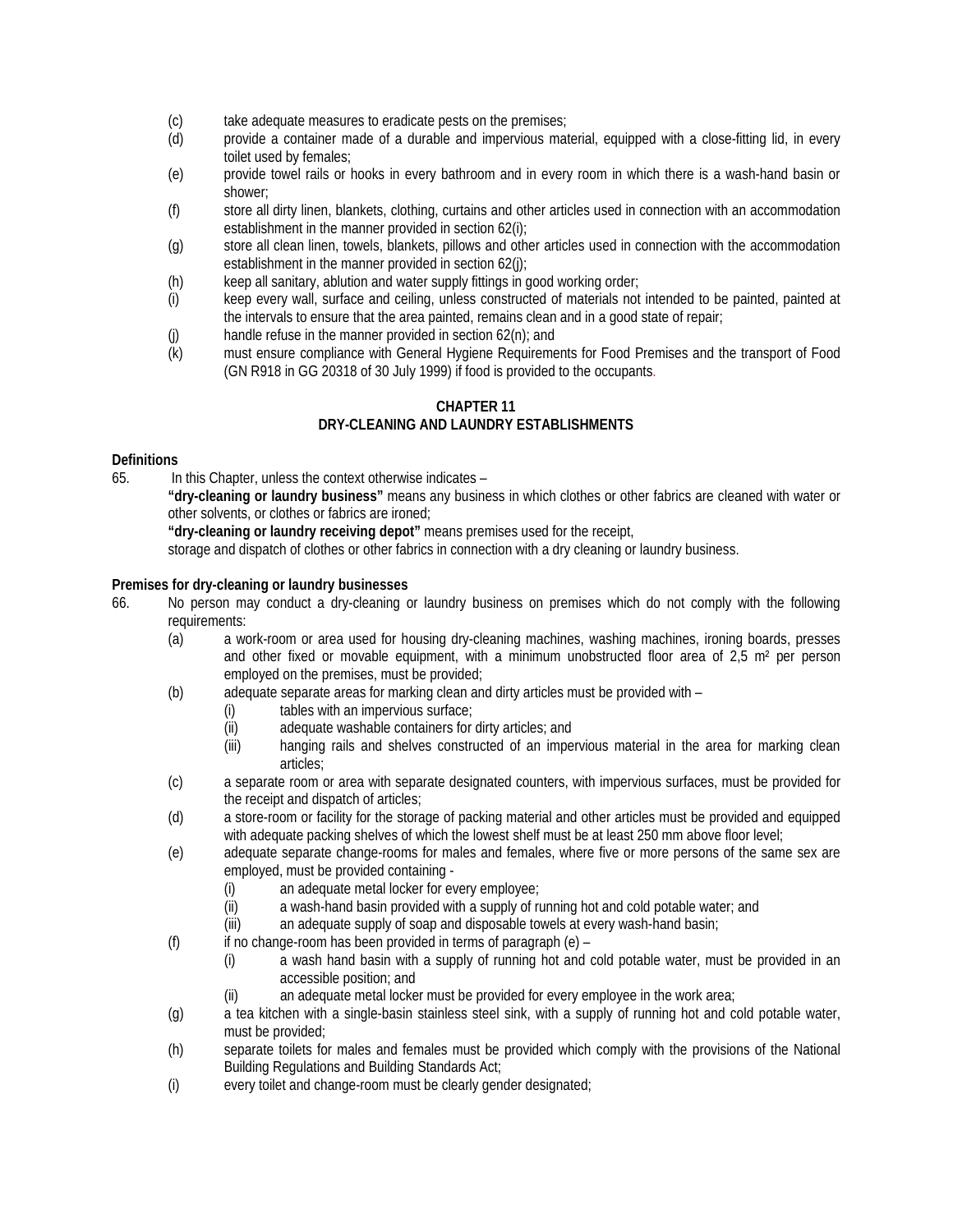- (j) all internal walls must be constructed of an impervious material, brought to a smooth finish and painted with a light-coloured washable paint;
- (k) all ceilings must be dust-proof, smoothly finished, and painted with a light-coloured washable paint;
- (l) all floor surfaces must be constructed of cement or some other adequate impervious material, brought to a smooth finish and properly drained;
- (m) the minimum height from floor to ceiling of any room or area must be 2,4 metres;
- (n) adequate lighting and ventilation, as prescribed by the National Building Regulations and Building Standards Act must be provided;
- (o) all machinery and equipment must be equipped with adequate suction fans to remove any noxious gas, steam and hot air from any room and to release it in the open air in an adequate manner;
- (p) all machinery and equipment must be placed so that there is free access to all areas around and underneath each machine or item of equipment, to enable those areas to be adequately cleansed; and
- (q) a separate pre-rinsing area must be provided on any premises where nappies are laundered.

# **Premises for dry-cleaning or laundry receiving depots**

- 67. No person may operate a dry-cleaning or laundry receiving depot on premises which do not comply with the following requirements:
	- (a) A separate room or area with a minimum width of two metres must be provided for the receipt and dispatch of articles;
	- (b) fifty percent of the floor space of the room referred to in paragraph (a) must be unobstructed;
	- (c) a wash-hand basin with a supply of running potable water must be provided;
	- (d) an adequate supply of soap and disposable towels must be provided at every wash-hand basin;
	- (e) all internal wall and ceiling surfaces must be constructed of an impervious material, brought to a smooth finish and painted with a light-coloured washable paint;
	- (f) all floor surfaces must be constructed of cement or other impervious material, brought to a smooth finish;
	- (g) lighting and cross-ventilation, as prescribed by the National Building Regulations and Building Standards Act, must be provided;
	- (h) adequate washable containers for storing dirty articles must be provided;
	- (i) adequate quantities of hanging rails or impervious shelves for the storage of clean articles must be provided;
	- (j) adequate designated counters, with impervious surfaces, must be provided separately for the receipt and dispatch of dirty and clean articles; and
	- (k) an adequate metal locker must be provided for every person employed in the receiving depot.

# **Premises for coin-operated laundries**<br>68. No person may operate a coin

- No person may operate a coin operated laundry on premises which do not comply with the following requirements:
	- (a) separate toilet and hand washing facilities for the different sexes, as prescribed in the National Building Regulations and Building Standards Act, must be provided;
	- (b) an adequate area must be provided where ironing is done on the premises; and
	- (c) any machine on the premises must be installed in accordance with any applicable law.

# **General requirements for dry-cleaning and laundry businesses**

- 69. Any person conducting a dry-cleaning or laundry business or in charge of premises on which a dry-cleaning, laundry or receiving depot exists, must –
	- (a) keep the premises, all fittings, equipment, appliances, machinery, containers and business vehicles in a clean, hygienic and good condition at all times;
	- (b) separate dirty articles from clean articles at all times, including when in transit;
	- (c) use a change-room solely for changing;<br>(d) ensure that every person who handles c
	- ensure that every person who handles clean or dirty articles wears adequate protective clothing at all times;
	- (e) keep protective clothing in a clean and sound condition at all times;
	- (f) store protective clothing in a locker when it is not being worn;
	- (g) affix the name and business address, in clear lettering, to the outside of any business vehicle;
	- (h) ensure that the premises are not directly connected to any food premises, new clothing shop, hairdresser or any other area from which contamination might occur;
	- (i) comply with the requirements of the following legislation at all times:
		- (i) the Occupational Health and Safety Act, 1993 (Act No. 85 of 1993);<br>(ii) the National Environment Management: Air Quality Act, 2004 (Act 3)
		- the National Environment Management: Air Quality Act, 2004 (Act 39 of 2004)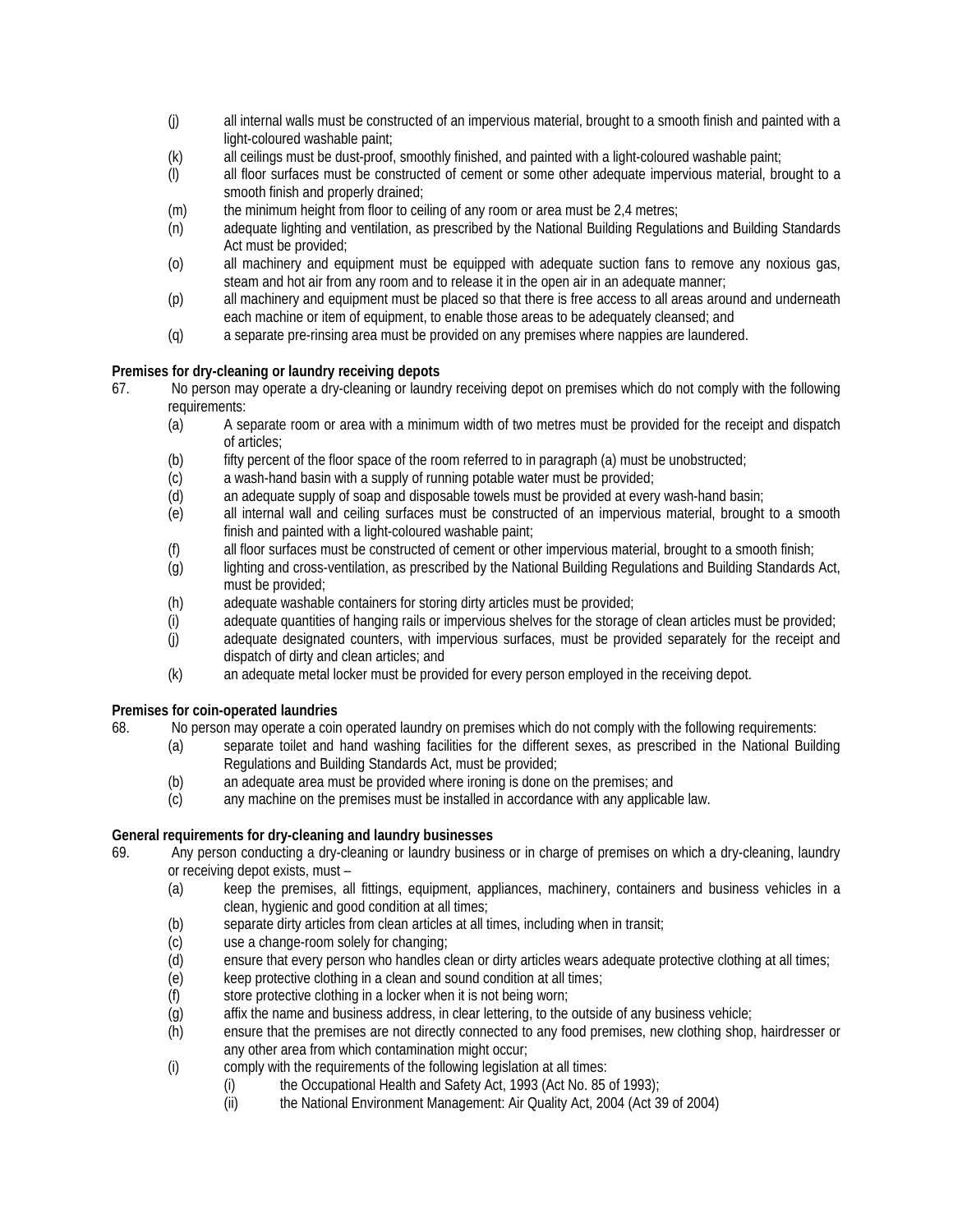- (j) place all piping in the building, not chased into the walls, at least 100 mm away from all walls or floors and comply with the provisions of the National Building Regulations and Building Standards Act;
- (k) insulate all steam piping with an adequate material; and
- (l) dispose of all waste water in an approved manner.

## **CHAPTER 12 SWIMMING POOLS AND SPA-BATHS**

### **Definitions**

70. In this Chapter, unless the context otherwise indicates –

**"spa-bath"** means a structure constructed of an approved material, provided with a controlled circulating water supply and used for bathing, excluding a spa bath situated at a private home which is not used for commercial purposes;

**"spa-bath keeper"** means any person who owns or controls the operation of a spa-bath;

**"swimming pool"** means a structure with a controlled water supply used for swimming or bathing, including a children's swimming and paddling pool, but excluding a swimming pool at a private home which is not used for commercial purposes;

**"swimming pool keeper"** means any person who owns or controls the operation of a swimming pool.

## **Requirements for premises**

- 71. No person may operate a swimming pool or spa bath in or on any premises which do not comply with the following requirements:
	- (a) readily accessible change-rooms, showers and toilet facilities must be provided separate for each sex in compliance with the National Building Regulations and Building Standards Act;
	- (b) every swimming-pool must be surrounded by a wall or fence as prescribed by the National Building Regulations and Building Standards Act;
	- (c) the surface of the floor area surrounding any spa-bath or swimming-pool must be constructed of an impervious, non-slip material;
	- (d) an approved chemical gas mask must be provided at the chlorinator installation;
	- (e) if so instructed in writing by Council or authorised person , an oxygen or air breathing apparatus must be provided; and
	- (f) an adequate number of refuse receptacles must be provided on the premises.

# **Duties of spa-bath keepers**

72. Every spa-bath keeper must **–**

- (a) keep the premises in a safe, clean and sanitary condition and in good repair at all times;
- (b) provide a properly maintained approved first-aid kit in a prominent, easily accessible and protected position;
- (c) purify, treat and maintain the spa-bath water to an adequate quality level at all times;
- (d) provide and maintain, in good working order, equipment for testing the quality of the spa-bath water;
- (e) be capable of undertaking routine tests on the water quality in the spa-bath and interpreting the tests results; and
- (f) maintain a daily record of the spa-bath water quality.

# **Duties of swimming pool keepers**

73. Every swimming pool keeper must –

- (a) keep the premises in a safe, clean and sanitary condition at all times;
- (b) provide a properly maintained approved first-aid kit in a prominent, easily accessible and protected position;<br>(c) be qualified and proficient in life saving, rendering first aid, use of a resuscitation appliance, the
- be qualified and proficient in life saving, rendering first aid, use of a resuscitation appliance, the operation of the swimming pool and testing and maintaining the safety of the swimming pool water;
- (d) ensure that the swimming pool water is purified, treated and maintained to an adequate quality at all times;
- (e) provide and maintain, in proper working order, equipment for testing the quality of the swimming pool water;
- (f) be capable of undertaking routine tests on the water quality in the swimming pool and interpreting the tests results; and
- (g) maintain a daily record of the swimming pool water quality.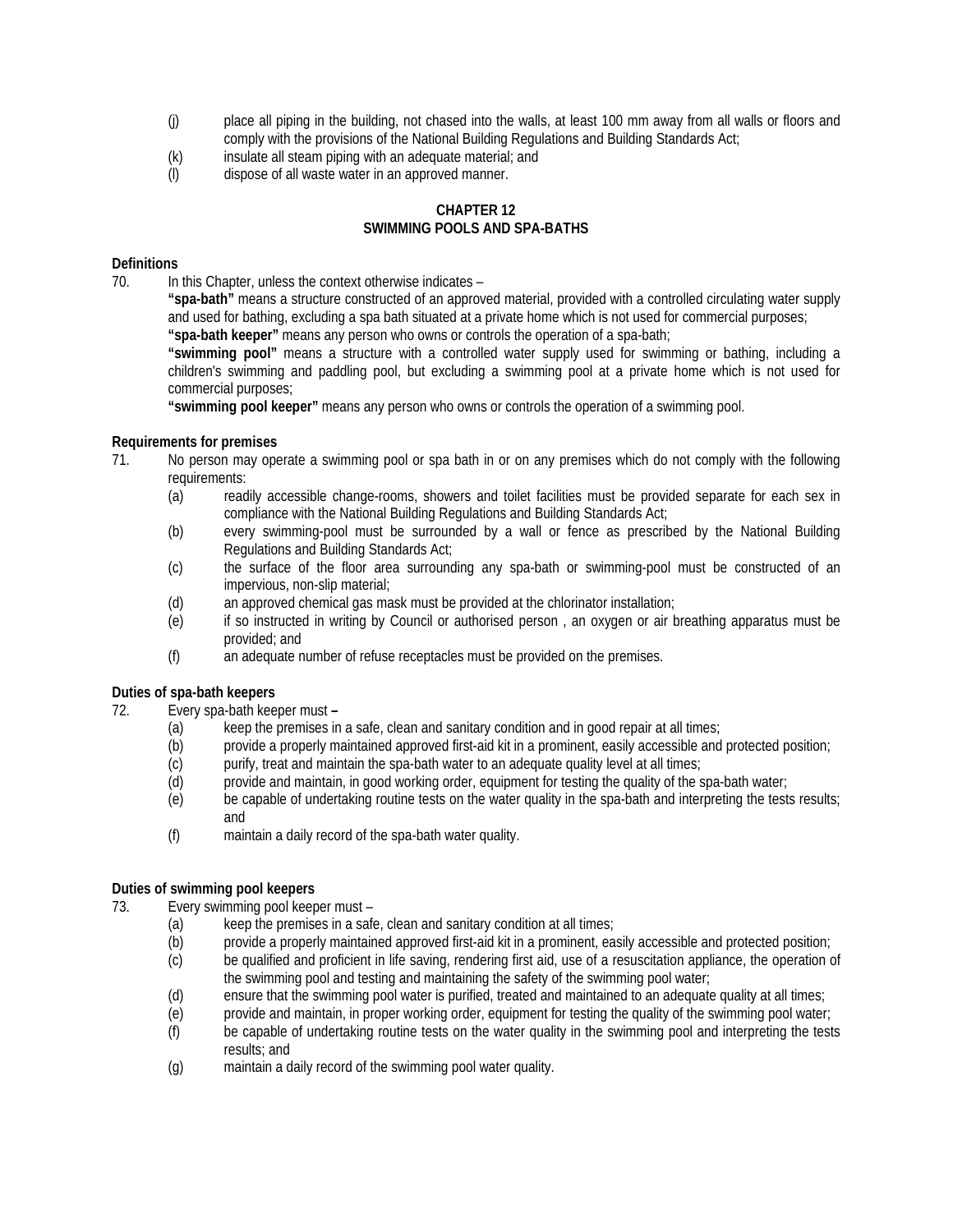### **Water supply**

74. (1) Unless the prior written approval of Council or authorised personnel has been obtained, no person operating a spa-bath or swimming pool may use water from a source other than a municipal supply to clean, fill or maintain the water level in a swimming pool or spa-bath.

- (2) Council or authorised person must
	- (a) take samples of a swimming pool or spa-bath water, at intervals which it or he or she considers appropriate for the purpose of a chemical analysis or bacteriological examination of that water;
	- (b) submit the samples to an analyst authorised in terms of section 12 of the Foodstuffs, Cosmetics and Disinfectants Act, 1972 (Act No. 54 of 1972) to conduct an analysis.

### **Safety of water**

75. Every spa-bath keeper and swimming pool keeper must ensure that the water in the spa-bath or swimming pool complies with the following requirements:

- (a) it must be free from floating, suspended or settled debris or swimming organisms and the walls, floor, access ladders or steps and gutters must be free from slime and algae;
- (b) the pH value of the water must be not less than 7 and not greater than  $8$ ;
- (c) where chlorine based disinfectants are used, a minimum free available chlorine residual of 0,5 mg/l, with a maximum free available chlorine residual of 3 mg/l, must be maintained;
- (d) if a disinfectant other than chlorine is used, the residual level must be equivalent in effect to the requirements of paragraph (c);
- (e) the total viable bacteriological count of any sample submitted for analysis, must not exceed 100 organisms per ml of water; and
- (f) Escherichia coli type 1 bacteria must not be present in any 100 ml of water.

## **Order and behaviour**

76. No person may –

- (a) interfere with a spa-bath keeper or swimming pool keeper in the execution of his or her duties;
- (b) allow any dog or other pet belonging to him or her or under his or her care to enter or to remain within the premises of a spa-bath or swimming pool, unless it is a guide dog accompanying a blind person;
- (c) enter or remain in any premises of a spa-bath or swimming pool if he or she knows or suspects that he or she may be suffering from any communicable or contagious disease; and
- (d) urinate, defecate, spit or blow his or her nose in a spa-bath or swimming pool.

#### **CHAPTER 13 CHILD - CARE SERVICES**

### **Definitions**

77. In this Chapter, unless the context otherwise indicates –

**"adequate"** and **"suitable"** means adequate or suitable as the case may be, in the opinion of the Head of Health or an Environmental Health Practitioner.

**"approved"** means approved by the Head of Health Services in a municipality or an Environmental Health Practitioner, regard being had to the reasonable pubic health requirements of the particular case, or to the physical and mental health of the children, as the case may be.

**"best available method"** means the method available that will best prevent diseases.

**"child"** means a child admitted to a pre-school institution in terms of these By-laws.

**"domestic staff"** or **"general worker"** means staff employed in a pre-school institution for cleaning, cooking and other related work.

**"head of municipal health services"** means the person appointed by the council as such.

**"health certificate"** means a health certificate issued in terms of these By-Laws.

**"health certificate holder"** means a natural person or a partnership, or an association of persons, to whom a health certificate has been issued in terms of section 3 of these By- Laws.

**"municipal health service"** means services as defined in section of the Health Act. 61 of 2003

**"municipality or council"** means a District Municipality or a Local Municipality as defined in section 155 of the Constitution of RSA Act 108 of 1996, or as defined in Municipal Structures Act No. 117 of 1998.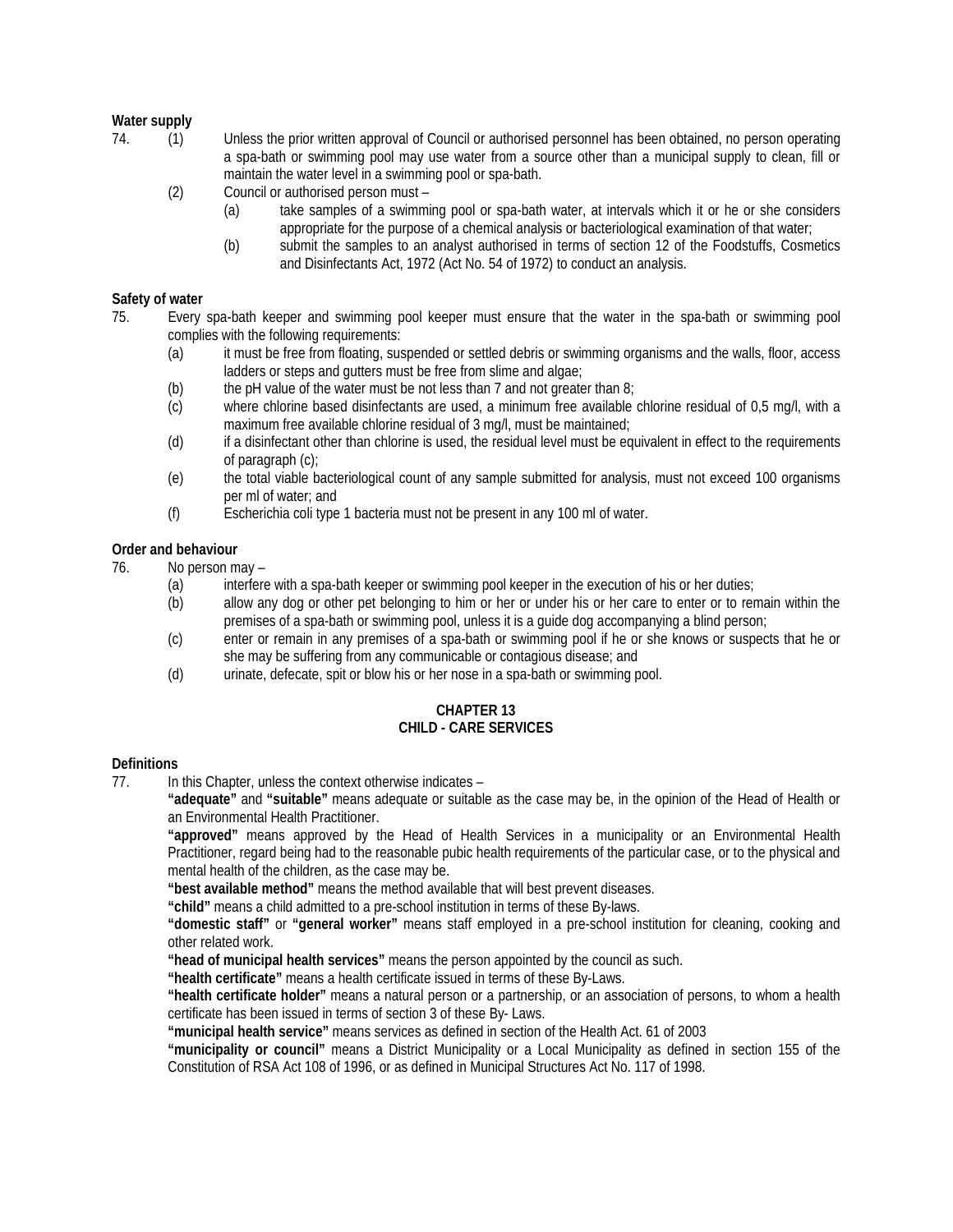**"pre-school institution"** means any undertaking or institution involving the custody, care or tuition or any combination of these functions, during the whole or part of the day on all or any of the days of the week of children under the age of seven years, or the building or the premises maintained or used for the purpose of conducting such undertaking. **"registered Body"** means the state Department or municipality authorised to issue a registration certificate. **"registration certificate"** means a certificate issued by the authorised state department.

## **Application of this chapter**

- 78. (1) These by-laws must apply to all pre-school institutions.
	- (2) The Head of Municipal Health Services or an Environmental Health Practitioner when implementing these guidelines must apply the principle of best available method.

### **Health Certificate**

- 79. (a) No person or body of persons must conduct a pre-school institution unless such person or body of persons is in possession of a health certificate to the effect that the premises, general health facilities and services to which such health certificate relates, comply with these By- Laws, such certificate must state:
	- (i) the number and both minimum and maximum age of the children permitted to be kept on such premises.
	- (ii) the hours during which such pre-school institution may operate.
	- (iii) Health conditions under which a pre-school institution should operate.
	- (b) The Head of Municipal Health Services must issue the Health certificate contemplated in paragraph (a) if he/she is satisfied that these by-laws are complied with.
	- (c) A health certificate issued is not transferable.

## **Requirements of Premises for Accommodation of Children between three and seven years.**

- 80. (1) General
	- (a) (i) A room adequate in size to be used for the purpose of isolating a sick child must be provided.
		- $(i)$  Such room must have a minimum area of  $6m<sup>2</sup>$  and where more than 50 children are cared for this room must be a minimum of 12m2 to be used as an office as well.
		- (iii) Such room be provided with a wash hand basin and at least one 25 litter closed container with potable water.
		- (iv) An approved first aid kit must be provided.
		- (v) A bed or stretcher or other approved sleeping equipment must be provided.
	- (b) Adequate storage facilities for food, stretchers, sleeping mats, bedding, linen, indoor and outdoor play equipment must be provided.
	- (c) Separate storage facilities for the personal belongings of each child and staff member must be provided.<br>(d) Sanitary and ablution facilities for children must have -
	- Sanitary and ablution facilities for children must have -
		- (i) Ready access between the outdoor play area and the toilet facilities.
			- (ii) There must be one toilet pan or bucket for every twenty children which must be provided with a lid to be kept closed at all times except for the time it is being used.
			- (iii) Each toilet pan or bucket must be emptied and sanitized after each use thereof.
			- (iv) The toilet pan or bucket must be emptied into an approved toilet which is either a pit latrine or other approved closet.
			- (v) There must be hand washing facilities with water next to the toilets pans or bucket.
			- (vi) There must be one wash hand basin for every 20 (twenty) children.
			- (vii) The wash hand basin and buckets for the toilets must be of a suitable size and height for the children.
			- (viii) The toilet pan/bucket must be placed in such a way as to be enclosed and screened from the public.
			- (ix) An adequate number of bins with self closing lids for disposal of paper, towels, tissues and other waste articles must be provided.
			- (x) A minimum of one towel for each child's individual use towel must be provided unless the Head of Health Services or an Environmental Health Practitioner permits the use of disposable paper.
			- (xi) Individuals pegs or nodes for each child's towel which must be placed 225mm apart and within child's reach and marked in such a manner as to be easily recognized by each child must be provided.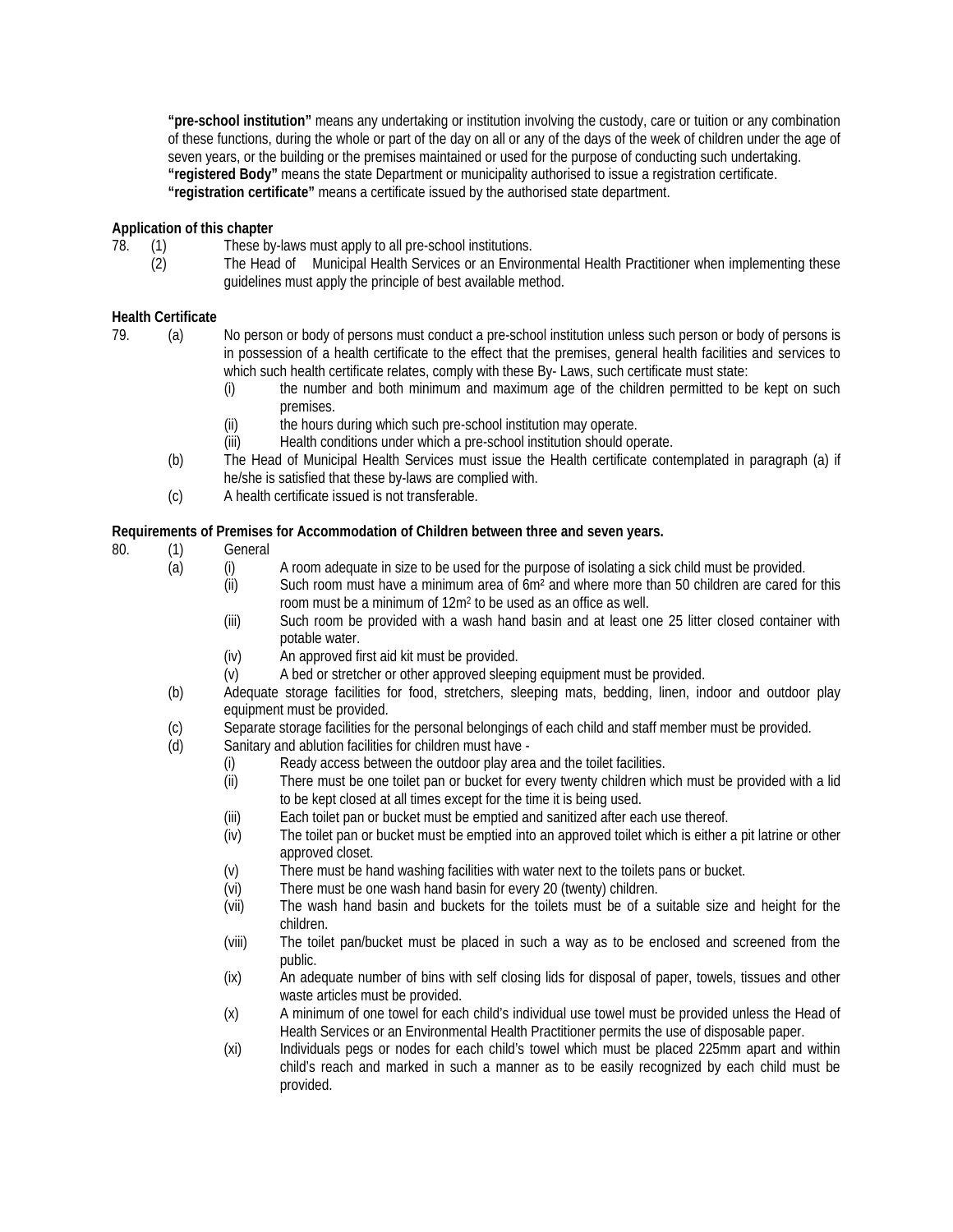- (xii) A reasonable supply of toilet paper, tissue and soap available and accessible to the children must be provided.
- (xiii) There must be a supply of about 25l of portable water in the toilet and hand washers.
- (e) Sanitary and ablution facilities for staff:
	- (i) Must have one toilet and one wash hand basin for every 15 persons or part thereof.
	- (ii) Must have 25l of water supply, soap, toilet paper and clean towel.
	- (iii) Must have a bin with self closing lid or other approved disposal unit installed in each closet intended to be used by females.
- (f) Separate approved laundry facilities on the premises, unless laundering is done on other approved premises must be provided.
- (g) Indoor Play Area

Child care premises on which children under school going age are cared for, must be provided with an indoor play area as follows: -

- (i) The building or structure may be of wood and iron and be constructed to be securely placed and be able to provide protection from the weather such as strong winds, rain and other conditions.
- (ii) The interior walls must be brought to a smooth finish and insulated with approved material.
- (iii) No plastic or cardboard may be used in the construction of the structure.
- (iv) The floor surface must be constructed of an impervious material such as concrete and brought to a smooth finish.
- (v) The structure must be rodent proof.
- (vi) The windows and doors must be positioned to be able to provide cross ventilation and natural lighting.
- (vii) The windows of all playrooms and isolation areas must be so designed and installed as not to constitute a danger to the children when open and so that the lower level is not more than 750mm from the ground.
- (viii) The indoor play area must provide at least 1,5m² of free floor space per child.
	- a) separate indoor play areas must be provided for the following age groups: Under 3yrs, 3- 7yrs and after school children.
- (ix) The interior part of the roof must be provided with insulating material.
- (h) Outdoor Play Area.
	- (i) An outdoor play area which is free of any excavations, projection, levels or any surface which is dangerous or may constitute a safety hazard must be provided.
	- (ii) A minimum outdoor play area of 2m² per child must be provided.
	- (iii) If no outdoor area is available an approved additional indoor area of  $1.5m<sup>2</sup>$  per child must be provided.
	- (iv) The premises must have an approved fence and lockable gates to prevent a child leaving the premises on its own and to prevent the entrance of animals or unauthorised persons.
	- (v) Separate outdoor play area should be provided for the following different age groups: Under 3yrs, 3-7yrs and after school children.
- (2) Premises for Children under two years must meet the following requirements -
- (a) Indoor area
	- (i) A nursery for playing, eating and sleeping purposes where a minimum Indoor area of 1, 5m2 per child is provided.
	- (ii) Cots must be arranged so that there must be a minimum space of 500mm between cots.
	- (iii) Adequate heating facilities to be provided in the in door area.
	- (iv) If children aged two years and over are accommodated a separate indoor area must be provided for this group that is able to provide 1,5m2 per child of available floor space.
- (b) Outdoor area
	- (i) The outdoor area for children under two years must be a minimum of 2m2 per child for the use of perambulator play pens and outdoor activities.
	- (ii) In high density areas where the pre-school is situated in a building, the outdoor area of 1, 5m2 per child must be provided.
	- (iii) If a nursery school which has been registered is conducted on the same premises as a pre-school institution for ages 3-7 years, the nursery and the pre-school institution must be separated.
	- (iv) An after school care centre must not be permitted on the same premises as a pre-school institution, unless in completely separate facilities or unless conducted at different times.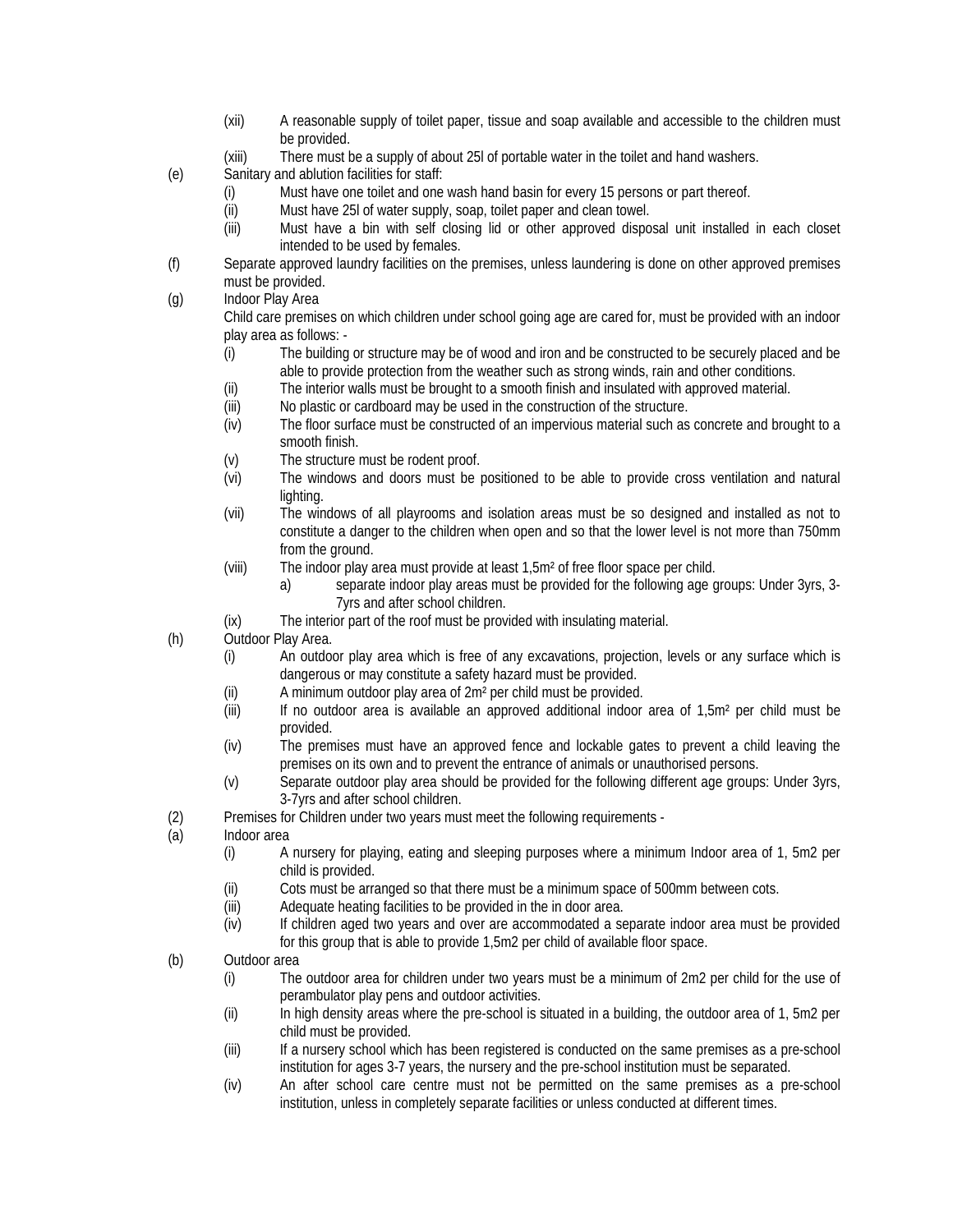## (c) Kitchen

- (i) In addition to the requirements for the kitchen referred to in R918 of 30 July 1999 if bottles and teats are used for feeding of children the kitchen must be increased if in the opinion of the Environmental Health Practitioner it is necessary to have a separate area for milk kitchen purposes.
- (ii) The milk kitchen must have the following:
	- (a) Approved containers for washing bottles and the other for rinsing with adequate, portable water.
	- (b) A separate cooling facility for the storage of milk and milk bottles.
- (iii) There must be adequate storage facilities for food linen perambulators and other equipment.
- (iv) Separate storage facilities for the personal belongings of each child and staff members.
- (vi) Sanitary ablution facilities for children under two years must have the following:
	- (a) Ready access to the Nursery school or indoor play area of the nursery.
		- (b) A separate sluice area with a minimum size of 3m2 and which must have a container with a tight fitting lid for soiled nappies.
			- (i) The sluice area must have a hand washing facility provided with water in a 25l container
			- (ii) Approved chamber pots which can be emptied in an approved toilet must be provided which are accessible and suitable for use by children.
			- (iii) There must be one chamber pot for every five (1:5) children.
			- (iv) Disposable and approved material for cleaning of children wearing nappies must be provided.
			- (v) A minimum of one towel and one face cloth for each child's use must be provided.
			- (vi) Individual pegs or hooks placed at 225mm apart individually marked must be provided for each child.
			- (vii) There must be an adequate number of bins with self closing lids for disposal of paper, paper towels, tissues and other waste.

### **After school care facilities**

81. An after school care centre must not be permitted on the same premises as a pre-school institutions, unless in completely separate facilities or unless conducted at different times to those of the pre-school

# **General duties and liabilities for compliance with regulations**

- The health certificate holder must ensure that the children are at all times properly cared for and supervised and must:
	- (i) Maintain every part of the child care service, including any outdoor area and all structures and equipment in good repair and in a clean and hygienic condition at all times.
	- (ii) Ensure that all persons on or in the premises are clean in person and clothing and are in good state of health.
	- (iii) Ensure that no person smokes or use any tobacco product in the presence of children.
	- (iv) Ensure the toys, books and other indoor play materials intended for day-today use are available in the indoor play areas and suitably stored so as to be within easy reach of the children.
	- (v) Ensure that the children are at all times under the direct supervision of the specified number of adults in the following ratio:
		- (a) One adult supervisor for every 6 babies between 0-18 months.
		- (b) One adult supervisor for every 12 children between 18 months and 3 yrs.
		- (c) One adult supervisor for every 20 children between 3 and 5 yrs.<br>(d) One adult supervisor for every 30 children between 5 and 6 yrs.
		- One adult supervisor for every 30 children between 5 and 6 yrs.
		- (e) One adult supervisor for every 35 children of school going age.
	- (vi) If transport to or from a child care service is provided, the Health Certificate holder must ensure that:
		- (a) The children are supervised by at least one adult apart from the driver during transport.
		- (b) The doors of the vehicle are lockable and cannot be opened from the inside by the children.
		- (c) No children are transported in the front seat of the vehicle.
		- (d) No babies are placed under the seat of a vehicle.
		- (e) The vehicle is not overloaded in terms of any applicable law.
		- (f) The transport of children are not allowed in the boot of any vehicle.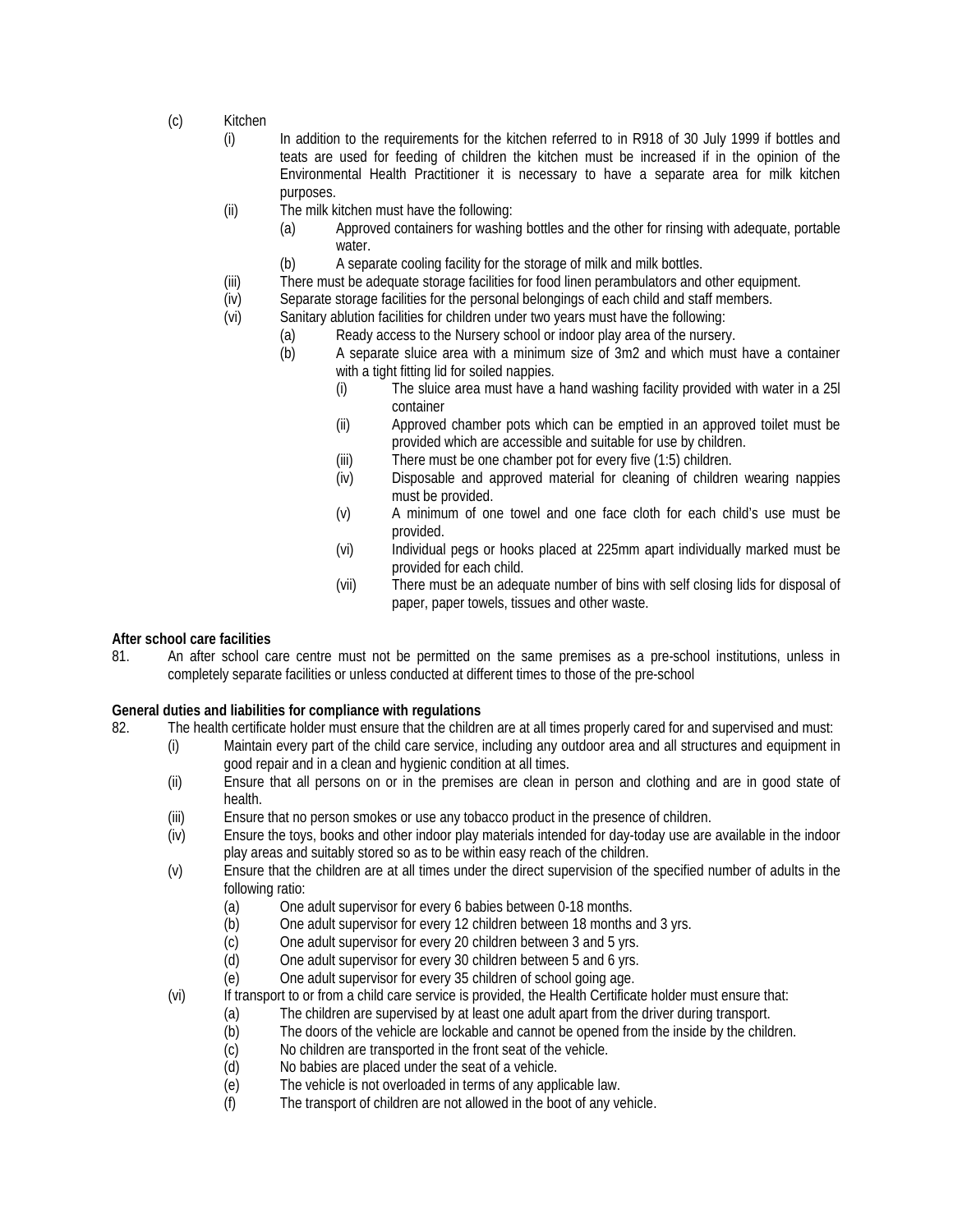- (g) The driver of the vehicle is licensed to transport passengers as stipulated in the National Road Traffic Act,1996 (Act No. 93 of 1996).
- (h) The vehicle is licensed and is in a road worthy condition.
- (i) That when children are transported in the back of an enclosed light commercial vehicle, care must be taken to ensure that no exhaust fumes enter the enclosed area, and that the said enclosed area is sufficiently ventilated.
- (j) If meals are provided a nutritionally two weekly menu is displayed at a place visible to the parents.
- (k) Meals provided must be nutritionally balanced and of adequate volume to satisfy the energy needs of the children in each age group.
- (l) Ensure that all perishable foodstuffs, other than unfrozen fruit and vegetables are stored in cooling facilities able to maintain 00C or 70C for milk.

# **Resting and Play Equipment**

83. (1) Suitable juvenile seating accommodation and tables must be provided for each child.

- (2) Adequate and approved individual resting or sleeping equipment must be provided for the separate use of each child.
	- (3) An approved blanket for the individual use of each child must be provided.
	- (4) Adequate, approved and safe indoor and outdoor play equipment must be provided for the children's use.

## **Medical Care for Children**

- 84. (1) The parent or guardian of the child who becomes ill or has suffered an
	- injury requiring medical attention must be notified as soon as possible.
	- (2) Whenever a child becomes ill or has suffered an injury requiring medical attention, medical assistance must be summoned for which purpose a telephone must be easily available.
	- (3) Any child who falls ill or has suffered any injury must receive the necessary care and treatment in the sick bay area, so designated.
	- (4) In the event of a communicable disease, the municipality must be notified immediately.
	- (5) The child-care provider must ensure that all children have completed basic immunization schedules as deemed necessary.
	- (6) The provisions of the Regulations Relating to Communicable Diseases R287 of 13 April 2010, applies to child care services.
	- (7) All child-care service providers must be trained in basic first aid.

# **Safety Measures**<br>85. The follo

- The following measures must be taken on premises on which child-care services are conducted:
	- (a) Children must be adequately protected against fires, hot water installations electrical fittings and appliances, heating appliances and any other article or substances which may be dangerous or cause harm to any child.
	- (b) Any slats or rails forming part of an enclosure, security gate, play pen, bed, cot or any other object or structure whatsoever, must not be more than 75mm apart and must be suitably installed and maintained in a good state of repair and if painted only non-toxic paint must be used.
	- (c) All medicines, pesticides, detergents and other harmful substances must be stored so as not to be accessible to any child and be under lock and key at all times.
	- (d) No noxious or poisonous or dangerous plant or shrub must be permitted on the premises and no animals or birds be kept on the premises without the approval of the Environmental Health Practitioner.
	- (e) No person known or suspected to be suffering from infections or contagious disease and no person so suffering, must be allowed on the premises while in the opinion of the Environmental Health Practitioner or medically trained person, such person is capable of communicating such infectious or contagious disease.
	- (f) No paddling pool, swimming pool or other structure must be permitted in any child-care service without an approved fencing and safety net.
	- (g) The sandpit must be covered with an approved covering material when not in use.
	- (h) The provisions of the Regulation regarding the exclusion of children from day-care services on account of infectious diseases made in terms of the Health Act as amended must apply to all child-care services.
	- (i) Any other reasonable measures that may in the opinion of the Environmental Health Practitioner be necessary to protect the children from any physical danger must be taken by the child-care service on instruction of the Environmental Health Practitioner.
	- (j) The premises must comply with fire regulations by providing at least two doors on opposite sides.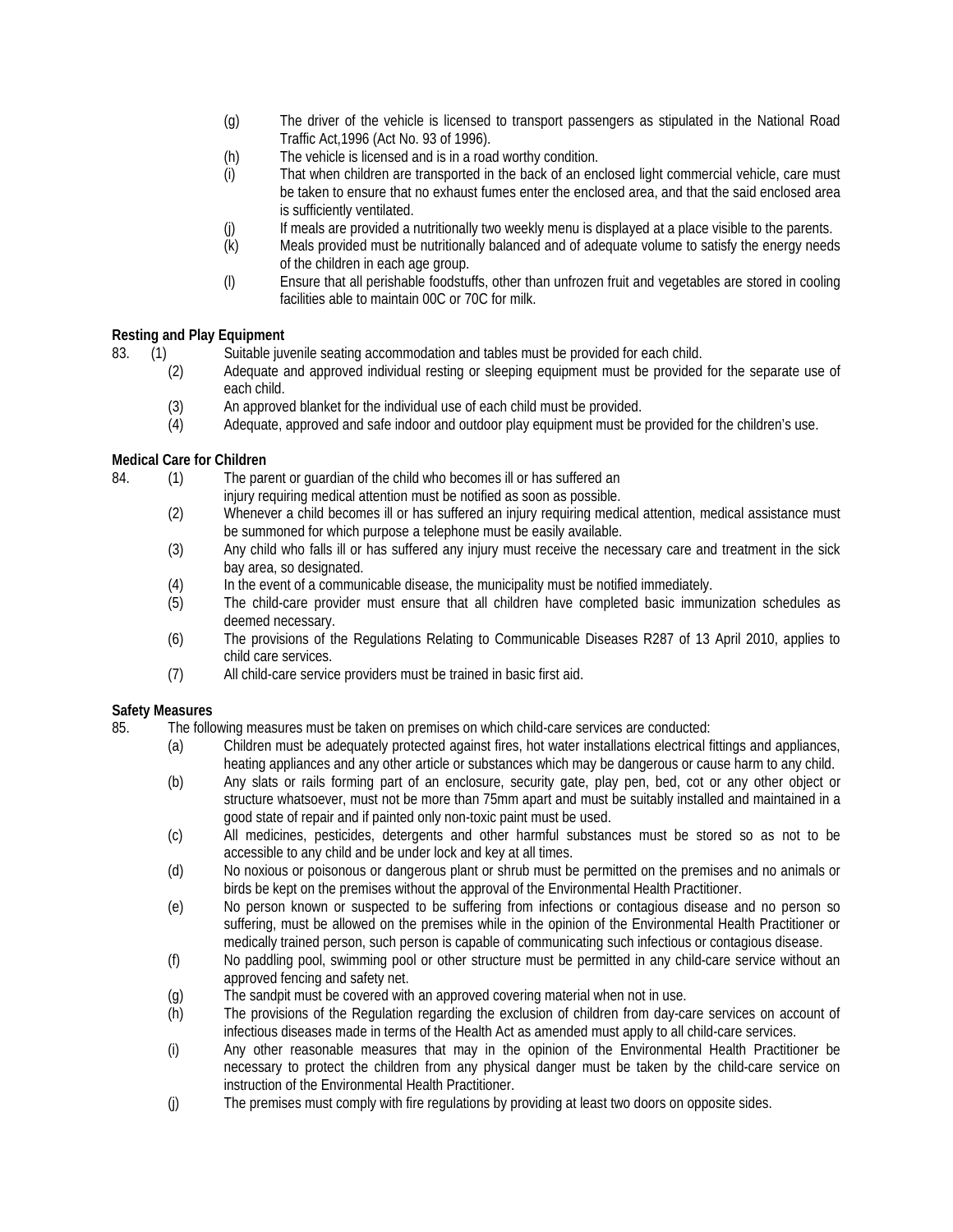## **Application for admission**

86. (1) The health certificate holder must ensure that an application form containing the following information is

- completed by the parent or guardian of a child on admission to child care service:
	- (a) The child's name and date of birth.
	- (b) Name, address and telephone number of the parent or guardian.
	- (c) Place of employment and telephone number of the parent or guardian.
	- (d) Name address and telephone number of a responsible person other than the parent or guardian who may be consulted in emergencies.
	- (e) Name, address and telephone number of the child's doctor and permission to consult him.
- (2) The relevant date of admission and discharge of the child referred to, in such form, must be entered thereon.
- (3) All application forms must be retained for a minimum of 3 years.

### **Registers**

- 87. (i) An admission and discharge register of all children admitted to and discharged from the child care service must be kept.
	- (ii) A register of attendance must be kept in which the presence or absence of children must be noted daily.
	- (iii) Such attendance register must include the children's respective dates of birth.

## **Medical Report**

- 88. A report containing the following health data must be obtained from the parent or guardian in respect of each child admitted and cared for;
	- (i) Information concerning the child's general state of health and physical condition.
	- (ii) Operations, illnesses and any communicable disease which the child has suffered and the relevant dates.<br>(iii) Details of required immunizations.
	- Details of required immunizations.
	- (iv) Details of allergies and any medical treatment such child may be undergoing.

## **Food Preparation**.

- 89. (i) An area adequate in size and separate from indoor play area where food is to be handled, prepared, stored or provided to children or for any other purpose must be provided.
	- (ii) Such area must comply with the provisions of the General Hygiene Requirements for Food Premises and The Transport of Food (GN R918 in GG 20318 of 30 July 1999).

# **Right of entry and inspection of premises and records**<br>90. Any duly authorised officer of the council may for

Any duly authorised officer of the council may for any purpose connected with the application of these by-laws at all reasonable times and without notice, enter any premises upon which a pre-school institution is conducted or upon which such officer has reasonable grounds for suspecting the existence of such pre-school institution and make such examination, enquiry and inspection thereon as he may deem necessary.

### **Journal**

91. Any person who provides a child-care service must keep a journal, in which any important or outstanding event, including any accident on the premises or during transportation of children, and any explanation is recorded.

# **Suspension or termination of operations**

92. The health certificate holder must notify the council of the suspension or termination of the operations of the preschool institution to which such health certificate relates or in the event of any occurrence as specified in section 3(2).

### **Offences**

93. (1) Any person who fails to give, or refuses access to any official of the council duly authorised by these by-laws or by the council to enter upon and inspect any premises, if the official requests entrance to such premises, or obstructs or hinders such official in the execution of his/her duties in terms of these by-laws, or who fails or refuses to give information that he/she may lawfully be required to give to such official, or who gives to such official false or misleading information, knowing it to be false or misleading, or who unlawfully prevents any other person from entering upon such premises, must be guilty of an offence. Any person who –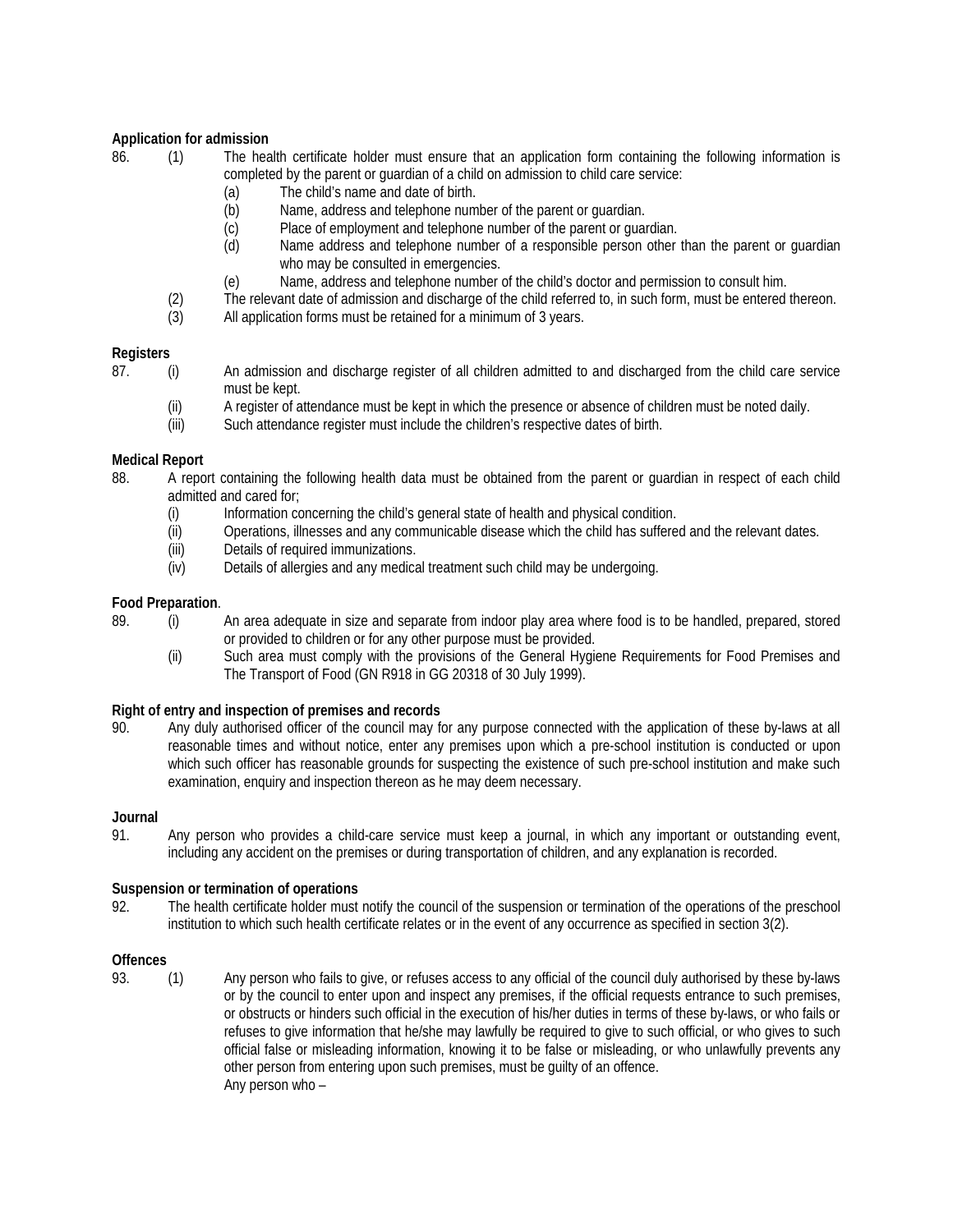- (a) fails or refuses to comply with any provision of these by-laws or any conditions imposed by the Head of Health Services in terms of section 2;
- (b) being a health certificate holder, allows
	- (i) a greater number of children than the number stated on the health certificate to be enrolled or to be present in the pre-school institution to which the health certificate relates;
	- (ii) any child whose age is more or less than the maximum or minimum ages of the children who may be kept on the premises concerned, in terms of the health certificate, to be enrolled at or to be present in such pre-school institution; or
	- (iii) such pre-school institution to be operated during hours not stated on such health certificate, must be guilty of an offence and liable, on conviction, to a fine not exceeding R500 or imprisonment for a period not exceeding 12 months, or both, and in the event of a continuing offence must be guilty of a separate offence and liable as aforesaid for every day or part of a day during which the offence continues.
- 2. Presumptions- If at any prosecution in terms of these by-laws, it is alleged-
	- (a) that the owner, lessee or occupier of the premises conducts a pre-school institution at such premises, he/she must prima facie be deemed to have conducted a pre-school institution at the said premises, unless the contrary is proved; or
	- (b) that any child was of a certain age, such child must be deemed, prima facie, to have been that age, unless the contrary is proved.

## **Withdrawal of health certificate**

94. The Council may at its discretion withdraw a health certificate issued in terms of these by-laws, should such health certificate holder be convicted of a breach of the provisions of these by-laws.

### **CHAPTER 14 KEEPING OF ANIMALS**

### **Definitions**

95. In this Chapter, unless the context otherwise indicates -

**"agricultural holding"** means the same as defined in the applicable Town Planning Scheme;

**"animal"** means any cattle, sheep, goat, horse, mule, donkey, pig, rabbit, reptile, insects and wild animal; **"aviary"** means an enclosure used for the keeping of birds, other than poultry but does not include a portable cage; **"battery system"** means the method of keeping poultry or rabbits in cages in either single rows or tier formation within a building or structure;

**"cattery"** means premises in or upon which –

- (a) boarding facilities for cats are provided; or
- (b) cats are bred for commercial purposes;

"enclosure" in relation to an animal, means any kraal, pen, paddock, cage or other fenced or enclosed area erected to confine an animal from escaping or roaming freely on the remainder of the premises;

- **"keeper"** means –
- (a) in relation to any animal, the owner of the animal or any other person responsible for feeding and caring for the animal;
- (b) in relation to a battery system, cattery, kennels, pet parlour or pet shop means the person who owns the business of which it forms part of and the person in charge of the premises in which the animals are kept;

**"kennels"** means premises in or upon which –

- (a) boarding facilities for dogs are provided;<br>(b) dogs are bred for commercial purposes;
- dogs are bred for commercial purposes;
- (c) dogs are kept for the purposes of being trained or hired out with or without handlers; or
- (d) dogs are kept for commercial security purposes;

**"livestock"** means horses, cattle, sheep, goats, pigs, mules, donkeys and poultry;

**"pet"** means a domestic animal, reptile, insect, bird or poultry kept in a household for companionship or amusement; **"pet parlour"** means any premises where beauty treatment is given to pets by washing, drying, brushing, clipping, trimming or by attending to their nails or teeth;

**"pet shop"** means the premises on which the business of keeping and selling of pets is carried out;

**"poultry"** means fowls, ducks, muscovy ducks, geese, turkeys, pigeons, peacocks and domestic guinea-fowls;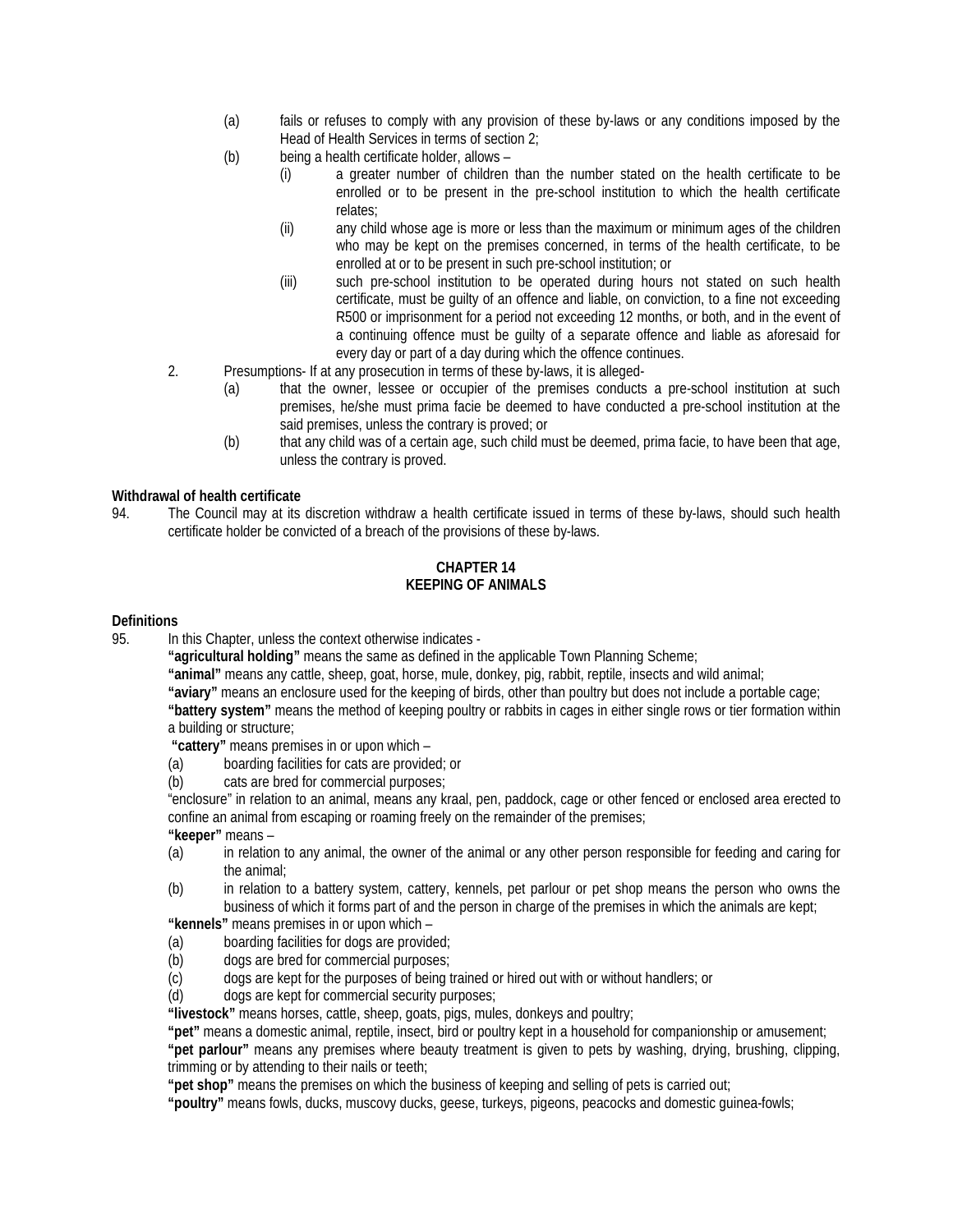**"poultry house"** means any roofed-over building or structure in which poultry is kept, other than one in which a battery system is operated;

**"poultry run"** means any unroofed wire mesh or other enclosure in which poultry is kept, whether or not it is attached to a poultry house;

**"rabbit hutch"** means any roofed-over building or structure in which rabbits are kept, other than one in which a battery system is operated;

**"rabbit run"** means any unroofed wire mesh or other enclosure in which rabbits are kept, whether or not it is attached to a rabbit hutch;

**"stable"** means any building or structure used to accommodate livestock other than poultry;

**"wild animal"** means an animal of a species that is not generally domesticated and without limitation includes all animals indigenous to South Africa other than domesticated guinea-fowls.

### *Part 1: General provisions relating to the keeping of animals*

### **Application of Chapter**

96. (1) Subject to the provisions of subsection (2), the provisions of this Chapter do not apply to **-**

- (a) any agricultural show where animals are kept on a temporary basis;
	- and
- (b) any laboratory where animals are kept for research purposes.
- (2) The provisions of these By-laws apply to the keeping of animals at any agricultural show and at research laboratory.
- (3) No person may, keep or allow to be kept, any animal other than an approved pet on an erf in a proclaimed township, provided the keeping of such pet does not create or constitute a nuisance
- (4) If at any time it appears to an authorised official that the keeping of poultry or rabbits on an erf or agricultural holding, in respect of which a permit has been granted, is likely to constitute a nuisance or danger to the public health, that official may -
	- (a) cancel the permit; or
	- (b) prohibit the keeping of such poultry or rabbits,

provided Council has given the holder of such permit and the occupier of the premises not less than 14 days' notice in writing of its intention to cancel the permit or prohibit keeping of such poultry or rabbits has considered any representations made within that period.

- (5) Council must serve a notice on the permit holder or the owner of the erf or agricultural holding concerned, informing him or her of a decision in terms of subsection (4) and instruct the owner to comply with the requirements within the period stated in such notice, which must be at least 48 hours.
- (6) Council must as soon as a permit has been cancelled, notify the permit holder of that fact in writing.
- (7) Council may, subject to the foregoing provisions of this section, issue a new permit if he is satisfied that the reason for the cancellation no longer exists or that there is no reason why a new permit should not be issued.

### *Part 2: Keeping of cattle, horses, mules and donkeys*

### **Requirements for premises**

97. (1) No person may keep any cattle, horse, mule or donkey in a stable or enclosure that does not comply with the following requirements:

- (a) Every wall and partition of the stable must be constructed of brick, stone, concrete or other durable material;
- (b) the internal wall surfaces of the stable must be constructed of smooth brick or other durable surface brought to a smooth finish;
- (c) the height of the walls to the wall plates of the stable must
	- $(i)$  if the roof is a pitched roof be 2,4 metres;
	- $(ii)$  if the roof is a flat roof be 2,7 metres;
	- (iii) if the roof is a lean to roof be a mean height of 3 metres with a minimum of 2,4 metres on the lowest side;
	- (iv) in the case of a stable which has an opening along the entire length of one of it's long sides be not less than 2 metres;
- (d) the stable must have a floor area of at least 9 m² for each head of cattle, horse, mule or donkey accommodated in it;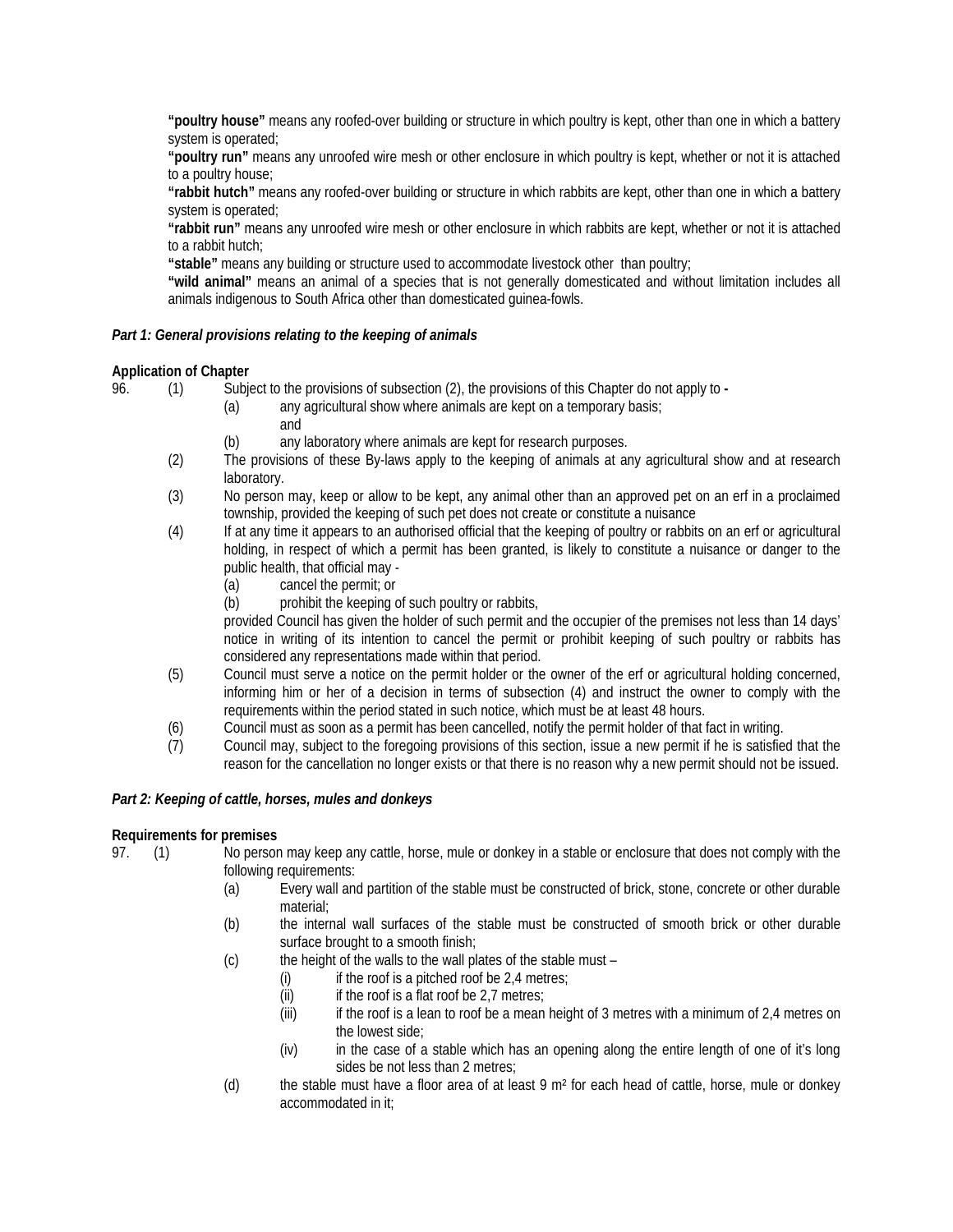- (e) lighting and ventilation must be provided by openings or glazed opening windows or louvers totalling at least 0,3 m² for each animal to be accommodated in it except in the case of a stable open along the entire length of one of its long sides;
- (f) the lowest point of every opening, window or louvers must be at least 1,8 metres above floor level;
- (g) the floor of the stable must be constructed of concrete or other durable and impervious material brought to a smooth finish graded to a channel and drained in terms of section 122;
- (h) any enclosure must have an area of at least 10  $m<sup>2</sup>$  for each head of cattle, horse, mule or donkey accommodated in it and the fencing must be strong enough to prevent the animals from breaking out;
- (i) no enclosure or stable may be situated within
	- (i) 15 metres of the boundary of any land, property, dwelling or other structure used for human habitation; or
	- (ii) 50 metres of any water resource or water supply intended or used for human consumption; and
- (j) there must be a water supply adequate for drinking and cleaning purposes next to every stable or enclosure.

## **Duties of keeper of cattle, horses, mules and donkeys**

98. Any person who keeps any cattle, horse, mule or donkey must -

- (a) maintain the premises, and any equipment, apparatus, container or receptacle used in connection with keeping the animal, in a clean and sanitary condition and in good repair;
- (b) provide portable manure storage receptacles of an impervious material and with close fitting lids;
- (c) keep every manure storage receptacle on a platform constructed of concrete or other durable and impervious material near the stable or enclosure;
- (d) if there is so much manure and bedding that storage receptacles are impractical, provide a manure container or area complying with the following requirements:
	- (i) the manure container or area must be roofed and enclosed by three walls constructed of brick, concrete or other durable material plastered to a smooth finish; and
	- (ii) the floor must be of smoothly finished concrete that is inclined so that it drains to a water channel along the full length of the open side, which is at least 150mm in diameter and is kept filled with water;
- (e) remove all the manure from the stable and enclosure at least once every 24 hours and place it in the manure storage receptacles or manure container or area until it is removed from the premises;
- (f) remove the contents of the manure storage receptacles or manure container or area from the premises at least once every second day and dispose of the manure in a way which will not create a public health nuisance;
- (g) remove all bedding from the stable at least once a week and store it in the manure receptacles or manure container or area until it is removed from the premises;
- (h) store all saddles, bridles, harnesses and other equipment or articles used in connection with the keeping of the animals, in a storeroom or other adequate storage facility;
- (i) store all feed in a rodent-proof storeroom and all loose feed in rodent-proof receptacles with close fitting lids; and
- (j) take adequate measures to keep the premises free of pests and to prevent offensive odours arising from the keeping of cattle, horses, mules and donkeys.

### *Part 3: Keeping of goats and sheep*

### **Application**

99. The provisions of section 100 also apply to the temporary keeping of a goat on any premises for the provision of milk for medical reasons.

# **Requirements for premises**

100. (1) No person may keep goats or sheep in –

- (a) an enclosure which does not comply with the following requirements:
	- (i) the minimum overall floor area must be 30  $m<sup>2</sup>$ ; and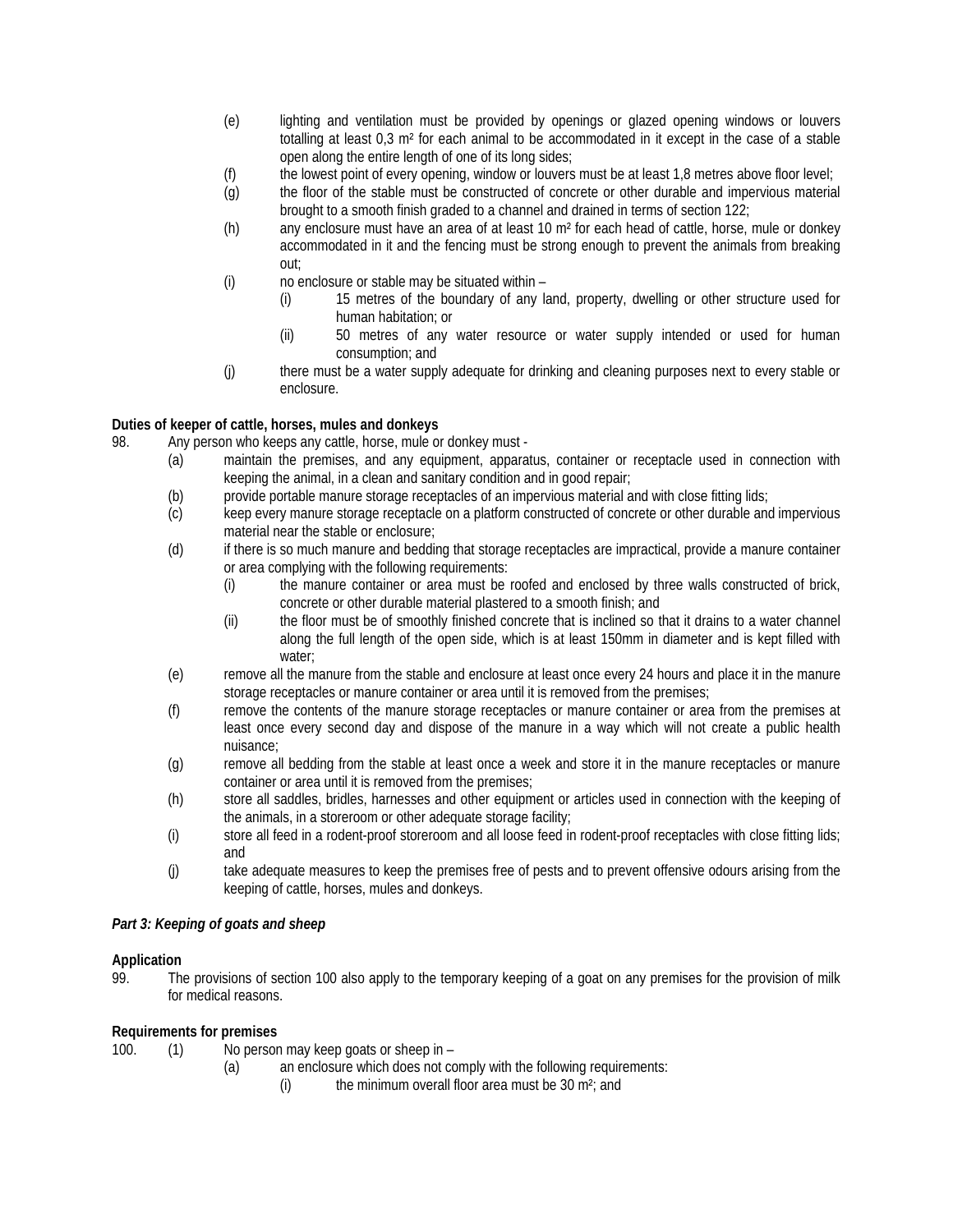- (ii) at least 1,5 m² of floor space must be provided for every goat or sheep accommodated in it; or
- (b) a stable which does not comply with the following requirements:
	- (i) every wall must be constructed of brick, stone, concrete or other durable material;
	- (ii) every wall must be at least 2 metres in height and have a smooth internal finish;
	- (iii) the floor must be constructed of concrete or other durable and impervious material brought to a smooth finish and graded to a channel drained in terms of section 122;
	- (iv) at least 1,5 m² of floor space must be provided for every goat or sheep accommodated in it with an overall minimum floor area of 6  $m^2$ ; and
	- (v) lighting and ventilation openings totalling at least 0,15 m² per goat or sheep must be provided.
- (2) No person may keep goats or sheep in an enclosure or stable within
	- (a) 15 metres of any boundary of any land, dwelling, building or other structure used for human habitation; or
	- (b) 50 metres of any water resource or water supply intended or used for human consumption.
- (3) Every person must provide a water supply adequate for drinking and cleaning purposes situated next to or in every enclosure or stable used to accommodate goats or sheep.

## **Duties of keeper of goats and sheep**

101. Any person who keeps goats or sheep must -

- (a) maintain the premises and any equipment, apparatus, container or receptacle used in connection with keeping the animal in a clean and sanitary condition and in good repair;
- (b) provide portable manure storage receptacles of an impervious material and with close fitting lids;
- (c) keep every manure storage receptacle on a platform that enables the surface underneath the receptacle to be cleaned;
- (d) remove all manure from the enclosure or stable at least once every seven days and place it in the manure storage receptacles;
- (e) remove the contents of the manure storage receptacles from the premises at least once every seven days and dispose of the manure in a way that will not create a public health nuisance; and
- (f) store all feed in a rodent-proof storeroom and all loose feed in rodent-proof receptacles with close fitting lids in the storeroom.
- (g) Take adequate measures to keep the premises free of pests and to prevent offensive odours arising from the keeping of goats and sheep.

# *Part 4: Keeping of poultry*

# **Application**

102**.** The provisions of sections 104(d), (f), (g) and 105(e), do not apply to any person keeping twenty or less poultry.

# **Permit requirement**

103**.** No person may keep more than 10 poultry on an erf in a proclaimed township or 100 poultry on premises zoned for agricultural purposes except in terms of a permit authorising that activity.

# **Requirements for premises**

- 104. No person may keep poultry in premises which do not comply with the following requirements:
	- (a) In relation to a poultry house
		- (i) every wall must be constructed of brick, stone, concrete or other impervious material and must have a smooth internal surface;
		- (ii) the floor must be constructed of concrete or other impervious material brought to a smooth finish;
		- (iii) the upper floor of a two or more story structure must be constructed of an impervious and easily cleanable material;
		- (iv) the minimum floor area must be
			- (aa) 0,20 m² for each grown fowl, duck, muscovite duck or guinea fowl;
			- (bb) 0,5 m² for each grown goose, turkey or peacock; and
			- (cc) 0, 14 m² for each grown pigeon; and
		- (v) the minimum aggregate floor area must be  $4 \, \text{m}^2$ ;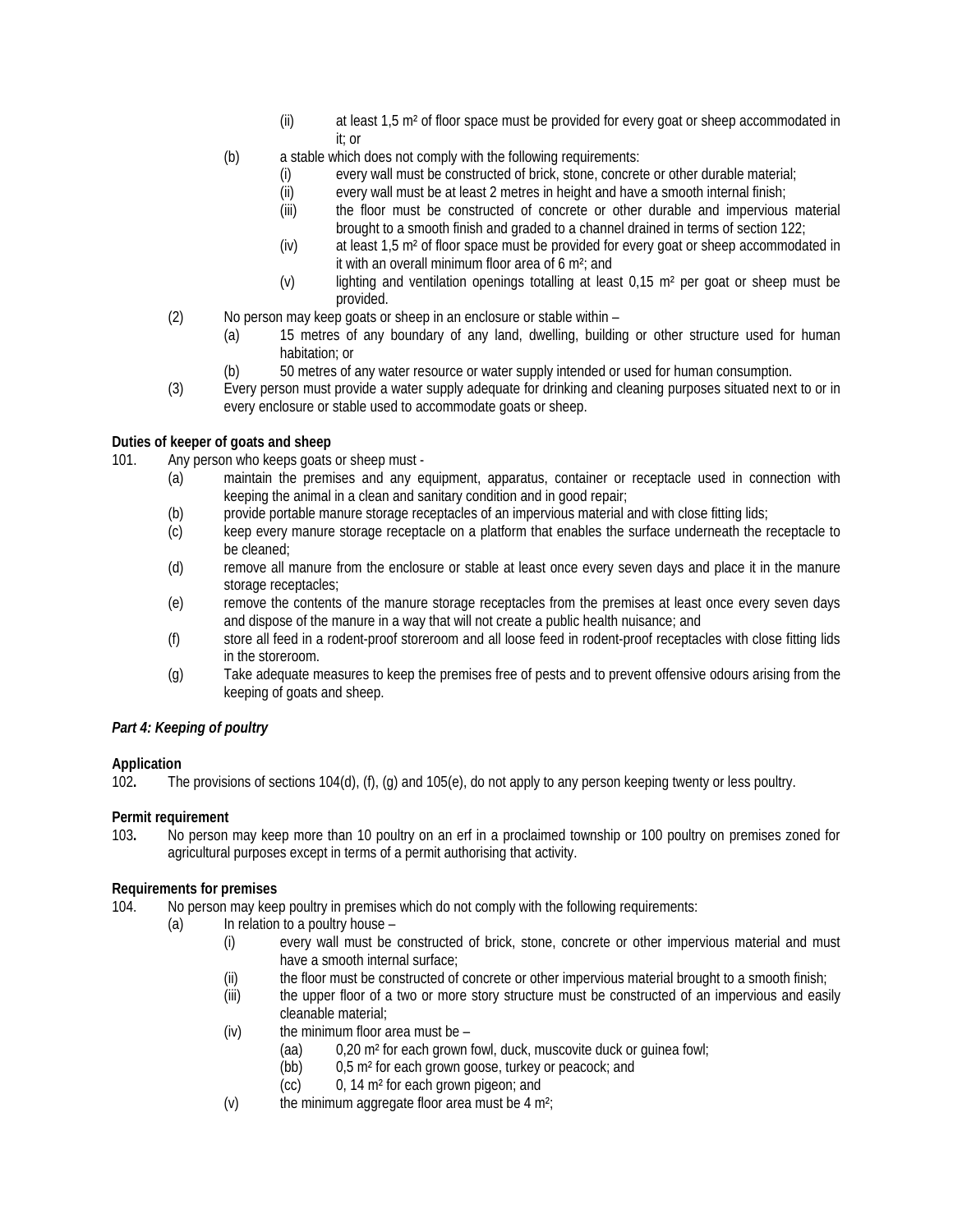- (b) a poultry run, if provided, must be enclosed with wire mesh or other durable material;
- (c) in relation to a building or structure housing a battery system
	- (i) every wall, if provided, must be at least 2,4 m high, must be constructed of concrete, stone, brick or other impervious material and must have a smooth internal surface;
	- (ii) if walls are provided, the building must be ventilated and lighted by means of mechanical ventilation and artificial lighting or by obtaining natural ventilation and light through openings or opening windows of an area not less than 15% of the floor area of the building or structure;
	- (iii) the floor must be constructed of concrete or other impervious material brought to a smooth finish and if required by an environmental health practitioner, the floor surface must be graded and drained by means of a channel drained in terms of section 122;
	- (iv) if no walls are provided, or the walls are made of metal, the floor must be provided with a curb at least 150 mm high around its edges;
	- (v) the cages of the battery system must be made of an impervious material; and
	- (vi) if required by an environmental health practitioner, a tray of an impervious material must be fitted under every cage for the collection of manure;
- (d) a water supply adequate for drinking and cleaning must be provided in or next to every poultry house and poultry run and in or next to a building or structure housing a battery system;
- (e) no poultry house, poultry run, or building or structure housing a battery system, may be constructed within 3 metres of –
	- (i) any dwelling or other building or structure used for human habitation; and

(ii) any place where foodstuffs are stored or prepared for human consumption; or

(iii) the nearest boundary of any land;

- (f) feed must be stored in an adequate rodent-proof storeroom;
- (g) adequate washing facilities must be provided for the cleaning of the cages;<br>(h) if required by an environmental health practitioner, due to the amount of
- If required by an environmental health practitioner, due to the amount of manure stored on the premises awaiting removal, a storage area complying with the following requirements must be provided:
	- (i) A roofed platform constructed of concrete or other impervious material;
	- (ii) the platform's outside edges must have a minimum curb of 100 mm high;
	- (iii) the platform must be graded and drained in terms of section 122; and
	- (iv) (iv) the roof of the platform must extend a minimum of 1 metre beyond the edges of the base of the platform.

### **Duties of keeper of poultry**

- 105. Any person who keeps poultry must
	- (a) ensure that all poultry is kept within a poultry house, poultry run or building or structure housing a battery system;
	- (b) maintain the premises and any equipment, apparatus, container or receptacle used in connection with keeping the poultry, in a clean, sanitary condition and in good repair;
	- (c) maintain the premises and every poultry house, poultry run or building or structure housing a battery system and all cages clean and free from pests;
	- (d) ensure that the poultry do not disturb or hinder the comfort, convenience, peace or quiet of the public;
	- (e) provide portable manure storage receptacles of an impervious material and with close fitting lids and keep the manure storage receptacles on a platform;
	- (f) remove all manure and other waste from a poultry house and poultry run at least once every 48 hours and once every four days from a building or structure housing a battery system;
	- (g) place the manure and other waste matter in manure storage receptacles;
	- (h) remove the contents of the manure storage receptacles from the premises at least once every seven days and dispose of the manure in a way which will not create a public health nuisance; and
	- (i) take adequate measures to keep the premises free of flies, cockroaches and rodents and to prevent offensive odours arising from the keeping of poultry on the premises.

### *Part 5: Keeping of rabbits*

### **Application**

106. The provisions of sections 108(b), (c), (d), (f) and (g), and 109(d), (f) and (g), do not apply to any person keeping ten or less rabbits.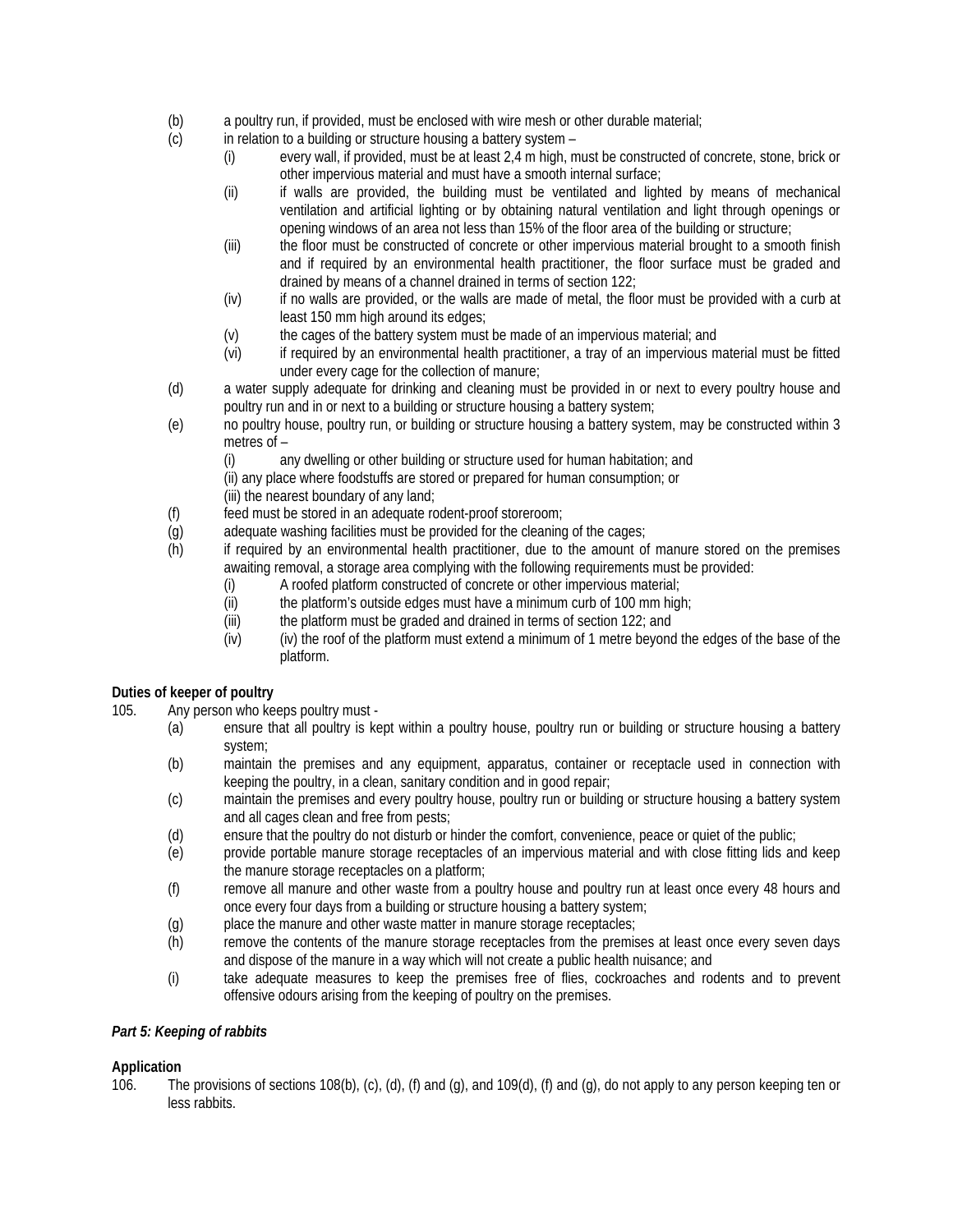### **Permit requirements**

107. No person may keep more than 5 adult rabbits on an erf in a proclaimed township or more than 20 adult rabbits on premises zoned for agricultural purposes, except in terms of a permit authorising that activity.

### **Requirements for the premises**

108**.** No person may keep rabbits in premises which do not comply with the following requirements:

- (a) In relation to a rabbit hutch
	- (i) every wall must be constructed of brick, stone, concrete or other impervious material and must have a smooth internal surface;
	- (ii) the floor surface must be
		- (aa) constructed of concrete or other impervious material brought to a smooth finish;
		- (bb) situated at least 150 mm above ground level; and
		- (cc) graded to a channel drained in terms of section 143, if required by an environmental health practitioner;
	- (iii) adequate ventilation must be provided; and
	- (iv) the rabbit hutch must be adequate in size to allow free unobstructed movement of animals kept therein.
- (b) any rabbit run must be enclosed with wire mesh or other durable material and constructed in a way that prevents the escape of rabbits from the run;
- (c) in relation to a building or structure housing a battery system
	- (i) every wall must
		- (aa) be at least 2,4 metres high;
		- (bb) be constructed of concrete, stone, brick or other durable material; and (cc) must have a smooth internal surface;
		- must have a smooth internal surface;
	- (ii) if walls are provided, the building or structure must be ventilated and lighted by means of natural openings or windows of an area not less than 15% of the floor area of the building or structure;
	- (iii) the floor must be constructed of concrete or other impervious material brought to a smooth finish, and if required by an environmental health practitioner, the floor surface must be graded to a channel drained in terms of section 122;
	- (iv) if no walls are provided, or the walls are made of metal, the floor must be provided with a curb at least 150 mm high around its outside edges; and
	- (v) every cage must be constructed of an impervious material and fitted with trays of an impervious material for the reception of manure;
- (d) a water supply adequate for drinking and cleaning purposes must be provided in or next to every rabbit hutch or building or structure housing a battery system;
- (e) no person may erect a rabbit hutch, rabbit run or building or structure housing a battery system within five metres of –
	- (i) any dwelling, building or other structure used for human habitation;
	- (ii) any place where foodstuffs are stored or prepared for human consumption; or
		- (iii) the nearest boundary of any land;
- (f) an adequate rodent-proof storeroom must be provided for the storage of feed; and
- (g) adequate washing facilities must be provided for the cleaning of cages.

# **Duties of keepers of rabbits**

109. Any person who keeps rabbits must -

- (a) keep all rabbits within the rabbit hutch, rabbit run or building or structure housing a battery system;<br>(b) maintain the premises and any equipment, apparatus, containers or receptacles used in conne
- maintain the premises and any equipment, apparatus, containers or receptacles used in connection with keeping rabbits, in a clean, sanitary condition and in good repair;
- (c) maintain the premises free from offensive odours and every rabbit hutch, rabbit run or building or structure housing a battery system and all cages clean and free from pests;
- (d) provide portable manure storage receptacles of an impervious material with close-fitting lids which receptacles must be kept on a platform;
- (e) remove all manure and any other waste matter from the rabbit hutch, rabbit run or building or structure housing a battery system, at least once every 48 hours;
- (f) keep the manure and waste in manure storage receptacles until it is removed from the premises;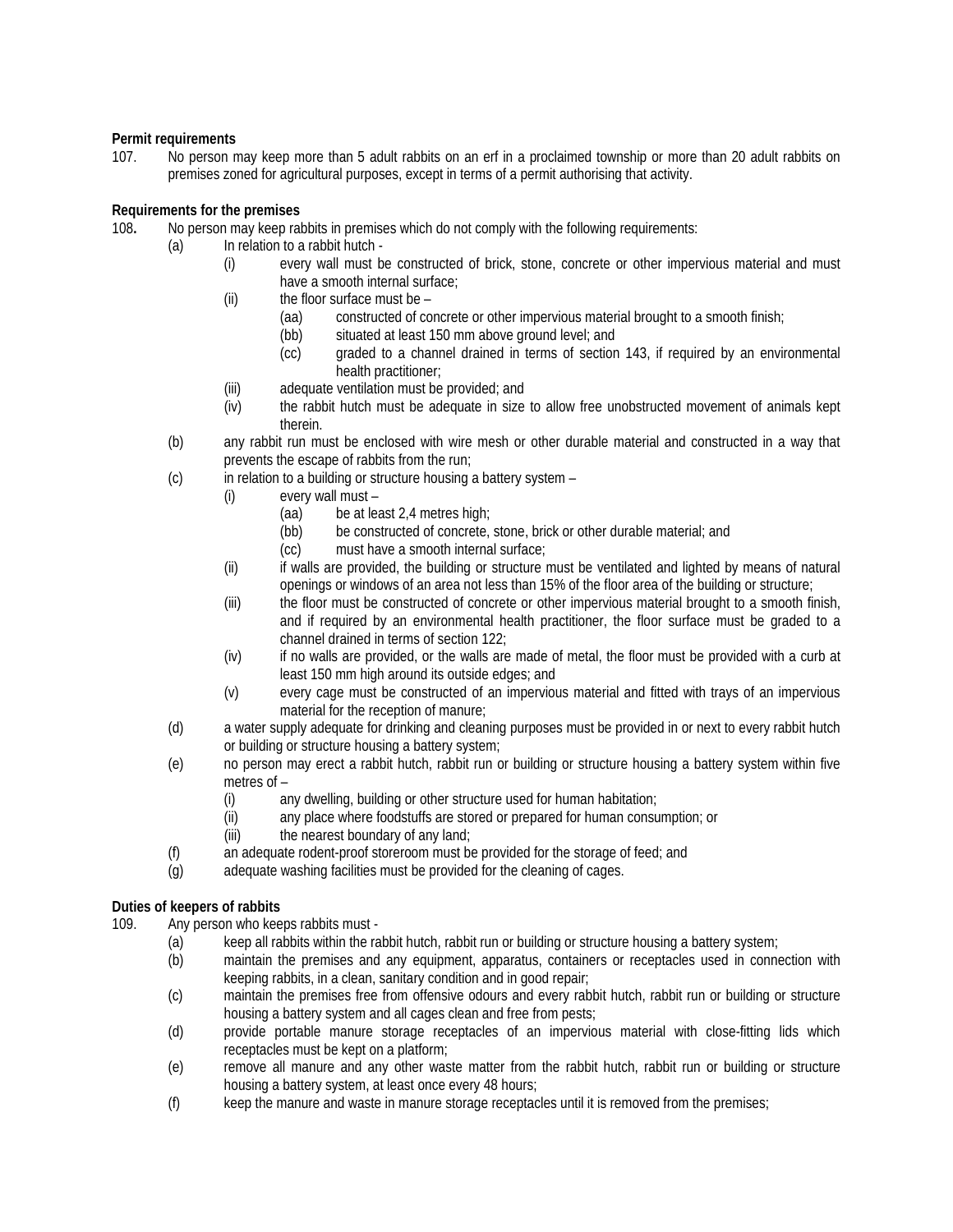- (g) remove the contents of the manure storage receptacles from the premises at least once every seven days and dispose of the contents in a way which will not create a public health nuisance; and
- (h) Take adequate measures to keep the premises free of pests.

## *Part 6: Keeping of birds other than poultry*

### **Requirements for the premises**

- 110. No person may keep any bird, other than poultry, in an aviary which does not comply with the following requirements:
	- (a) the aviary must be constructed of durable rodent-proof material;
	- (b) adequate access must be provided for cleaning purposes;
	- (c) if the aviary is constructed above ground level, its base must be constructed of an impervious and durable material and must be situated a minimum of 300 mm above ground level;
	- (d) the aviary may not be situated within three metres of any building or structure, boundary fence or boundary wall; and
	- (e) a water supply adequate for drinking and cleaning purposes must be situated in or next to every aviary.

## **Duties of keepers of aviaries**

- 111. Any person who keeps birds in an aviary must
	- (a) ensure that the aviary and the premises are kept in a clean condition and free from pests;
	- (b) provide and use rodent-proof facilities for the storage of bird food; and
	- (c) ensure that the birds do not disturb the comfort, convenience, peace or quiet of the public.

## *Part 7: Kennels and catteries*

### **Requirements for premises**

- 112. No person may use premises as kennels or a cattery except in terms of a permit authorising that activity and unless the premises comply with the following requirements:
	- (a) every dog or cat must be kept in an enclosure which complies with the following requirements:
		- (i) the enclosure must be constructed of impervious materials and must provide adequate access for cleaning purposes;
		- (ii) the floor must be constructed of concrete or other impervious material brought to a smooth finish and graded to a channel 100 mm wide, extending the full width of the floor, which channel must be graded and drained into a gully connected to the Council's sewer by means of a pipe 100 mm in diameter; and
		- (iii) a curb 150 mm high must be provided along the edge of the channel, referred to in subparagraph (ii), to prevent any storm water runoff entering the channel; and
		- (iv) the enclosure must be adequate in size to allow free unobstructed movement of animals kept therein.
	- (b) subject to the provisions of paragraph (c), every enclosure referred to in paragraph (a), must be provided with an adequate roofed shelter that complies with the following requirements:
		- (i) every wall must be made of brick, stone, concrete or other impervious material;
		- (ii) every wall must have a smooth internal surface;
		- (iii) the floor must be made of concrete or other impervious material brought to a smooth finish; and
		- (iv) every shelter must have adequate access for cleaning and eliminating pests;
	- (c) a dog kennel which complies with the following requirements may be provided instead of the shelter contemplated in paragraph (b):
		- (i) the kennel must be constructed of an approved weatherproof and insulating material or other similar material;
		- (ii) the kennel must be movable;
		- (iii) the kennel must be placed on a base constructed of concrete or other impervious material with an easily cleanable finish; and
		- (iv) a sleeping board, which will enable the dog to keep dry, must be provided in any kennel that does not have a waterproof base;
	- (d) a concrete apron extending at least one metre wide around the edges of the enclosure must be provided;
	- (e) the apron must be graded and drained in a way that drains storm water away from the enclosure;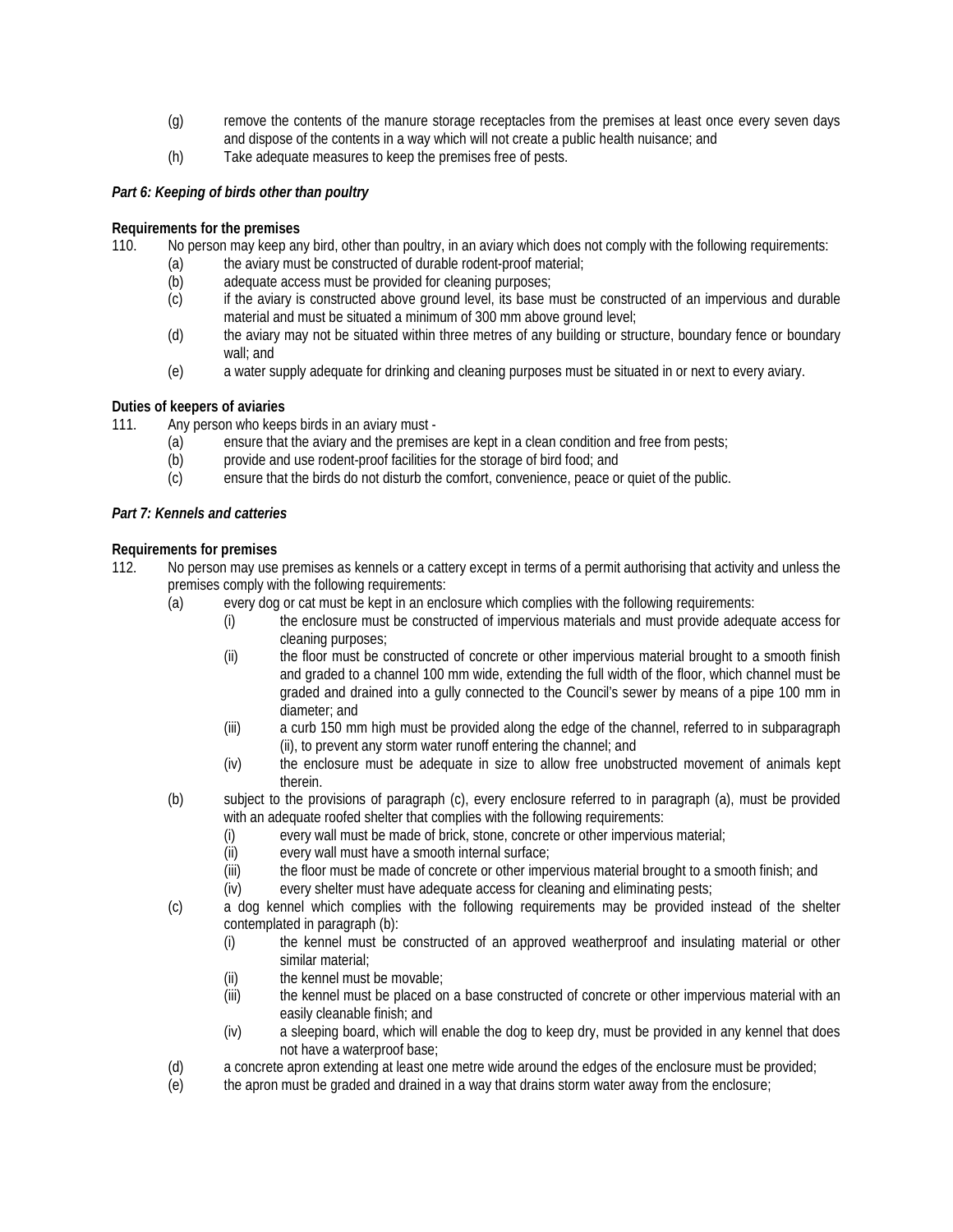- (f) a water supply, adequate for drinking and cleaning purposes, must be provided in or adjacent to the enclosure;
- (g) any cage in which cats are kept must be constructed of durable impervious material and in a manner that it may be easily cleaned; and
- (h) no shelter, enclosure or kennel may be situated within five metres of any
	- (i) dwelling or other building or structure used for human habitation;
	- (ii) place where food is stored and prepared for human consumption; or
	- (iii) the boundary of the premises.

## **Food preparation areas**

- 113. Any keeper of kennels or a cattery who is so instructed by an environmental health practitioner, must provide a separate room or roofed area for the preparation of food which complies with the following requirements:
	- (a) The floor of the room or roofed area must be constructed of concrete or other impervious material brought to a smooth finish;
	- (b) the internal wall surfaces of the room or roofed area must be smooth and easily cleanable;
	- (c) adequate washing facilities for food bowls and utensils must be provided; and
	- (d) a rodent-proof storeroom must be provided for the storage of food.

## **Duties of a keepers of kennels or catteries**

114. Any person operating kennels or a cattery must –

- (a) maintain the premises, equipment and every vessel, receptacle or container and sleeping board used in connection with the kennels or cattery in a clean, sanitary condition and in good repair;
- (b) provide portable storage receptacles, of an impervious material with close fitting lids, for the storage of dog and cat faeces;
- (c) remove all faeces and other waste matter from the enclosure and shelter at least once every 24 hours and place it in the receptacles referred to in paragraph (b);
- (d) remove the contents of the storage receptacles from the premises at least twice every seven days and dispose of it in a manner that will not create a public health nuisance;
- (e) store all loose food in receptacles, with close fitting lids, in the food store;
- (f) provide adequate refrigeration facilities to store perishable foods on the premises;
- (g) provide adequate separate refuse receptacles, with close fitting lids, on the premises for refuse other than faeces;
- (h) keep any sick dog or cat isolated from any other animals;
- (i) maintain the premises free from offensive odours and every enclosure, shelter, kennel, cage or food store clean and free from pests; and
- (j) ensure that no dog or cat disturbs the comfort, convenience, peace and quiet of the public.

# *Part 8: Pet shops and pet parlours*

### **Requirements for premises**

- 115. No person may operate a pet shop or pet parlour in or on any premises which do not comply with the following requirements:
	- (a) Any wall and partition must
		- (i) be constructed of brick, concrete or other impervious material;
		- (ii) have a smooth and easily cleanable internal surface; and
		- (iii) be painted with a washable paint or other adequate finish;
	- (b) all floor surfaces must be constructed of concrete or other impervious material brought to a smooth finish;<br>(c) all ceilings must be dust proof and easily cleanable;
	- all ceilings must be dust proof and easily cleanable;
	- (d) at least one wash hand basin, with a supply of running hot and cold potable water, must be provided for employees and the ratio of wash hand basins to persons employed on the premises must not be less than 1:15;
	- (e) the wash hand basins, referred to in subparagraph (d), must be drained in terms of section 122;
	- (f) adequate storage facilities must be provided;
	- (g) facilities for the washing of cages, trays and other equipment must be provided in the form of either –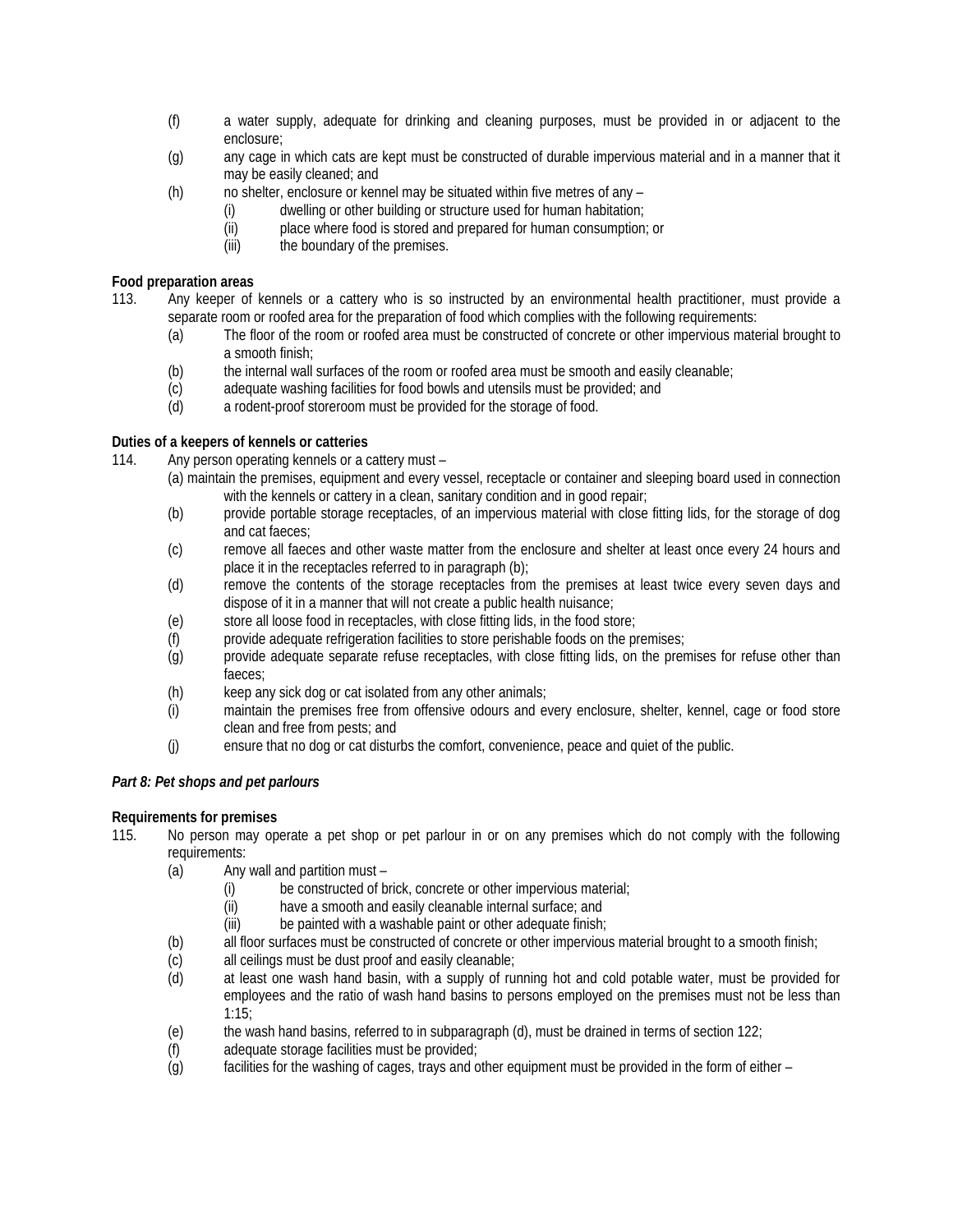- (i) a curbed and roofed over platform with a minimum surface area of 1,5  $m<sup>2</sup>$ , raised at least 100 mm above the floor and constructed of concrete or other impervious material brought to a smooth finish, which platform must be provided with a supply of running potable water; or
- (ii) a stainless steel sink or trough of adequate size with a drainage board and provided with a supply of running potable water;
- (h) the platform, sink or trough referred to in paragraph (g) must be drained in terms of section 122;
- (i) any wall surface within 0,5 metres of the platform, sink or trough referred to in paragraph (g), must be permanently covered with waterproof material to a minimum height of 1,4 metres above the floor;
- (j) a clearly designated change room must be provided if more than six persons are employed on the premises and every change room must –
	- (i) have a floor area providing at least  $0.5$  m<sup>2</sup> for each employee;
	- (ii) have a minimum overall floor area of 6 m² and width of two metres; and
	- (iii) be equipped with an adequate metal locker for each employee;
- (k) if no change room is required in terms of paragraph (j), each employee must be provided with an adequate metal locker;
- (l) for the purposes of washing, clipping or grooming of pets
	- (i) a bathroom fitted with a bath, or similar fitting, and a wash hand basin supplied with running potable water must be provided;
	- (ii) a clipping and grooming room fitted with impervious topped tables and an adequate number of portable storage receptacles of an impervious durable material with close fitting lids, for the storage of cut hair pending removal, must be provided;
	- (iii) at least 50 % of the floor area of the rooms referred to in subparagraphs (i) and (ii), must be unobstructed; and
	- (iv) the floors of the rooms referred to in subparagraphs (i) and (ii), must be graded to a channel drained in terms of section 122;
- (m) all buildings, including storage areas, must be rodent-proof; and
- (n) the premises may not have direct internal access with any room or place
	- (i) used for human habitation;
	- (ii) where clothing is stored or sold; or
	- (iii) where food is prepared, stored or sold for human consumption.

# **Duties of pet shop or pet parlour keepers**

- 116. Any keeper of a pet shop or pet parlour must
	- (a) provide cages for housing the pets which comply with the following requirements:
		- (i) the cages must be constructed of metal or other impervious material and fitted with a removable metal floor-tray to facilitate cleaning;
		- (ii) the exterior cavity of any tubular or hollow material used to construct a cage must be sealed;
		- (iii) the cages must be able to be moved easily;
		- (iv) where rabbits are kept in a cage, the metal floor-tray referred to in subparagraph (i), must be drained to a removable receptacle;
		- (v) the cages must be fitted with a drinking vessel filled with water;
		- (vi) the distance from any cage to the nearest wall must be a minimum of 150 mm;
		- (vii) the cages must be kept a minimum of 450 mm above floor level; and
		- (viii) the space below every cage must be unobstructed;
		- (b) provide rodent-proof receptacles, of an impervious material and with close fitting lids, for the storage of all loose pet food in the storage facilities required in terms of section 138 (f);
		- (c) provide adequate refrigeration facilities to store all perishable pet food on the premises;<br>(d) ensure that in any room in which the pets are kept –
		- ensure that in any room in which the pets are kept
			- (i) 50 % of the floor space is unobstructed; and
			- (ii) the cages are placed a minimum of 800 mm from one another;
		- (e) maintain the premises and every cage, tray, container, receptacle, basket and all apparatus, equipment or appliances used in connection with the pet shop or pet parlour, in a clean and sanitary condition, free from pests and in good repair;
		- (f) provide overalls or other protective clothing for employees and ensure that the employees wear them when on duty;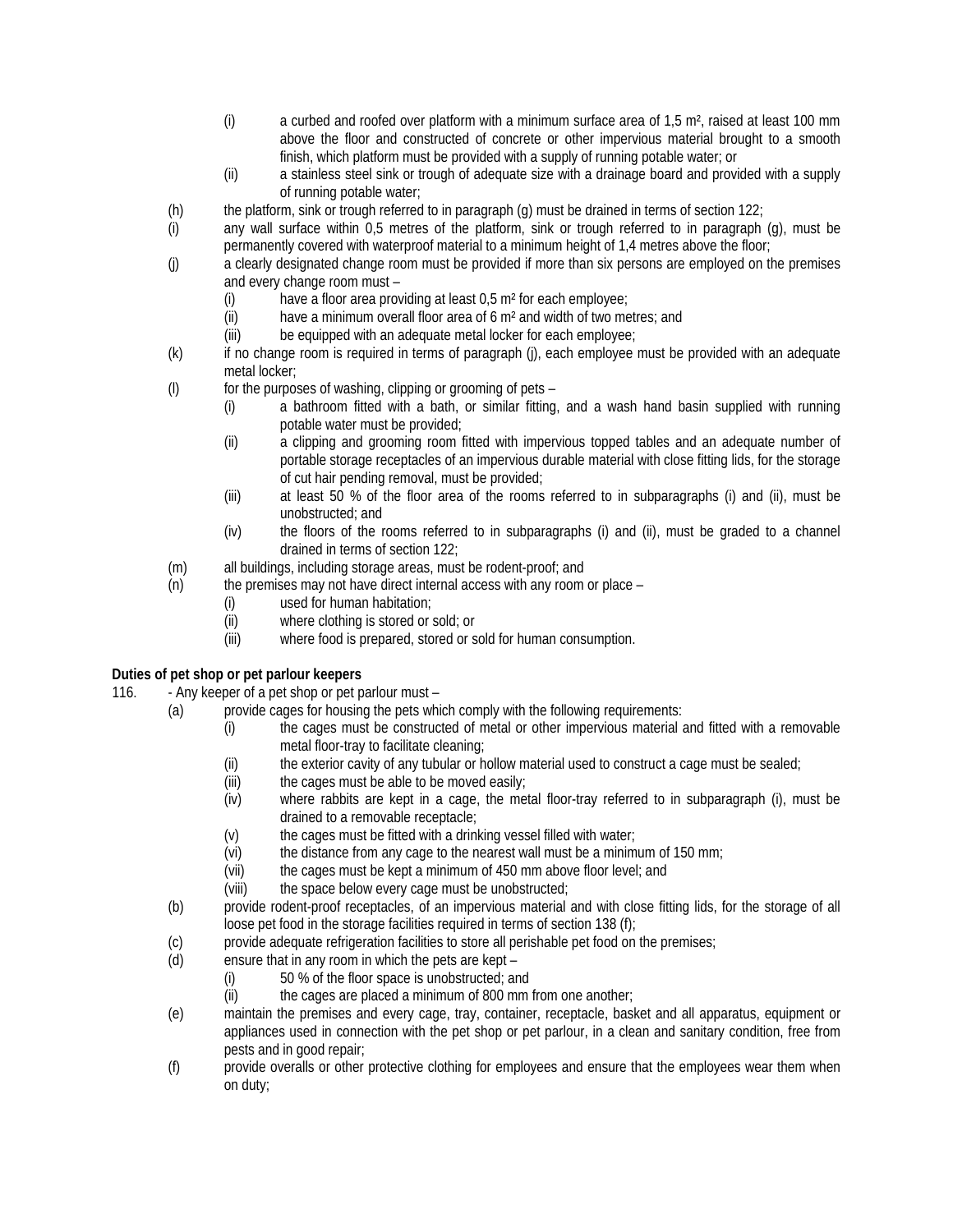- (g) provide isolation facilities in which every pet which is, or appears to be, sick must be kept while on the premises;
- (h) provide an adequate supply of potable water for drinking and cleaning purposes;
- (i) provide adequate ventilation to ensure the comfort and survival of the pets; and (i) ensure that the number of pets contained in each cage does not impede their fre
- ensure that the number of pets contained in each cage does not impede their free movement.

# *Part 9: Keeping of wild animals*

# **Requirements for the premises**

- 117. No person may, without the approval of the relevant nature conservation authorities, keep wild animals on premises which do not comply with the following requirements:
	- (a) Every wild animal must be kept in an enclosure and/or housing constructed and equipped as follows:
		- (i) The enclosure and/or housing must satisfy the needs of the specific animal as specified by the relevant nature conservation authorities;
		- (ii) the enclosure and/or housing may not be situated within 50 metres of
			- (aa) any boundary of the premises;
			- (bb) any dwelling, building or structure used for human habitation;
			- (cc) any dwelling, building or structure where food is stored, handled or prepared for human consumption; or
			- (dd) any water resource intended for domestic consumption;
		- (iii) an adequate supply of potable water for drinking and cleaning purposes must be provided; and
		- (iv) the enclosure and/or housing must be graded and drained in a way that does not pollute any water resource or create a public health nuisance;
	- (b) a separate room, equipped with a preparation table and wash-up sink, supplied with running potable water and drained in accordance with section 122, must be provided for the preparation of food;
	- (c) adequate facilities must be provided for washing any cages, trays, crates, refuse receptacles and food containers in the form of either –
		- (i) a curbed platform constructed of concrete or other impervious material brought to a smooth finish; or
		- (ii) a stainless steel sink or trough adequate in size to accommodate the equipment to be washed;
	- (d) both facilities referred to in paragraph (c) must be provided with a supply of running water adequate for drinking and cleaning and be drained in accordance with section 122;
	- (e) any area and room in which fodder and food are stored must be rodent proof; and
	- (f) the enclosure and/or housing must be adequate in size to allow free unobstructed movement of animals kept therein.

# **Duties of keepers of wild animals**

- 118. Any person who keeps wild animals must
	- (a) maintain the premises in a clean and sanitary condition at all times;
	- (b) clean all manure and food scraps from any enclosure and/or housing at adequate intervals;
	- (c) prevent the soil beneath or around any enclosure and/or housing from becoming saturated with urine or polluted by any other matter or liquid; and
	- (d) remove all bedding from any housing at least once every seven days and store it in a manure receptacle or manure container or area, until it is removed from the premises.

# *Part 10: Keeping of pigs*

# **Requirements for premises**

- 119. No person may keep pigs on premises which do not comply with the following requirements:
	- (a) Every wall must
		- (i) be constructed of brick, stone, concrete or other durable material;
		- (ii) have a minimum height of 1,5 metres; and
		- (iii) have a smooth, impervious internal surface;
	- (b) the floor area must provide at least  $3 \text{ m}^2$  for each pig accommodated in the pigsty, with an overall minimum floor area of 6 m<sup>2</sup>:
	- (c) the roof over any portion of a pigsty must have a minimum height of 1,5 metres;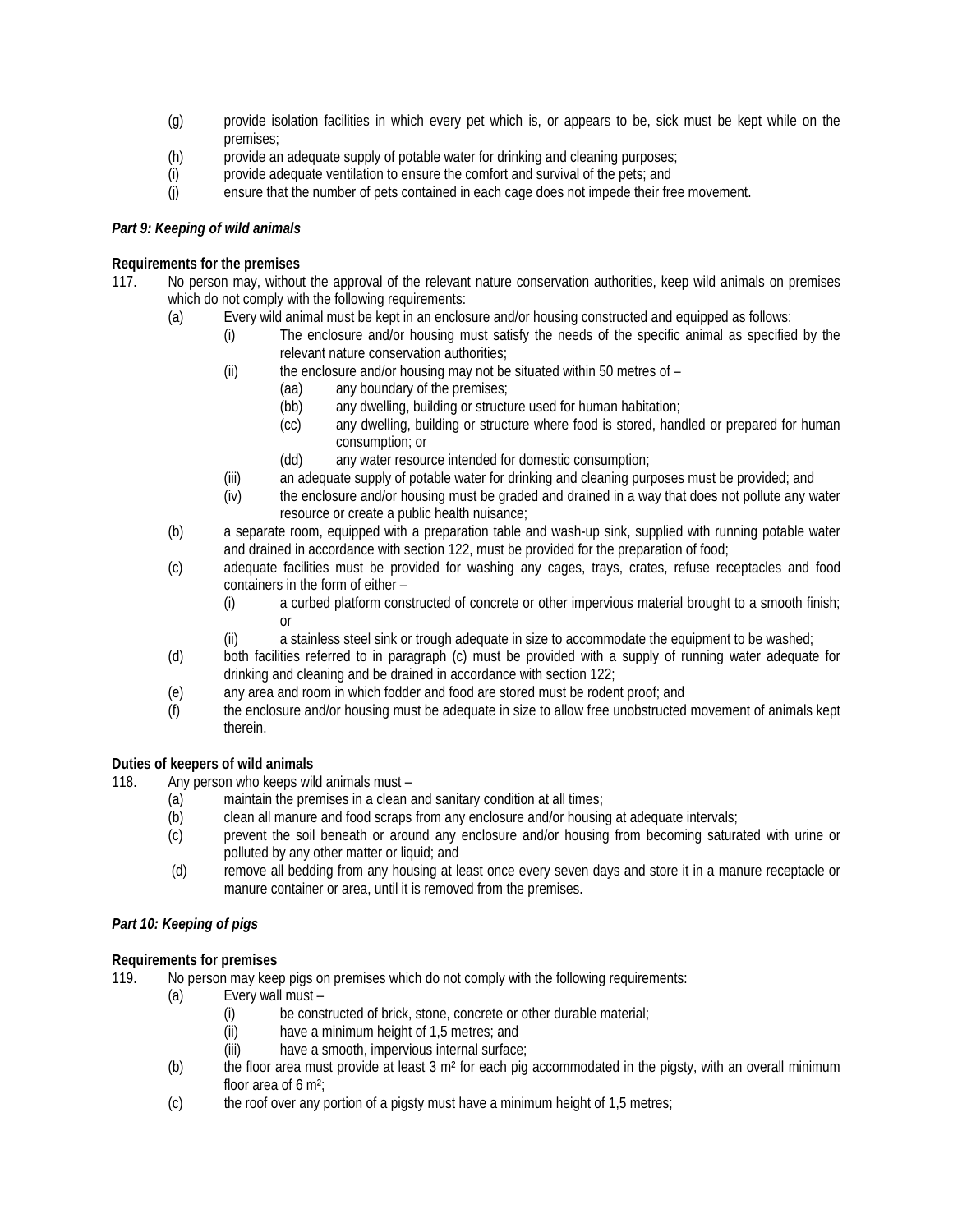- (d) except in the case of a roofed structure having one of its long sides completely open, the lighting and ventilation openings must –
	- (i) be situated opposite one another in the external walls; and
	- (ii) provide a minimum of  $0.15$  m<sup>2</sup> for each pig;
- (e) the floor must be
	- (i) at least 150 mm above the surrounding ground level;
	- (ii) constructed of concrete or other durable and impervious material brought to a smooth finish; and
	- (iii) graded for the run-off of liquids into an open channel outside the pigsty;
- (f) the open channel referred to in paragraph (e)(iii) must
	- (i) be constructed of concrete or other durable and impervious material;
	- (ii) be a minimum of 100 mm in diameter; and
	- (iii) be drained in terms of section 121;
- (g) the pigsty must be strong enough to prevent the pigs breaking out;
- (h) the pigsty may not be situated within 150 metres of  $-$ 
	- (i) the boundary of the premises;
	- (ii) any dwelling, building or structure used for human habitation;
	- (iii) any place where foodstuffs are stored or prepared for human consumption; or
	- (iv) any water resource intended for domestic consumption;
- (i) a roofed over concrete platform must be provided for
	- (i) the storage of all swill in containers; and
	- (ii) the preparation of pig feed;
- (j) the platform referred to in paragraph (i) must comply with the provisions of paragraph (e) and in addition, must have a curbing of a minimum height of 100 mm on each edge; and
- (k) a water supply, adequate for drinking and cleaning purposes, must be provided in or adjacent to the pigsty.

## **Duties of keepers of pigs**

120. Every person keeping pigs must -

- (a) ensure that every pig is kept within a pigsty;
- (b) maintain the premises and any equipment, apparatus, containers and receptacles concerned in a clean and sanitary condition and in good repair;
- (c) provide portable storage receptacles, of impervious material and with close fitting lids, to store manure;
- (d) keep all manure storage receptacles on a platform that complies with the provisions of section 121(b);
- (e) remove all manure from the pigsty at least once every 24 hours and place it in the manure storage receptacles;
- (f) remove the contents of the manure storage receptacles from the premises at least once every second day and dispose of the manure in a manner that will not create a public health nuisance;
- (g) provide a rodent-proof store-room of adequate size in which all feed, other than swill, must be stored; and
- (h) provide rodent-proof receptacles, with close fitting lids, in which to store all loose feed.

# *Part 11: Keeping of pets*

### **Duties of keepers of pets**

121. Any person who keeps pets must –

- (a) maintain the premises in a clean and sanitary condition at all times;
- (b) clean all manure and food scraps from any premises at adequate intervals;
- (c) prevent the soil beneath or around any premises from becoming saturated with urine or polluted by any other matter or liquid

### *Part 12: General provisions*

### **Drainage**

122. Any person keeping animals must ensure that all sinks, wash hand basins, baths, shower-baths, troughs, floor surfaces, channels and washing platforms required to be drained in terms of this Chapter, are drained in accordance with the provisions of the National Building Regulations and Building Standards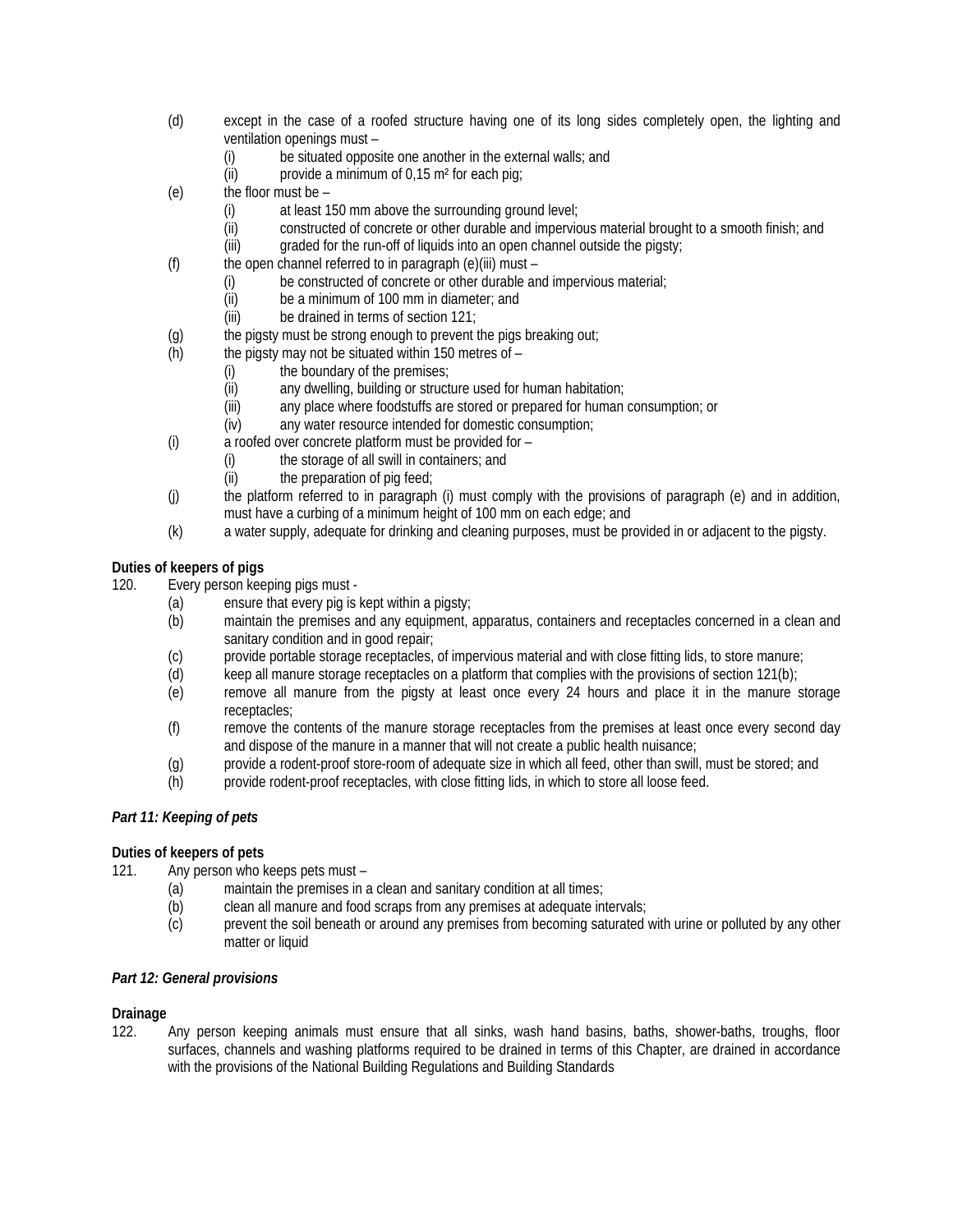## **Requirements for keeping of bees**

- 123 (1) No person may keep bees on any premises unless
	- (a) that person is the holder of a permit authorising that activity; and
	- (b) every bee hive is situated
		- (i) a minimum of five metres from any boundary of the premises; and
		- (ii) a minimum of twenty metres from any public place or building used for human habitation or from any place used for the keeping of animals, poultry and birds;
	- (c) the bees are kept in an approved bee hive; and
	- (d) the bee hive is  $-$ 
		- (i) kept in an area inaccessible to children and animals;
		- (ii) kept in the shade at all times; and
		- (iii) supplied with a source of drinking water within five metres of the hive.
	- (2) No person may dump or deposit any garbage, compost, grass cuttings or manure within five metres of any bee hive.

### **Illness attributable to animals, poultry or birds**

- 124. (1) The illness of any person, which may be attributed to any animal, poultry or bird kept or handled by that person, must be reported to an environmental health practitioner within 24 hours of diagnosis, by the person making the diagnosis.
	- (2) An environmental health practitioner may order the removal of an animal, poultry or bird from premises if he or she reasonably believes that the animal poses a public health nuisance or public health hazard.

### **Keeping of and slaughtering animals for religious and ceremonial purposes**

- 125. (1) A person intending to slaughter an animal in any place other than in a recognised Abattoir must
	- (a) notify the Council in writing, fourteen days prior to the event; and;
		- (b) submit prior written permission from the owner, tenant or person in control of the land where such a slaughtering will occur if the person who performs the slaughtering is not the owner, tenant or person in control of the relevant land; if the applicant is the owner, proof of ownership must be submitted with the application;
		- (c) obtain prior written permission from Council to conduct such a slaughtering,
		- (d) slaughter the animal in a position where the slaughtering cannot be observed by any person on neighbouring premises or any member of the public;
		- (e) use the meat derived from the slaughtered animal solely for the purposes of the religious or ceremonial feast;
		- (f) handle the meat in a hygienic manner at all times;
		- (g) dispose of any portions, faecal deposits and blood of the animal which are not used or consumed, in a manner which will not become a public health hazard or public health nuisance;
		- (h) not keep such animal prior to slaughtering for a period in excess of 12 hours; and
		- (i) ensure that the animal does not cause a noise nuisance or disturbing noise whilst being kept for slaughter or being slaughtered.
	- (2) A person intending to slaughter an animal for religious and/or ceremonial purposes may require the services of an environmental health practitioner for post-mortem examination of the slaughtered animal at a cost determined by Council from time to time.

### **CHAPTER 15 CARAVAN PARKS AND CAMPING GROUNDS**

### **Definitions**

126. For the purposes of this chapter, unless the context otherwise indicates,

**"approved"** means approved by the Council, regard being had to the reasonable public health requirements of the particular case;

**"camp"** or **"camping"** means the erection or use of a temporary or movable structure for the purpose of human occupation, including tents but excluding non-folding caravans;

**"camping ground"** means an area of land on which accommodation is provided for camping purposes, whether or not a charge is made for such accommodation;

**"camp site"** means an area or plot of ground within a camping ground for the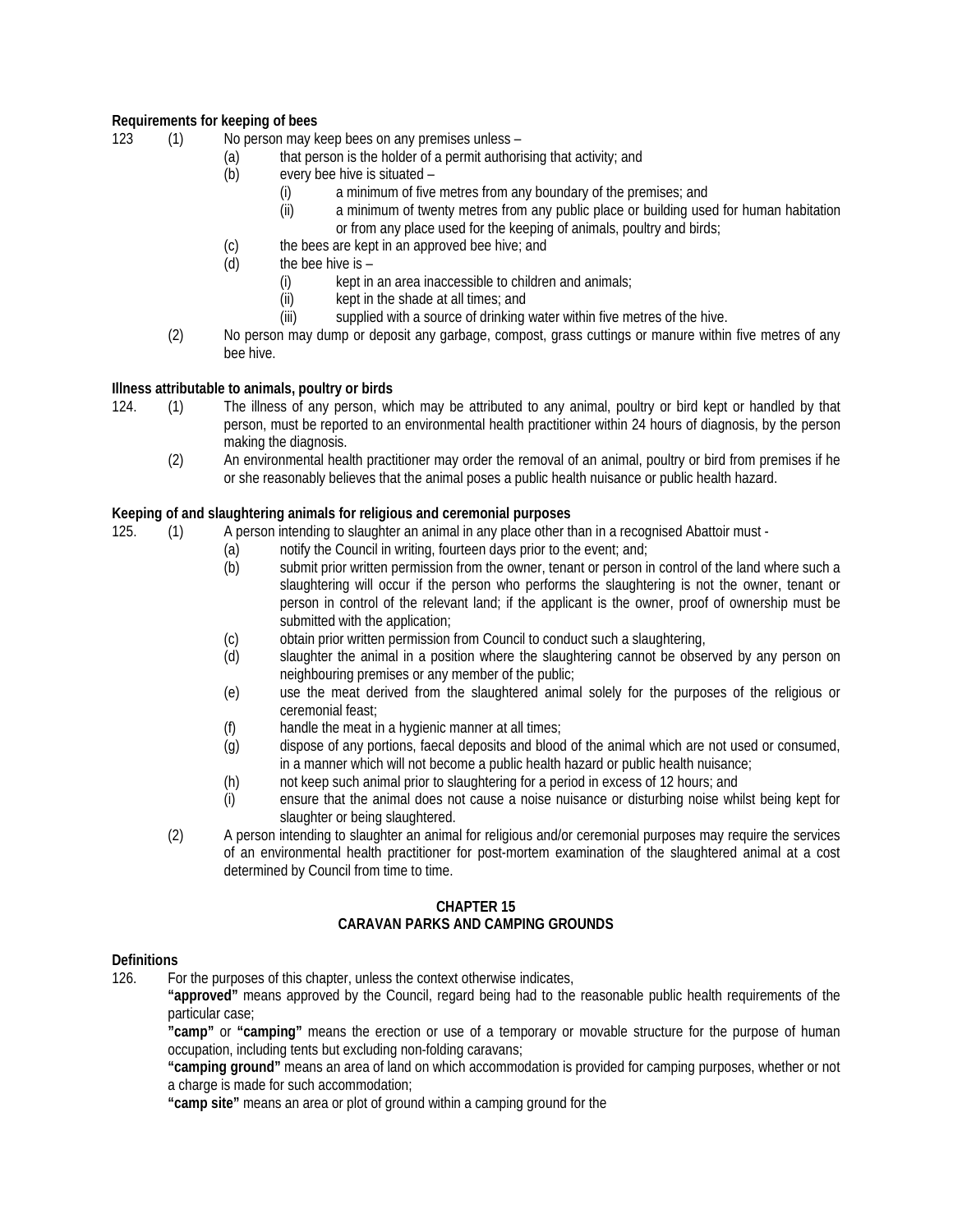accommodation of a camper's party;

**"camper's party"** means a party of not more than six persons;

**"caravan"** means a vehicle, with or without means of self-propulsion, designed and permanently constructed for sleeping or dwelling purposes, or both, intended for travel, recreation and vocational purposes and having no foundation other than wheels which may be supplemented by stabilizing jacks. Park Homes or any other similar structure or vehicles not normally permitted without a special permit are from this definition.

**"caravan park"** means an area of land on which accommodation is provided for three or more caravans, whether or not a charge is made for such accommodation:

**"caravan site"** means an area or plot of ground within a caravan park for the accommodation of a caravan and its towing vehicle, if any:

# **Requirements for Premises**<br>127 (1) For each

- 127 (1) For each caravan or camp site there must be provided a clearly demarcated and numbered level area of not less than 120 m2 with a minimum width of 10m.
	- (2) In addition to the area required in terms of sub-section (1), there must be provided, for recreational purposes, an area equal to at least 25% of the gross usable area of the caravan park or camping ground.
	- (3) Roadways not less than 5m in width, with a hardened surface, must be provided so as to afford vehicle adequate access to all caravan or camp sites under all weather conditions, and such roads must afford free access to a public road.
	- (4) The caravan park or camping ground must be properly and attractively laid out and landscaped, and it must be a condition that the plan as approved by the Council must be adhered to in every detail by the licensee.
	- (5) Approved direction signs, indicating the water closets, urinals, ablution and other facilities required in the caravan park or camping ground in terms of these bylaws, must be placed at approved points.
	- (6) A fence not less than 2m high and meeting with the approval of the Council must be provided to enclose the entire area of the caravan park or camping ground.
	- (7) The entrance to the caravan park or camping ground, roadways, paths, water closets, urinals, ablution and other facilities, and the fire fighting and first aid points, must be adequately illuminated during the hours of darkness.
	- (8) An adequate and constant supply of potable water, must be available and one permanent stand pipe must be provided in a convenient position for every four caravan or camp sites, and under every stand pipe tap there must be a gully trap set in a dished and properly rendered surround and connected to an approved drainage system.
	- (9) All baths, showers and wash hand basins must be provided with an adequate and constant supply of hot and cold running water and must be fitted with waste pipes suitably trapped and discharging over and into an external gully connected to an approved drainage system.
	- (10) Every bathroom or shower cubicle must have a door which is lockable from the inside and must be provided with a built-in soap dish. In addition, every bathroom must be provided with a seat and a wall hook or a towel rail of at least 600mm and every shower cubicle with a disrobing area suitably screened from the shower, a seat and a wall hook or towel rail of at least 600mm.

### **Sanitary Facilities**

- 128. The following separate water closet and urinal accommodation must be provided:
	- (1) *Males:* A minimum of one water closet and 750 mm of urinal space for every eight caravan or camp sites or part thereof. The bucket and channel of the urinal must be of stainless steel or other approved material.
	- (2) *Females:* A minimum of two water closets and thereafter an additional water closet for every six caravan or camp sites or part thereof in excess of twelve sites. A binette with a self-closing lid must be provided in each water closet.
	- (3) The internal wall surface of all bathrooms, shower cubicles and water closets must be painted with a light coloured oil paint or must be provided with a wall covering of an approved material.
	- (4) All water closets, urinals, ablution and other facilities must be suitably designated and the entrances in the water closets, urinals and ablution facilities must be screened from public view.
	- (5) An approved slop sink unit with an adequate and constant supply of cold running water must be provided for caravaners and campers where chemical toilets receptacles must be emptied and cleaned. The unit must be installed within a separate compartment adjacent to an ablution block with access thereto for both sexes. The floor of such compartment must be graded and drained to an approved drainage system.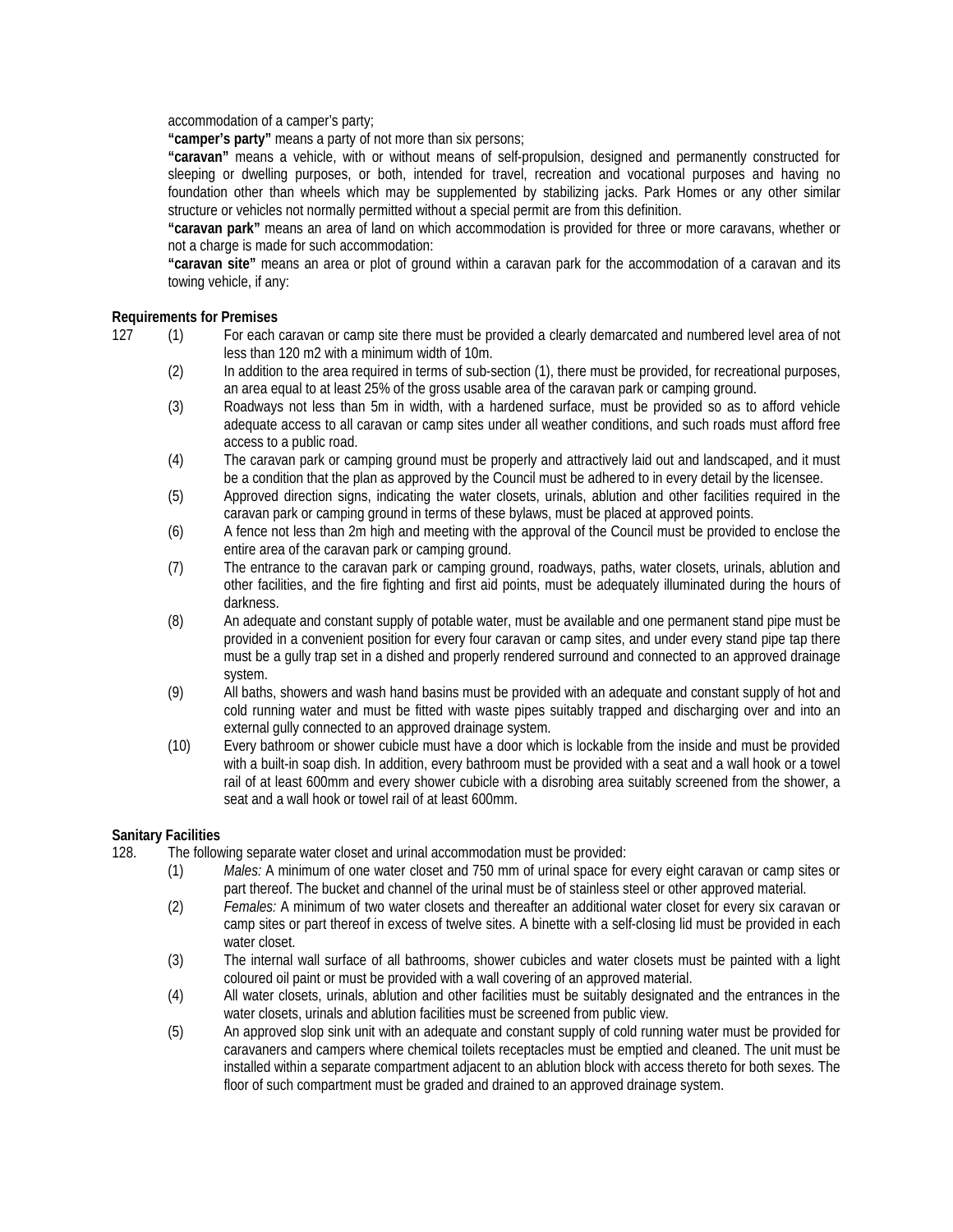- (6) For every twenty caravan or camp sites or part thereof for the uses of caravaners or campers, a screened or enclosed drying yard and a laundry room equipped with a double bowl stainless steel laundry trough and an ironing board or table must be provided. The laundry trough must be provided with an adequate and constant supply of hot and cold running water and fitted with waste pipes suitably trapped and discharging over and into an external gully connected in an approved drainage system. An earthed 15 ampere socket outlet for a three-pin plug must be fitted in the laundry room.
- (7) For every twenty caravan sites or part thereof and for every ten camp sites or part thereof, there must be provided under a roofed area, on an approved impervious floor, which must be graded and drained to an approved drainage system, a double compartment wash-up sink unit for the washing of caravaner's or camper's culinary utensils.

### **CHAPTER 16 EXHUMATIONS**

### **Application to exhume a body or body ashes**

129. Any person who intends to exhume or cause to exhume a body or body ashes must comply with provisions of these By-laws and the Burial Place Ordinance, 1952 (Ordinance 4 of 1952).

### **Exhumation requirements**

- 130. The Director Municipal Health Services must recommend an exhumation to be conducted subject to compliance with the following requirements:
	- (1) Handling of the mortal remains must be done by a registered undertaker.
	- (2) All persons engaged in the physical exhumation must be provided with approved protective clothing such as durable hand gloves, overalls, gumboots and aprons of durable material and nose and mouth masks.
	- (3) An effective, approved disinfectant to be provided and effectively used to disinfect during and after exhumation.
	- (4) After exposing the coffin, and/or body remains, such coffin, body remains and soil surrounding it must be effectively disinfected.
	- (5) If the coffin is still in a good state of repair it must not be opened and must be placed in a suitable container immediately after exhumation.
	- (6) If the deceased has not been buried in a coffin, or if the state of decomposition of the coffin and the remains render compliance with sub-section (5) impossible, the remains and the content of the grave must be placed in a suitable container immediately after exhumation.
	- (7) All used disposable protective clothing to be placed into refuse bags and to be disposed of in an approved manner.

### **CHAPTER 17 AIR POLLUTION CONTROL**

#### *PART I INTERPRETATION AND FUNDAMENTAL PRINCIPLES*

### **Definitions**

131. (1) In this chapter, unless the context indicates otherwise-

**"adverse effect"** means any actual or potential impact on the environment that impairs, or would impair the environment or any aspect of it to an extent that is more than trivial or insignificant,

**"air pollutant"** means any substance (including but not limited to dust, smoke, fumes and gas) that causes or may cause air pollution;

**"air pollution"** means any change in the composition of the air caused by smoke, soot, dust (including fly ash), cinders, solid particles of any kind, gases, fumes, aerosols, and odours substances.

**"atmosphere"** means air that is not enclosed by a building, machine, chimney or other such structure;

**"authorised person"** means any person authorised by the Council to implement any provision of this bylaw;

**"best practicable means"** means the most effective measures that can reasonably be taken to prevent, reduce or minimize air pollution, having regard to all relevant factors including, among others, local conditions and circumstances, the likelihood of adverse effects, the current state of technical knowledge and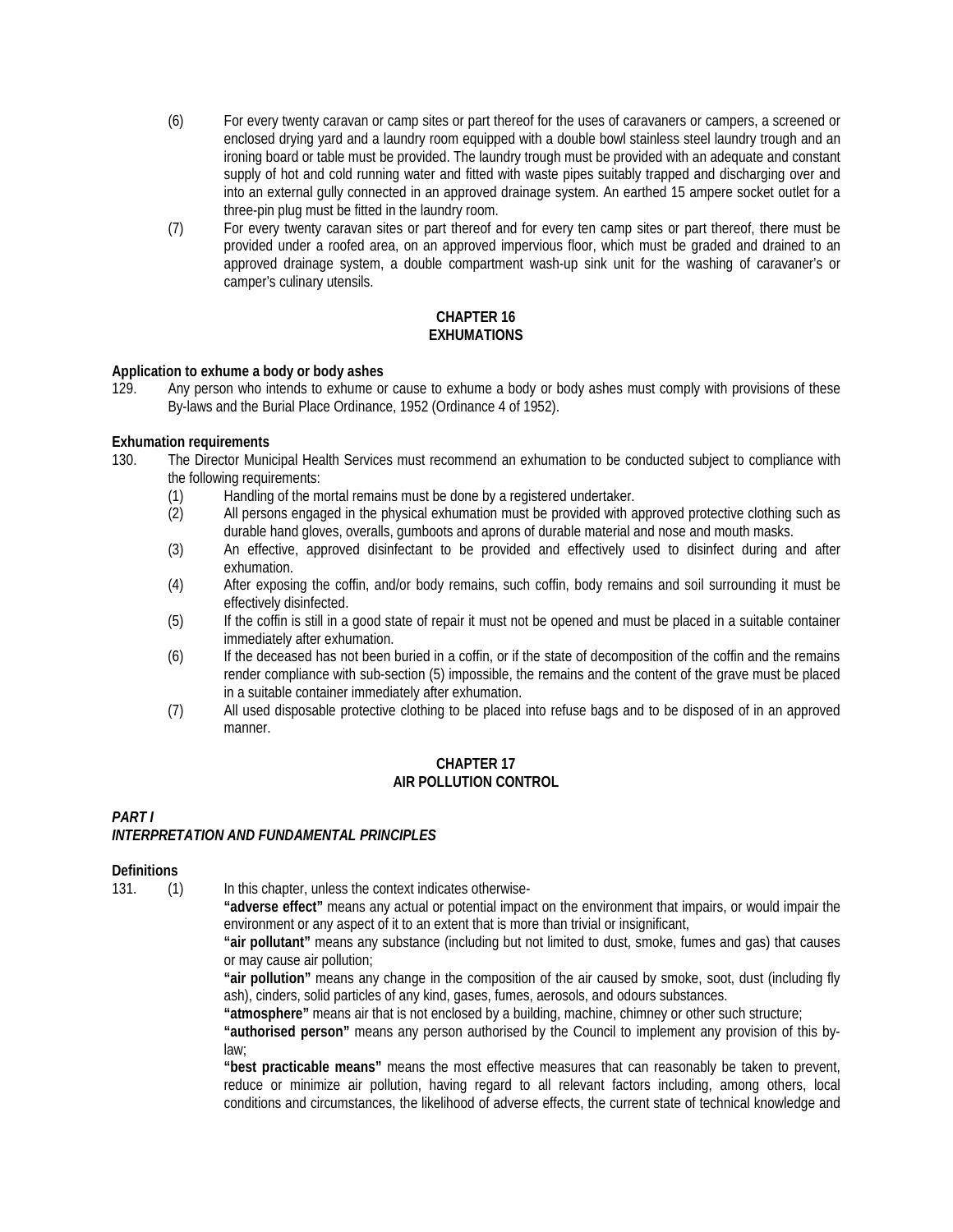the financial implications relative to the degree of environmental protection expected to be achieved by application or adoption of the measures;

**"chimney"** means any structure or opening of any kind from or through which air pollutants may be emitted; **"compressed ignition powered vehicle"** means a vehicle powered by an internal combustion, compression ignition, diesel or similar fuel engine;

**"dark smoke"** means:

- a) in respect of Part IV and V of this chapter, smoke which when measured using a light absorption meter or obscuration measuring equipment has an obscuration of 20% or greater;
- b) in respect of Part VI of this chapter:
- (i.) smoke which has a density of 60 Hartridge smoke units or more, provided that in relation to emissions from turbo-charged compressed ignition powered engines, it means a density of 66 Hartridge smoke units or more; or
- (ii.) smoke which has a light absorption co-efficient of more than 2.125m-1, provided that in relation to emissions from turbo-charged compressed ignition powered engines, it means a light absorption coefficient of more than 2.51m-1,

**"dust"** means any solid matter in a fine or disintegrated form which is capable of being dispersed or suspended in the atmosphere;

**"dwelling"** means any building or other structure, or part of a building or structure, used as a dwelling, and any outbuildings ancillary to it, but excludes shacks and informal settlements;

**"environment"** means the surroundings within which humans exist and that are made up of –

- (a) the land, water and atmosphere of the earth;
- (b) micro-organisms, plant and animal life;
- (c) any part of combination of (a) and (b) and the interrelationships among and between them; and
- (d) the physical, chemical, aesthetic and cultural properties and conditions of the foregoing that influence human health and well being;

**"free acceleration test"** means the method employed to determine whether compressed ignition powered vehicles emit dark smoke and are being driven or used in contravention to relevant legislation;

**"fuel-burning equipment"** means any furnace, boiler, incinerator, or other equipment, including a chimney:

(a) designated to burn or capable of burning liquid, gas or solid fuel;

(b) used to dispose of any material or waste by burning; or

(c) used to subject liquid, gas or solid fuel to any process involving the application of heat;

**"light absorption meter"** means a measuring device that uses a light-sensitive cell or detector to determine the amount of light absorbed by an air pollutant;

**"living organism"** means any biological entity capable of transferring or replicating genetic material, including sterile organisms and viruses;

**"municipal manager"** means a person appointed as such by the Council in terms of section 82 of the Local Government: Municipal Structures Act, 1998 (Act 117 of 1998);

**"nuisance"** means, for the purpose of this chapter, an unreasonable interference or likely interference caused by air pollution with:

(a) the health or well being of any person or living organism; or

(b) the use and/or enjoyment by an owner or occupier of his or her property and or environment;

**"obscuration"** means the ratio of visible light attenuated by air pollutants suspended in the effluent streams to incident visible light, expressed as a percentage;

**"open burning"** means the combustion of material by burning without a chimney to vent the emitted products of combustion to the atmosphere, and

**"burning in the open"** has a corresponding meaning;

**"operator"** means a person who owns or manages an undertaking, or who controls an operation or process, which emits air pollutants;

**"proclaimed township"** means any land unit zoned and utilized for residential purposes;

**"person"** means a natural person or a juristic person;

**"premises"** means, for the purpose of this chapter, any building or other structure together with the land on which it is situated and any adjoining land occupied or used in connection with any activities carried on in that building or structure, and includes any land without any buildings or other structures and any locomotive, which operates or is present within the area under the jurisdiction of the Council.

**"public road"** means a road which the public has the right to use;

**"smoke"** means the gases, particulate matter and products of combustion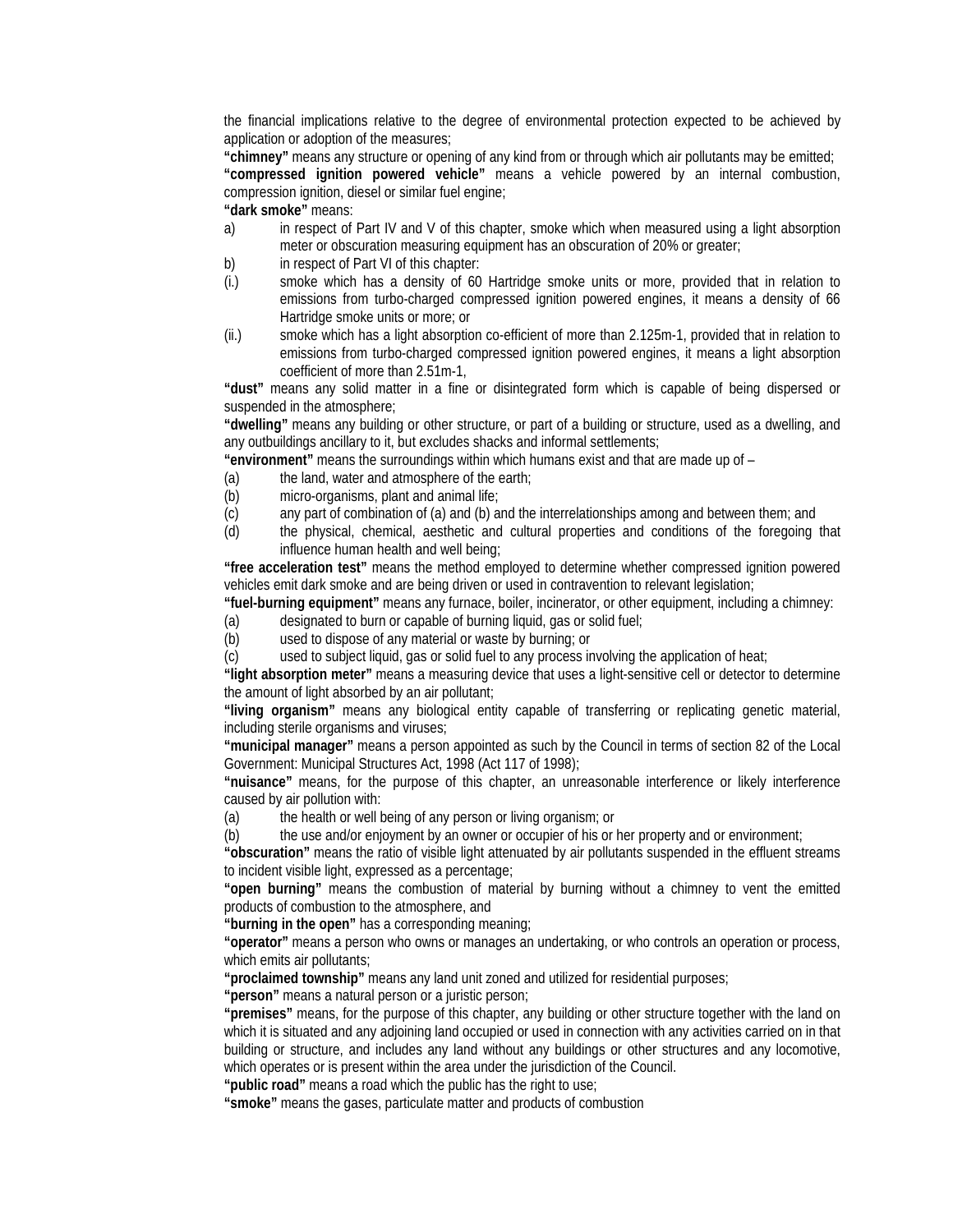emitted into the atmosphere when material is burned or subjected to heat and includes the soot, grit and gritty particles emitted in smoke;

**"vehicle"** means any motor car, motor carriage, motor cycle, bus, motor lorry or other conveyance propelled wholly or partly by any volatile spirit, steam, gas or oil, or by any means other than human or animal power.

(2) This Chapter is subject to the National Environmental Management: Air Quality Act, 2004 (Act No. 39 of 2004).

# *PART II DUTY OF CARE*

## **Person causing air pollution**

- 132. (1) Any person who is wholly or partially responsible for causing significant air pollution or creating a risk of significant air pollution occurring must take all reasonable measures:
	- (a) to prevent any potential significant air pollution from occurring; and<br>(b) to mitigate and, as far as reasonably possible, to remedy any s
	- to mitigate and, as far as reasonably possible, to remedy any significant air pollution that has occurred.
	- (2) The Council may, by resolution direct any person who fails to take the measures required under subsection  $(1) -$ 
		- (a) to investigate, evaluate and assess the impact of specific activities and report thereon;
		- (b) to commence taking specific reasonable measures before a given date;
		- (c) to diligently continue with those measures, and
		- (d) to complete them before a specified reasonable date.
		- (e) Prior to making such resolution Council must give affected persons adequate opportunity to inform them of their relevant interests and to consult with any other organ of state.
	- (3) Should a person fail to comply, or inadequately comply, with a directive under subsection (2), the Council may take reasonable measures to remedy the situation referred to in the directive.
	- (4) Provided that if such person fails to take the measures required of him or her under subsection (1), the Council may recover all reasonable costs incurred as a result of it acting under subsection (3) from any of all of the following persons -
		- (a) any person who is or was responsible for, or who directly or indirectly contributed to, the air pollution or the potential air pollution;
		- (b) the owner of the land at the time when the air pollution or the potential for air pollution occurred, or that owner's successor in title;
		- (c) the person in control of the land or any person who has or had a right to use the land at the time when  $-$ 
			- (i) the activity or the process in question is or was performed or undertaken; or
			- (ii) the situation came about; or
		- (d) any person who negligently failed to prevent
			- (i) the activity or the process being performed or undertaken; or
			- (ii) the situation from coming about.
	- (5) If more than one person is liable under subsection (4), the liability may be apportioned among the persons concerned according to the degree to which each was responsible for the harm to the environment resulting form their respective failures to take the measures required under subsection (1) and (2).

### *PART III*

### *SMOKE EMISSIONS FROM PREMISES OTHER THAN DWELLINGS*

### **Application**

133. For the purpose of this Part, **"premises"** does not include dwellings.

### **Prohibition**

- 134. (1) Subject to subsection (2), dark smoke must not be emitted from any premises for an aggregate period exceeding three minutes during any continuous period of thirty minutes.
	- (2) This section does not apply to dark smoke which is emitted from fuel-burning equipment which occurs while the equipment is being started or while the equipment is being overhauled or repaired, or awaiting overhaul or repair, unless such emission could have been prevented using the best practicable means available.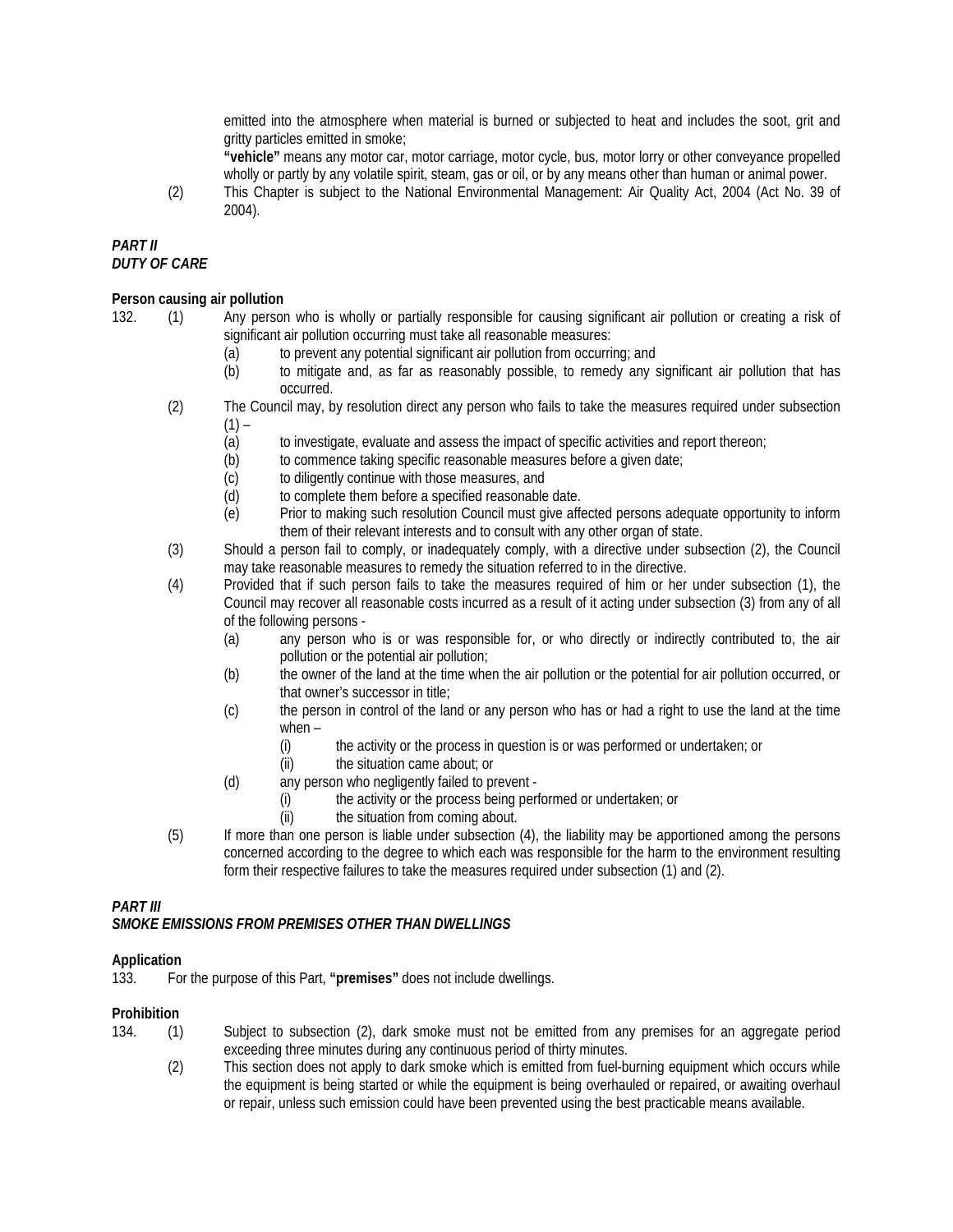(3) If dark smoke is emitted in contravention of subsection (1) the owner, operator and/or the occupier of the premises must be guilty of an offence.

# **Installation of fuel-burning equipment**

- 135. (1) No person must install, alter, extend or replace any fuel-burning equipment on any premises without the prior written authorisation of the Council, which may only be given after consideration of the relevant plans and specifications.
	- (2) Any fuel-burning equipment installed, altered, extended or replaced on premises in accordance with plans and specifications submitted to and approved, for the purposes of this section, by the Council must be presumed until the contrary is proved to comply with the provisions of subsection (1)
	- (3) Where fuel-burning equipment has been installed, altered, extended or replaced on premises in contravention of subsection (1):
		- (a) the owner and occupier of the premises and the installer of the fuel burning equipment must be guilty of an offence;
		- (b) the Council may, on written notice to the owner and occupier of the premises, order the removal of the fuel-burning equipment from the premises at the expense of the owner and operator and within the period stated in the notice.

### **Operation of fuel-burning equipment**

- 136. (1) No person must use or operate any fuel-burning equipment on any premises contrary to the authorization referred to in section 135(1).
	- (2) Where fuel-burning equipment has been used or operated on the premises in contravention of subsection (1)
		- (a) the owner and occupier of the premises and the operator of the fuel burning equipment must each be guilty of an offence:
		- (b) The Council may on written notice to the owner and occupier of the premises:
			- (i) revoke its authorization under section  $135(1)$ ; and
			- (ii) order the removal of the fuel-burning equipment from the premises at the expense of the owner and operator and within the period stated in the notice.

### **Presumption**

137. In any prosecution for an offence under section 136 dark smoke must be presumed to have been emitted from premises if it is shown that any fuel or material was burned on the premises and the circumstances were such that the burning would be reasonably likely to give rise to the emission of dark smoke, unless the owner, occupier or operator, as the case may be, shows that no dark smoke was emitted.

### **Installation and operation of obscuration measuring equipment**

- 138. (1) Council or an authorised person may give notice to any operator of fuel-burning equipment or any owner or occupier of premises on which fuel-burning equipment is used or operated, or intended to be used or operated, to install, maintain and operate obscuration measuring equipment at his or her own cost, if:
	- (a) unauthorised and unlawful emissions of dark smoke from the relevant premises have occurred consistently and regularly over a period of at least two days;
	- (b) unauthorised and unlawful emissions of dark smoke from the relevant premises have occurred intermittently over a period of at least fourteen days;
	- (c) fuel-burning equipment has been or is intended to be installed on the relevant premises which are reasonably likely in the opinion of an authorised person to emit dark smoke;
	- (d) the person on whom the notice is served has been convicted more than once under this Part III and has not taken adequate measures to prevent further contravention of the provisions of this Part; or
	- (e) the authorised person considers that the nature of the air pollutants emitted from the relevant premises is reasonably likely to create a hazard to human health or the environment.
	- (2) A notice referred to in subsection (1) must inform the person to whom it is addressed of:
		- (a) that person's right to make written representations and to appear in person to present and dispute information and arguments regarding the notice, and must stipulate a reasonable period within which this must be done;
		- (b) that person's right of appeal under section 160;
		- (c) that person's right to request written reasons for the issuing of the notice; and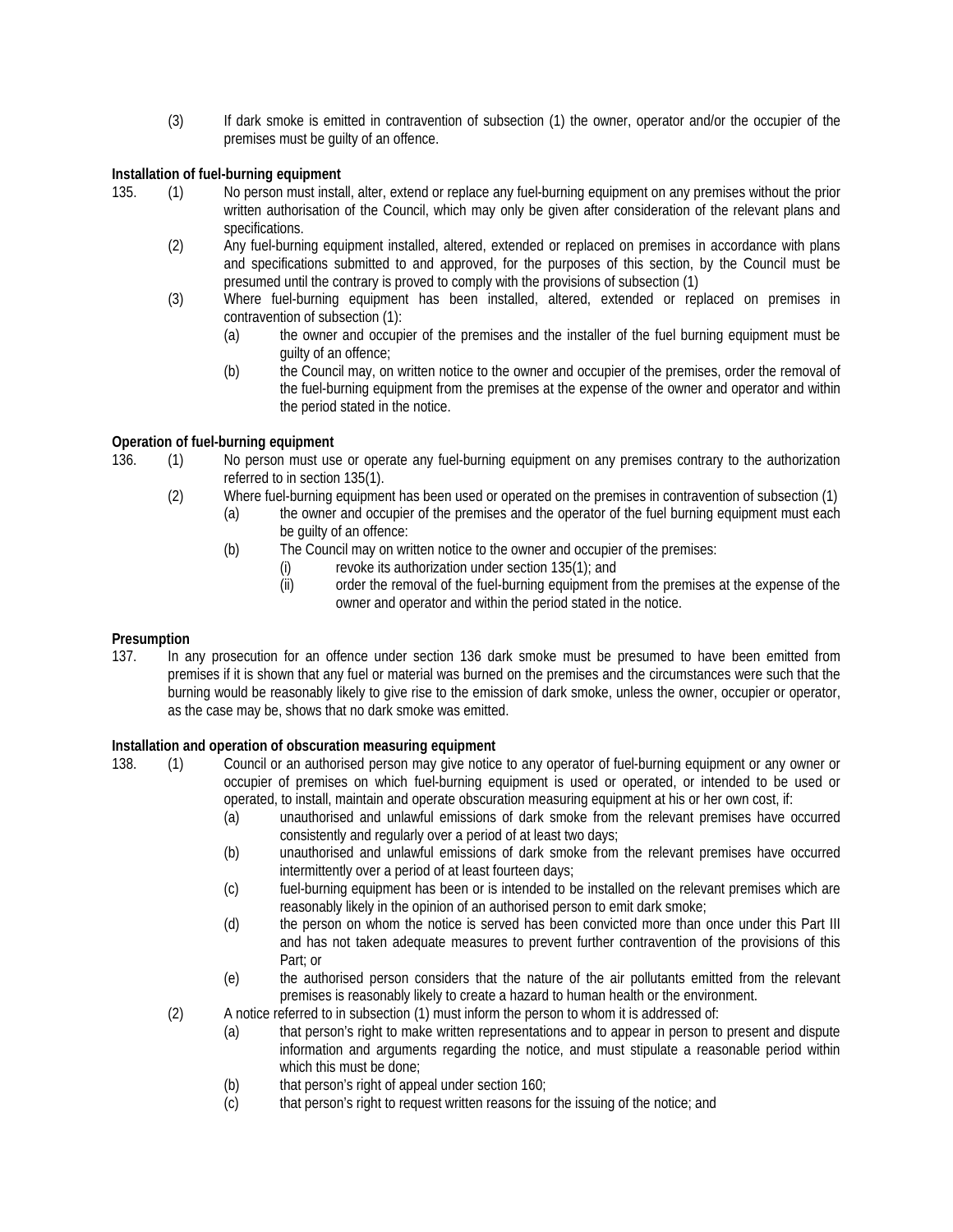(d) the measures that must be taken and the potential consequences if the notice is not complied with.

### **Monitoring and sampling**

- 139. An occupier or owner of premises, and the operator of any fuel-burning equipment, who is required to install obscuration measuring equipment in terms of section 138(1) must:
	- (a) record all monitoring and sampling results and maintain a copy of this record for at least four years after obtaining the results;
	- (b) if requested to do so by an authorised person, produce the record of the monitoring and sampling results for inspection, and
	- (c) if requested to do so by an authorised person, provide a written report (in a form and by a date specified by the authorised person) of part or all of the information in the record of the monitoring and sampling results.

### **Exemption**

- 140. (1) Subject to section 145 and on application in writing by the owner or occupier of premises or the operator of fuel-burning equipment, the Council may grant a temporary exemption in writing from one or all the provisions of this Part.
	- (2) Any exemption granted under subsection (1) must state at least the following:
		- (a) a description of the fuel-burning equipment and the premises on which it is used or operated;
			- (b) the reason for granting the exemption;
			- (c) the conditions attached to the exemption, if any;
			- (d) the period for which the exemption has been granted; and
			- (e) any other relevant information.

### *PART IV SMOKE EMISSIONS FROM DWELLINGS*

### **Restrictions to emission of dark smoke**

- 141. (1) Subject to section 134(2), no person must emit or permit the emission of dark smoke from any dwelling for an aggregate period exceeding three minutes during any continuous period of thirty minutes.
	- (2) Any person who emits or permits the emission of dark smoke in contravention of subsection (1) commits an offence.
	- (3) Provided an application is in writing by the owner or occupier of any dwelling, the Council may grant a temporary exemption in writing from one or all of the provisions of this Part.

### *PART V*

### *EMISSIONS CAUSED BY OPEN BURNING*

### **Open burning of material on any land**

- 142. (1) Subject to subsection 4, any person who carries out open burning of any material on any land or premises is guilty of an offence, unless the prior written authorization of the Council, which may include the imposition of further conditions with the person requesting authorization must comply, has been obtained.
	- (2) The Council may not authorize open burning under subsection (1) unless it is satisfied that the following requirements have been adequately addressed or fulfilled:
		- (a) the material will be open burned on the land from which it originated;
		- (b) that person has investigated and assessed every reasonable alternative for reducing, reusing or recycling the material in order to minimize the amount of material to be open burned, to satisfaction of the Council;
		- (c) that person has investigated and assessed every reasonable alternative for removing the material from the land or premises, to the satisfaction of the Council;
		- (d) that person has investigated and assessed the impact that the open burning will have on the environment, to the satisfaction of the Council;
		- (e) a warning under section 10(1)(b) of the National Veld and Forest Fire Act, 1998 (Act 101 of 1998) has been published for the region;
		- (f) the land on which that person intends to open burn the material is State land, a farm or smallholding, or land within a proclaimed township that is not utilized for residential purposes;
		- (g) the open burning is conducted at least 100 metres from any buildings or structures;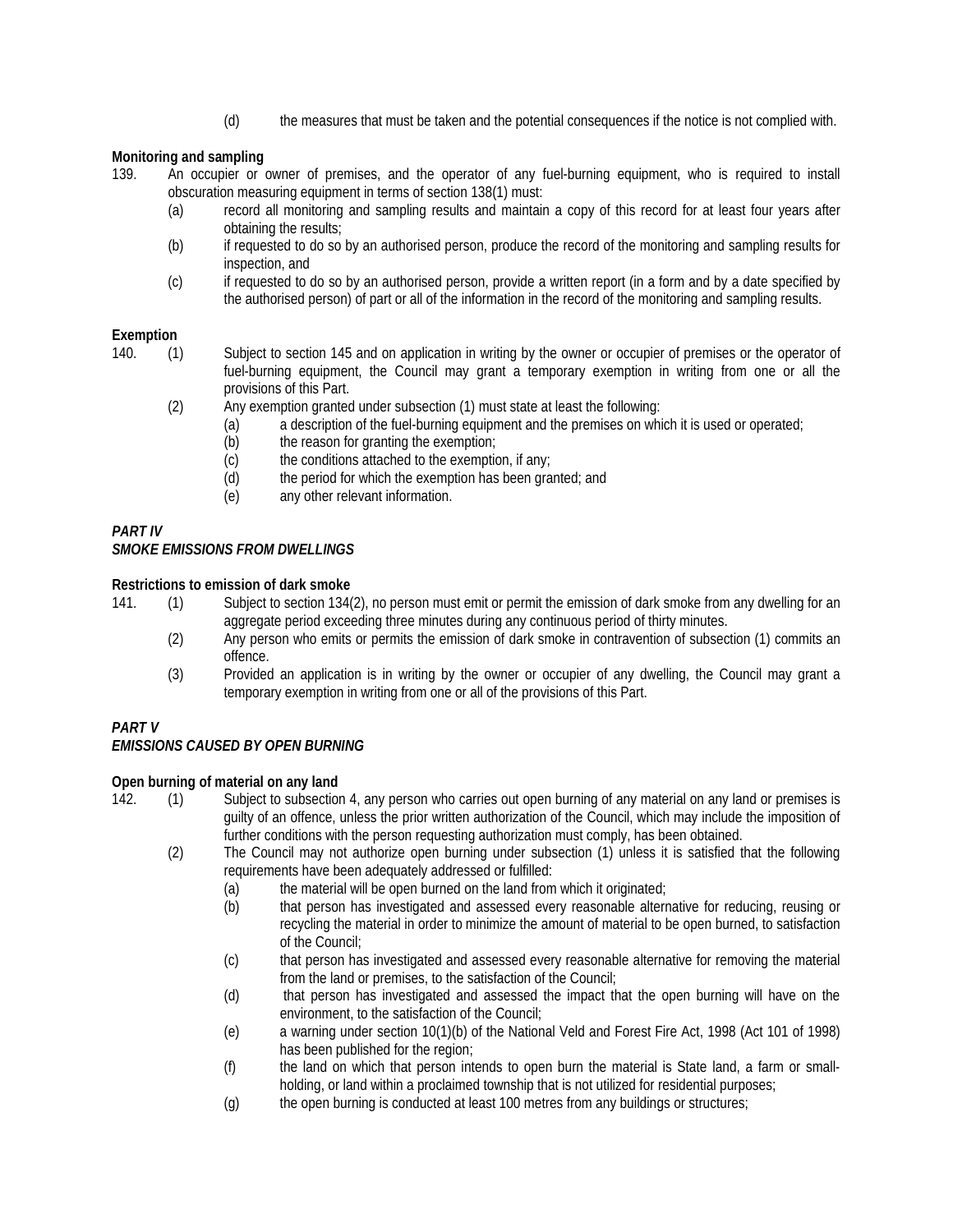- (h) the open burning will not pose a potential hazard to human health or safety, private property or the environment.
- (i) That person has notified in writing the owners and occupiers of all adjacent properties of:
	- (i) all known details of the proposed open burning; and
	- (ii) the right of owners and occupiers of adjacent properties to lodge written objections to the proposed open burning with the Council within 7 days of being notified; and
- (j) the prescribed fee has been paid to the Council.
- (3) Any person who undertakes or permits to be undertaken open burning in contravention of subsection (1) commits an offence.
- (4) The provisions of this section must not apply to:
- (a) recreational outdoor barbecue or braai activities on private premises;
- (b) small controlled fires in informal settlements for the purposes of cooking, heating water and other domestic purposes; or
- (c) any other defined area or defined activity to which the Council has declared this section not to apply.

# *PART VI*

# *EMISSIONS FROM COMPRESSED IGNITION POWERED VEHICLES*

### **Prohibition**

- 143. (1) No person may on a public road drive or use, or cause to be driven or used, a compressed ignition powered vehicle that emits dark smoke.
	- (2) If dark smoke is emitted in contravention of subsection (1) the owner and the driver of the vehicle must each be guilty of an offence.
	- (3) For purposes of this section the registered owner of the vehicle must be presumed to be the driver unless the contrary is proven.

### **Stopping of vehicles for inspection and testing**

- 144. (1) In order to enable an Council or an authorised person to enforce the provisions of this Part, the driver of a vehicle must comply with any reasonable direction given by an authorised person:
	- (a) to stop the vehicle; and
	- (b) to facilitate the inspection or testing of the vehicle.
	- (2) Failure to comply with a direction given under subsection (1) is an offence.
	- (3) When a vehicle has stopped in compliance with a direction given under subsection (1), the authorised person may:<br>(a)
		- inspect and test the vehicle at the roadside, in which case inspection and testing must be carried out:
			- (i) at or as near as practicable to the place where the direction to stop the vehicle is given; and
			- (ii) as soon as practicable, and in any case within one hour, after the vehicle is stopped in accordance with the direction; or
		- (b) conduct a visual inspection of the vehicle and, if the authorised person reasonably believes that an offence has been committed under section 143(2), instruct the driver of the vehicle, who is presumed to be the owner of the vehicle unless he or she produces evidence to the contrary, in writing to take the vehicle to a testing station, within a specified period of time, for inspection and testing in accordance with section 145.

# **Testing procedure**

- 145. (1) An authorised person must use the free acceleration test method in order to determine whether a compressed ignition powered vehicle is being driven or used in contravention of section 153(1).
	- (2) The following procedure must be adhered to in order to conduct a free acceleration test:
		- (a) when instructed to do so by the authorised person, the driver must start the vehicle, place it in neutral gear and engage the clutch;
		- (b) while the vehicle is idling; the authorised person must conduct a visual inspection of the emission system of the vehicle;
		- (c) when instructed to do so by the authorised person, the driver of the vehicle must in less than one second smoothly and completely depress the accelerator throttle pedal of the vehicle, provided that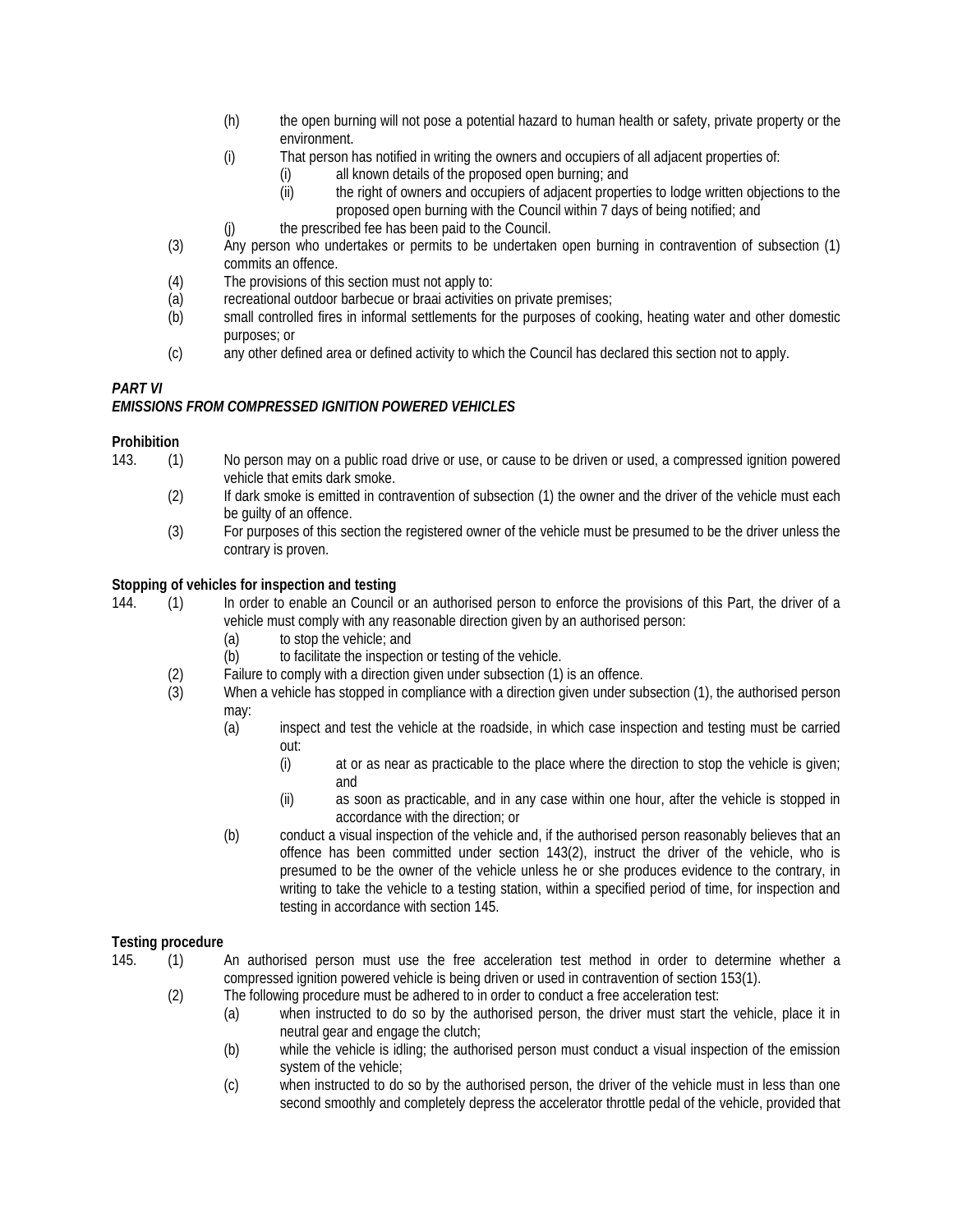the authorised person may do so himself or herself if the driver fails or refuses to comply with the authorised person's reasonable instructions;

- (d) while the throttle pedal is depressed, the authorised person must measure the smoke emitted from the vehicle's emission system in order to determine whether or not it is dark smoke;
- (e) the driver of the vehicle may only release the throttle pedal of the vehicle when the engine reaches cut-off speed, or when directed to do so by the authorised person.
- (3) If, having conducted the free acceleration test, the authorised person is satisfied that the vehicle:
	- (a) is not emitting dark smoke, then the authorised person must furnish the driver of the vehicle with a certificate indicating that the vehicle is not being driven or used in contravention of section 153(1); or
	- (b) is emitting dark smoke, then the authorised person must issue the driver of the vehicle with a repair notice in accordance with section 156.

# **Repair notice**<br>146. (1)

- 146. (1) A repair notice must direct the owner of the vehicle to repair the vehicle within a specified period of time, and to take the vehicle to a place identified in the notice for re-testing before the expiry of that period.
	- (2) The repair notice must contain amongst others the following information:
		- (a) the make, model and registration number of the vehicle;
			- (b) the name, address and identity number of the driver of the vehicle; and
		- (c) if the driver is not the owner, the name and address of the vehicle owner.
	- (3) A person commits an offence under this section if that person fails:
		- (a) to comply with the notice referred to in subsection (1)
		- (b) the re-test referred to in subsection (1).
	- (4) It must not be a defect in proceedings under subsection (3) to aver that the driver of the vehicle failed to bring the repair notice to the attention of the owner of that vehicle.

# *PART VII*

# *EMISSIONS THAT CAUSE A NUISANCE*

### **Prohibition**

147. Any occupier or owner of premises from which a nuisance emanates, or where a nuisance exists, is guilty of an offence.

# Abatement notice<br>148. (1)

- 148**.** (1) Council or an authorised person may serve abatement notice on any person whom the authorised person reasonably believes is likely to commit or has committed an offence under section 144, calling upon that person:
	- (a) to abate the nuisance within a period specified in the notice;
	- (b) to take all necessary steps to prevent a recurrence of the nuisance; and
	- (c) to comply with any other conditions contained in the notice.
	- (2) For the purposes of subsection (1), an authorised person may form a reasonable belief based on his or her own experience that an air pollutant was emitted form premises occupied or owned by the person on whom the abatement notice is to be served.
	- (3) An abatement notice under subsection (1) may be served:
		- (a) upon the owner of any premises, by:
			- (i) delivering it to the owner or if the owner cannot be traced or is living abroad that person's agent;
			- (ii) transmitting it by registered post to the owner's last known address, or the last known address of the agent; or
			- (iii) delivering it to the address where the premises are situated, if the owner's address and the address of the agent are unknown;
		- (b) upon the occupier of the premises, by:
			- (i) delivering it to the occupier;
			- (ii) transmitting it by registered post to the occupier at the address at which the premises are situated.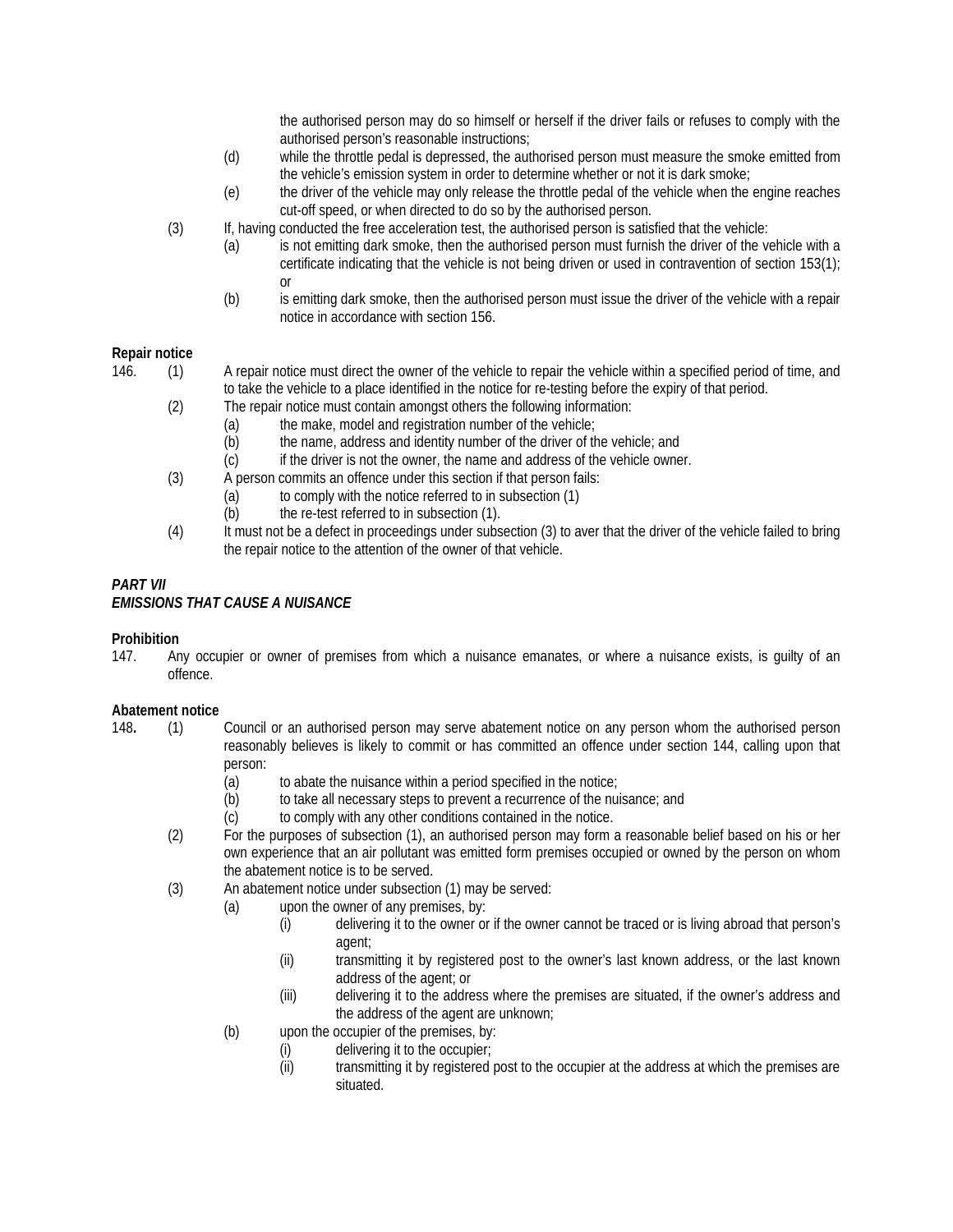- (4) Any person who fails to comply with an abatement notice served on that person in terms of subsection (1) is guilty of an offence.
- (5) In addition to any other penalty that may be imposed, a court may order a person convicted of an offence under subsection (4) to take steps the court considers necessary within a period determined by the court in order to prevent a recurrence of the nuisance.

## **Steps to abate nuisance**

149. At any time, the Council may at its own cost take whatever steps it considers necessary in order to remedy the harm caused by the nuisance and prevent a recurrence of it, and may recover the reasonable costs so incurred from the person responsible for causing the nuisance.

### *PART VIII*

# **APPEALS**

- 150. (1) Any person may appeal against a decision taken by Council or an authorised person under this by-law by giving written notice of the appeal, in which the reasons for the appeal are stated, to the municipal manager within 30 days of the date on which that person receives notification of the decision.
	- (2) Pending confirmation, variation or revocation of the decision in terms of subsection (4), any person appealing a decision in terms of subsection (1), unless the Council provides otherwise:
		- (a) must nonetheless substantively comply with any obligations that may have been imposed as a result of the decision that is the subject of the appeal; and
		- (b) may not exercise any rights that may have accrued as a result of the decision that is the subject of the appeal application, provided that no other person may exercise any right that may accrue either.
	- (3) Within 14 days of receipt of the notice of appeal, the municipal manager must:
		- (a) submit the appeal to the appropriate appeal authority mentioned in subsection  $(5)$ :
		- (b) take all reasonable measures to ensure that all persons whose rights may be significantly detrimentally affected by the granting of the appeal application, including any persons registered as interested and affected parties, are notified in writing of the appeal application and advised of their right to:
			- (i) obtain a copy of the appeal application;
			- (ii) submit written objections to the application to the municipal manager within 30 days of date of notification
	- (4) After the expiry of the 30 day period referred to in subsection (3)(b)(ii), the appeal authority must consider the appeal and any objections raised to it, and confirm, vary or revoke the decision.
	- (5) When the appeal is against a decision taken by
		- (a) an authorised person other than the municipal manager, then the municipal manager is the appeal authority; or
		- (b) the municipal manager, then the Council or such committee as it may delegate is the appeal authority.
	- (6) An appeal authority must commence with an appeal within 60 days of receiving notification and must decide the appeal within a reasonable period.

### *PART IX*

# **GENERAL PROVISIONS**

- 151. (1) In the event of a conflict within any other by-law which directly or indirectly regulates air pollution, the provisions of this by-law must prevail.
	- (2) In the event of a conflict with the National Environment Management Air Quality Act, 2004 (Act 39 of 2004) the provisions of that Act will prevail within the area of jurisdiction of the Council.

### **Offences and penalties**

- 152. (1) Any person who contravenes section 141(2), 142(3), 143(2) or 147 of this by-law must be liable of conviction to imprisonment not exceeding 30 days or to a fine or both a fine and imprisonment.
	- (2) Any person who contravenes section 135(3), 156(2), 146(3)(a), 146(3)(b) or 148(4) of this by-law must be liable of conviction to imprisonment not exceeding two (2) years or a fine or both a fine and imprisonment.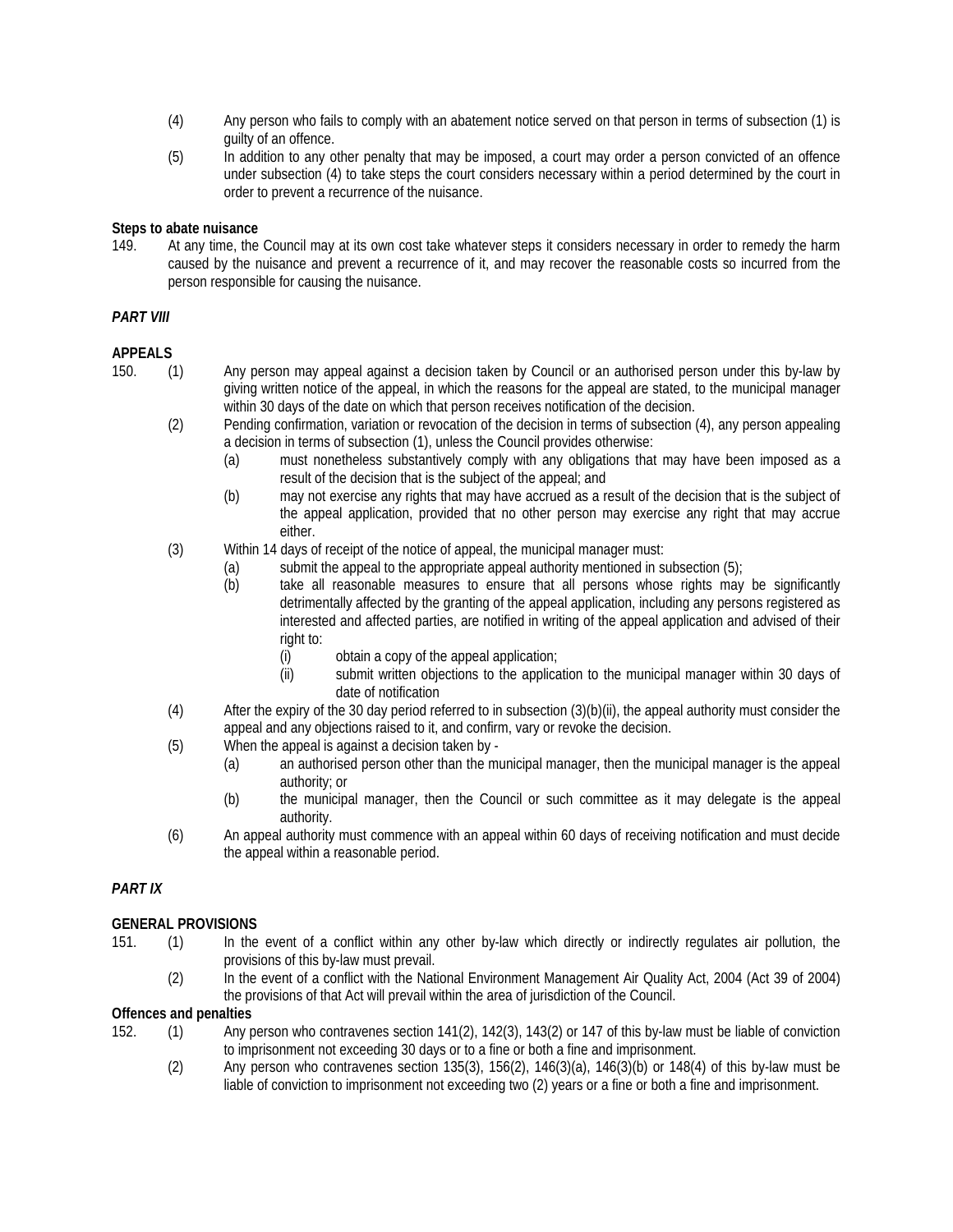- (3) Any person who contravenes section 147 of this by-law must be liable on conviction to imprisonment not exceeding one (1) year or a fine or both a fine and imprisonment.
- (4) It is an offence to:
	- (a) supply false information to Council or an authorised person in respect of any issue pertaining to this by-law, or;
	- (b) refuse to co-operate with the request of an Council or an authorised person made in terms of this by-law and any person convicted of such offence must be liable to imprisonment not exceeding 30 days or a fine or both a fine and imprisonment.
- (5) Where no specific penalty is provided, any person committing an offence in terms of this by-law is liable on conviction to imprisonment for a period not exceeding one (1) year or to a fine or to both imprisonment and a fine.
- (6) Failure to comply with a notice, direction or instruction referred to in this bylaw constitutes a continuing offence.
- (7) Any person who commits a continuing offences must be guilty of a separate offence for each day during which that person fails to comply with a notice, direction or instruction referred to in this by-law.
- (8) In addition to imposing a fine and/or imprisonment, a court may order any person convicted of an offence under this by-law:
	- (a) to remedy the harm caused;
	- (b) to pay damages for harm caused to another person or property, which order must have the force and effect of a civil judgment; and
	- (c) to install and operate at the person's own expense obscuration reading equipment.

## **Exemptions**

- 153. (1) The Council may grant a temporary exemption in writing from one or all of the provisions of Part III, IV and V, provided that the Council:
	- (a) is satisfied that granting the exemption will not significantly undermine the purpose of these Bylaws;
	- (b) grants any exemption subject to conditions that promote the attainment of the purpose of these Bylaws.
	- (2) The Council may not grant an exemption under subsection (1) until the Council has:
		- (a) taken reasonable measures to ensure that all persons whose rights may be significantly detrimentally effected by the granting of the exemption, including but not limited to adjacent land owners or occupiers, are aware of the application for exemption and how to obtain a copy of it;
		- (b) provide such person with a reasonable opportunity to object to the application; and (c) duly considered and taken into account any objections raised.
		- duly considered and taken into account any objections raised.

### **CHAPTER 18 HEALTH CARE WASTE**

# **Definitions**

154. In this Chapter, unless the context otherwise indicates -

**"generator"** means any person or institution which generates health care waste;

**"genotoxic waste"** means highly toxic waste that may have mutagenic, teratogenic or carcinogenic properties and includes certain cytostatic drugs as well as vomit, urine or faeces from patients treated with cytostatic drugs, chemicals and radioactive material;

**"hazardous waste"** means waste that has the potential, even in low concentrations, to have a significant adverse effect on public health and the environment because of its inherent toxicological, chemical and physical characteristics. **"health care general waste"** means that portion of health care waste which is not hazardous

**"health care risk waste"** means that portion of health care waste which is hazardous and includes infections waste, pathological waste, genotoxic waste, chemical waste, waste containing heavy metals, radioactive waste, and any other waste which is considered hazardous in terms of the National Environmental Management: Waste Act, 2008 (Act No. 59 of 2008).

**"waste containing heavy metals"** means waste which includes , but is not limited to, mercury waste from thermometers, blood pressure gauges, residues from dentistry, cadmium from batteries, reinforced wood panels used in radiation proofing and drugs containing arsenic;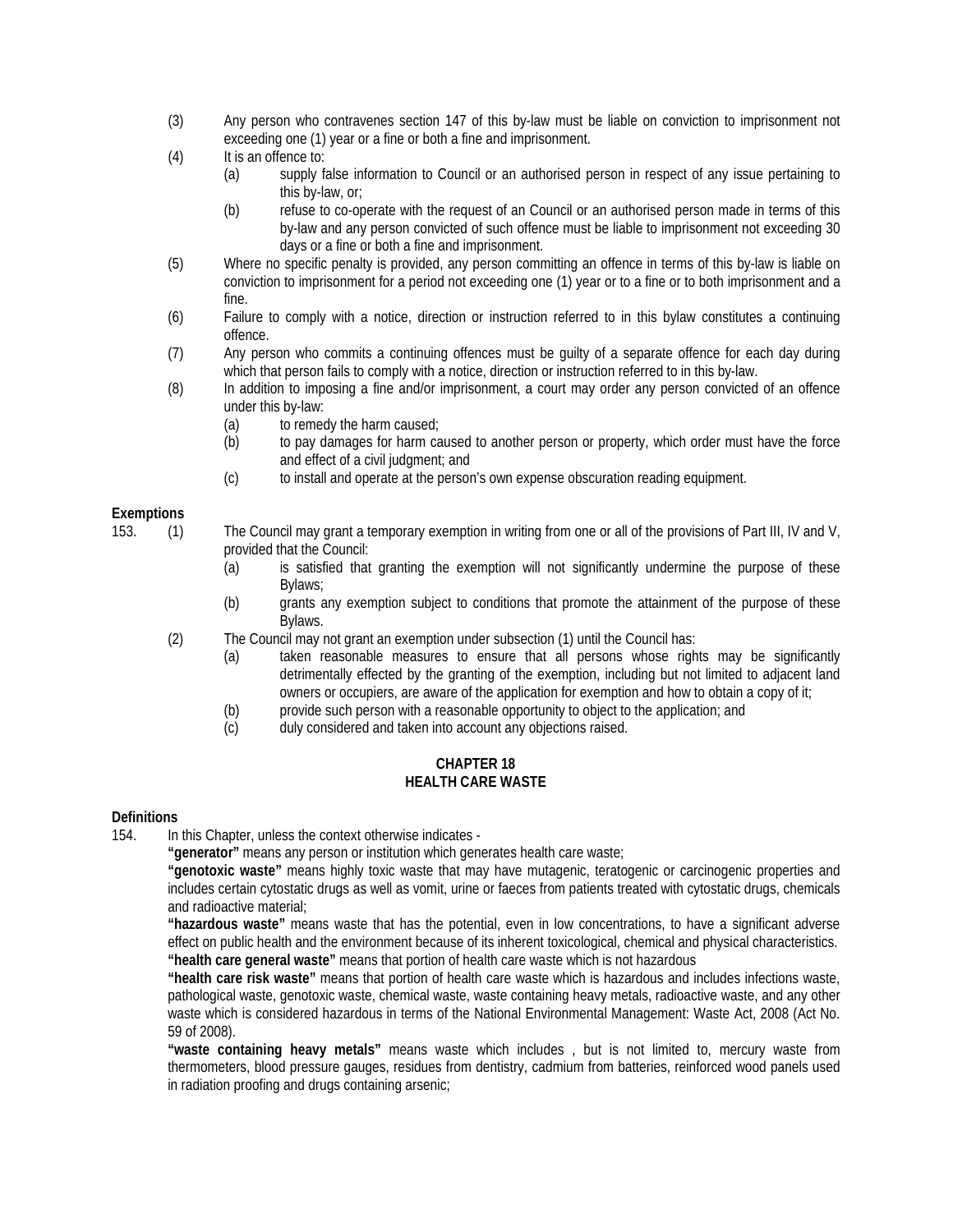## **Separation at source and marking**

- 155 (1) Health care waste generators, transporters, theatres and disposers have a general duty of care in terms of these Bylaws and any other relevant provincial and national legislation, to separate all health care risk waste at source and to handle, package, store and dispose of health care risk waste in a safe manner that poses no threat to human health or to the environment.
	- (2) Without limiting the generality of the duty in subsection (1), generators must:
		- (a) ensure that the generation of health care risk waste is minimized as far as possible at source;
		- (b) separate health care waste into health care risk waste and health care general waste at the point at which it is generated;
		- (c) store health care risk waste in purpose-manufactured, leak–proof, sealable containers and must ensure that such containers used to store sharps, razors, blades, needles and any other instrument which can cause cuts, punctures or injections, are rigid and puncture-resistant;
		- (d) ensure that the radioactive waste for which he or she is responsible, is treated in accordance with the Hazardous Substances Act, 1973, (Act No. 15 of 1973);
		- (e) ensure that all the employees in their employ are adequately trained in the identification, separation, handling, storing of health care risk waste;
		- (f) take appropriate steps to ensure the health and safety of all the employees in their employ in terms of the Occupational Health and Safety Act, 1993 (Act No. 85 of 1993);
		- (g) label all health care risk waste containers clearly in large, legible lettering with indelible ink with the following information:
			- (i.) the name, address and contact telephone number of the generator
			- (ii.) the words: DANGER HEALTH CARE RISK WASTE; GEVAAR-GESONDHEIDSAFVAL; and INGOZI: INKUNKUMA YEZAMAYEZA and the international biohazard logo; and
			- (iii.) the date on which the health care risk waste is removed from the premises of the generator.
	- (h) prevent public access to health care risk waste containers which are in use;
	- (i) store filed health care risk waste containers in controlled, secure areas which are reserved for the storage of health care risk waste;
	- (j) make arrangements for the removal of health care risk waste from their premises and for the transportation of health care risk waste by a person who is registered in terms of section 168 of these By-laws as a transporter of health care risk waste;
	- (k) make arrangements for the disposal of the health care risk waste by a person/institution permitted to dispose of health care risk waste in terms of these By-laws or any other applicable legislation
	- (3) Generators may apply to Council for permission to handle, store and otherwise deal with health care risk waste in a manner which does not comply with the requirements as set out in subsection (2) above.
	- (4) The Council may in writing grant the permission referred to in subsection (3) subject to certain conditions.
	- (5) Generators may transport and dispose of health care risk waste generated on their premises, provided they do so in terms of this By-law;
	- (6) Generators must:
		- (a) maintain an up-to-date written record of all health care risk waste generated and removed from their premises in a format from time to time prescribed by Council;
		- (b) obtain written notification from the disposer of the health care risk waste that the health care risk waste has been disposed of and upon receiving such notification , indicate in their written records that the health care risk waste has been disposed of by mentioning the name of the disposer and the date of disposal;
		- (c) provide copies of the record referred to in (i) and the information in (ii) to Council on a six-monthly basis or at any other frequency as may from time to time be prescribed by Council.

### **Duty of transporters**

- 156. (1) Transporters must remove health care risk waste from the premises of the generator, transport, store and deliver such health care risk waste to a site at which it will be disposed of in manner which poses no treat to human health or the environment.
	- (2) Without limiting the generality of the duty referred to in subsection (1), transporters must:
		- (a) not remove the health care risk waste from the containers in which the generator placed it;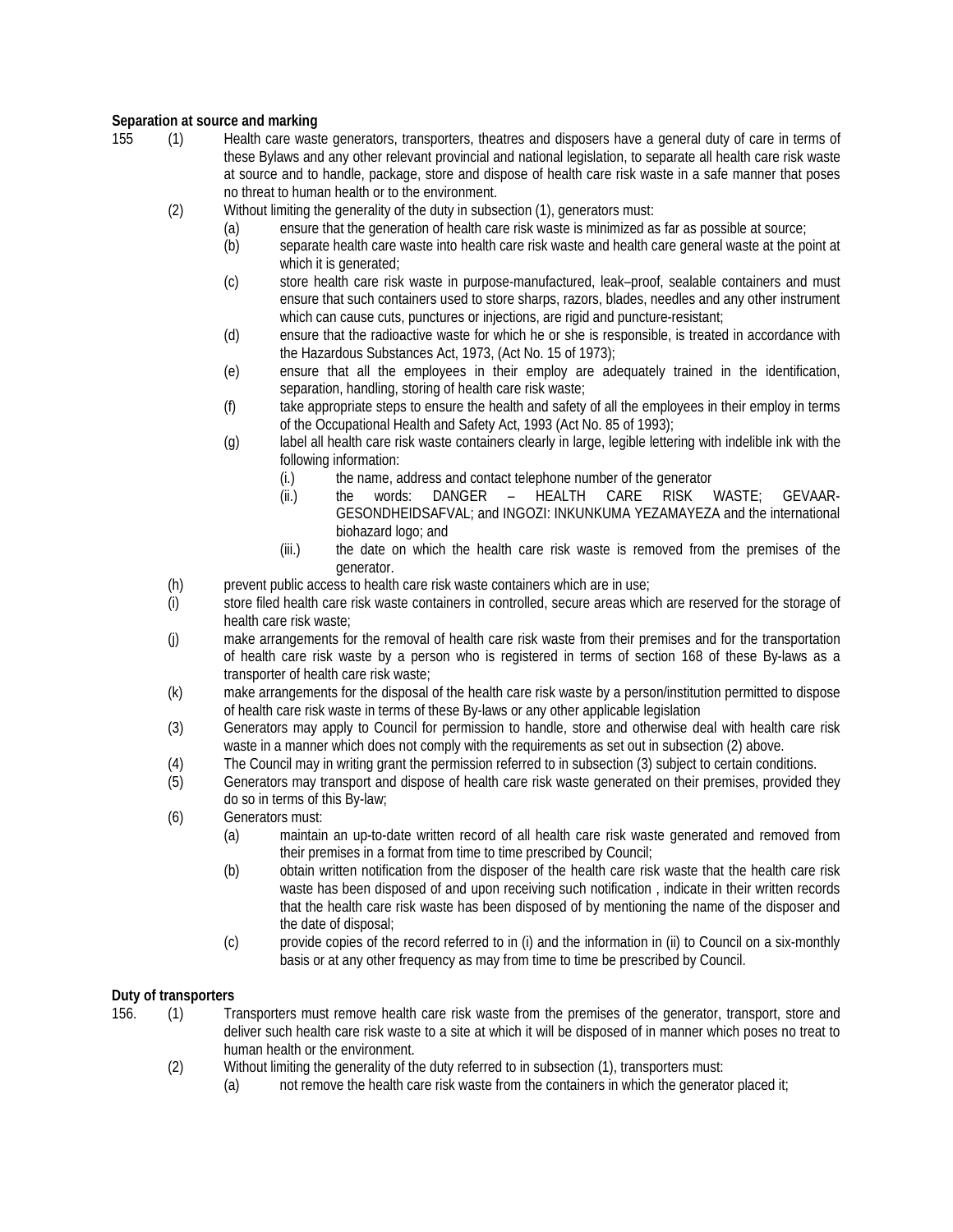- (b) transport and store the health care risk waste in such way that no member of the public can gain access to the health care risk waste or the containers in which it is stored;
- (c) transport the health care risk waste in vehicles which:
	- (i.) comply with all applicable legislation as from time to time promulgated by national government or the Provincial Government of Free State or in the absence of such legislation,
	- (ii.) are capable of containing the health care risk waste;
	- (iii.) are designed to prevent spillage;
	- (iv.) are constructed of materials which are easy to clean and to disinfect;
	- (v.) are capable of being secured in order to prevent unauthorised access
- (d) deliver health care risk waste only to a person and site permitted to dispose of health care risk waste in terms of section 169.
- (3) Transporters may apply to Council for permission to remove, transport, store and deliver health care risk waste in a manner which does not comply with the requirements as set out in subsection (2) above
- (4) The Council may in writing grant the permission referred to in subsection (3) subject to certain conditions.
- (5) Transporters may dispose of health care risk waste provided they do so in terms of these By-laws
- (6) Transporters must maintain a written record in respect of each collection and delivery of health care risk waste, which they must update simultaneously with each collection and delivery. The record must be in the format as prescribed from time to time by Council and must be kept for a period of three years from date on which the health care risk waste is delivered to the disposal site.
- (7) Transporters must keep a copy of the said record in the vehicle used for the transportation of the health care risk waste.

# **Disposal of Health Care Risk Waste**

- 157. (1) Health care risk waste may only be disposed of by a person
	- (a) who holds a permit to operate a hazardous waste issued in terms of national legislation,
	- (b) who complies to all the terms and conditions attached to such a permit.
	- (2) A person permitted in terms of subsection (1) to dispose of health care risk waste must do so at the site at which the permit permits him or her to dispose of health care risk waste and may not dispose of health care risk waste at any other place.
	- (3) Persons who dispose of health care risk waste must:
		- (a) maintain an up to date written record as required in terms of the National Waste Information System and any additional information as may from time to time be required by the Council of all health care risk waste received and disposed of at the site;
		- (b) keep such records for a period of three years or for a such period as may be prescribed in terms of the guidelines provided for compliance to the National Waste Information System, whichever the shortest.

### **Duty to register**

- 158. (1) Every generator must register with the Council within 6 months of the coming into effect of these By-laws by completing and submitting a written notification to Council in the format prescribed from time to time.
	- (2) Every transporter must register with the Council within 6 months of the coming into effect of these By-laws by completing and submitting a written notification to the Council in the format prescribed from time to time.
	- (3) Generators and transporters must notify the Council of any changes to the information provided in terms of subsection (1) and (2) as soon as such changes take place.

### **Powers of Environmental Health Practitioner**

- 159. (1) Any environmental health practitioner in the employ of the Council may:
	- (a) Enter sites and premises on which health care waste is being generated, handled, treated, stored or disposed of, or on which he or she suspects health care waste is being generated, handled, stored or disposed of,
	- (b) Gain access to vehicles on which health care waste is being contained or transported, or on which he or she suspects health care waste is being contained or transported.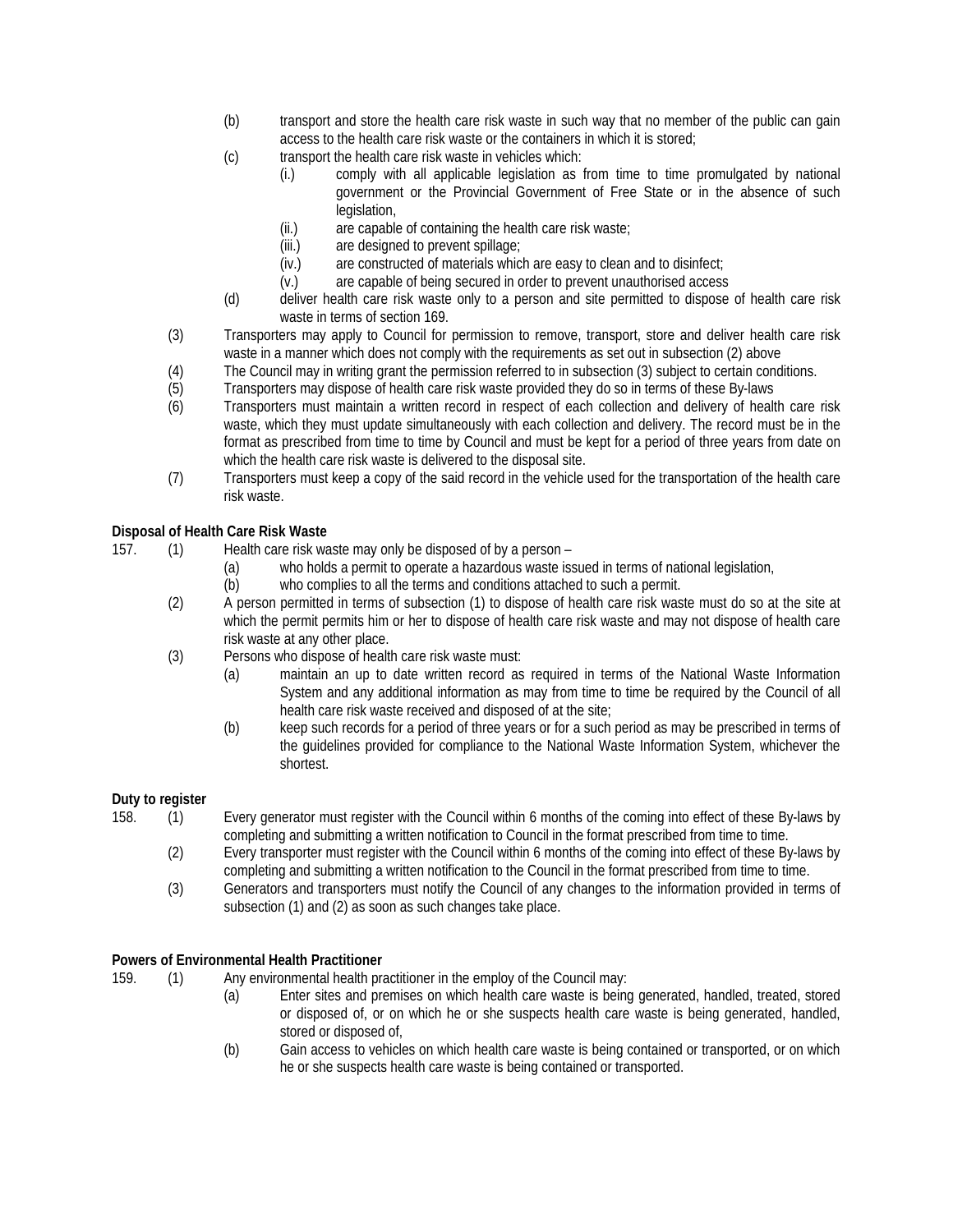- (2) Where an environmental health practitioner enters premises or a site or gain access to a vehicle in terms of subsection (1), he or she may, for the purposes of administering these By-laws, undertake any inspection or enquiry, including but not limited to:
	- (a) inspecting the premises, site or vehicle for the presence of health care risk waste;
	- (b) inspecting the manner in which health care risk waste is being, handled, stored, transported, treated or disposed of;
	- (c) requesting information regarding the health care risk waste from the person who is in charge of the health care risk waste or from the person in charge of the health care risk waste or from the person in charge of the premises, site or vehicle;
	- (d) examine, extract or make copies of any health care risk waste records and request an explanation from the person in charge of the record ,or from the person in charge of the site, premises or vehicle.

## **Offences**

160. Any person who contravenes any provision of the chapter or fails to comply with any notice given in relation hereto in terms of these By-laws, commits an offence.

# **CHAPTER 19 MISCELLANEOUS**

## **Duties of Council**

- 161. In addition to any other duty of Council in terms of this Bylaw or any other applicable legislation, the Council must within its area of jurisdiction:
	- (a) enforce the relevant portions of this By-law;<br>(b) carry out water quality monitoring at all pota
	- carry out water quality monitoring at all potable, industrial and commercial water sources ;
	- (c) perform food control inspections, enquiries, monitoring and observation;
	- (d) monitor waste management;
	- (e) undertake health surveillance of properties;
	- (f) undertake surveillance and prevention of communicable diseases, excluding immunisations;
	- (g) undertake effective vector control measures;
	- (h) prevent environmental pollution;
	- (i) monitor activities related to the disposal of the dead, and
	- (j) ensure chemical safety,

# **Offences and penalties**

- 162. (1) Any person who
	- (a) contravenes or fails to comply with any provisions of these By-laws;
	- (b) fails to comply with any notice issued in terms of or for the purposes of these By-laws; or <br>(c) fails to comply with any lawful instruction given in terms of or for the purposes of these By-
	- fails to comply with any lawful instruction given in terms of or for the purposes of these By-laws; or
	- (d) obstructs or hinders any authorised representative or employee of the Council in the execution of his or her duties under these By-laws, is guilty of an offence and subject to subsection (2) below, liable on conviction to a fine or in default of payment to imprisonment for a period not exceeding six months and in the case of a continuing offence, to a further fine not exceeding R50, or in default of payment to imprisonment not exceeding one day, for every day during the continuance of such offence after a written notice has been issued by the Council and served on the person concerned requiring the discontinuance of such offence.
	- (2) Any person convicted of a contravention of the provisions of Chapter 19 is liable to a fine of an amount not exceeding R10,000 or imprisonment for a period not exceeding 1 year and in case of a continuing offence, to a further fine not exceeding R100 per day, or in default of payment to imprisonment not exceeding one day, for every day during the continuance of such offence after a written notice has been issued by the Council and served on the person concerned requiring the discontinuance of such offence.

### **Serving of notices**

- 163. **(**1) A notice, order or other document is regarded as having been properly served if
	- (a) it has been delivered to the person concerned personally;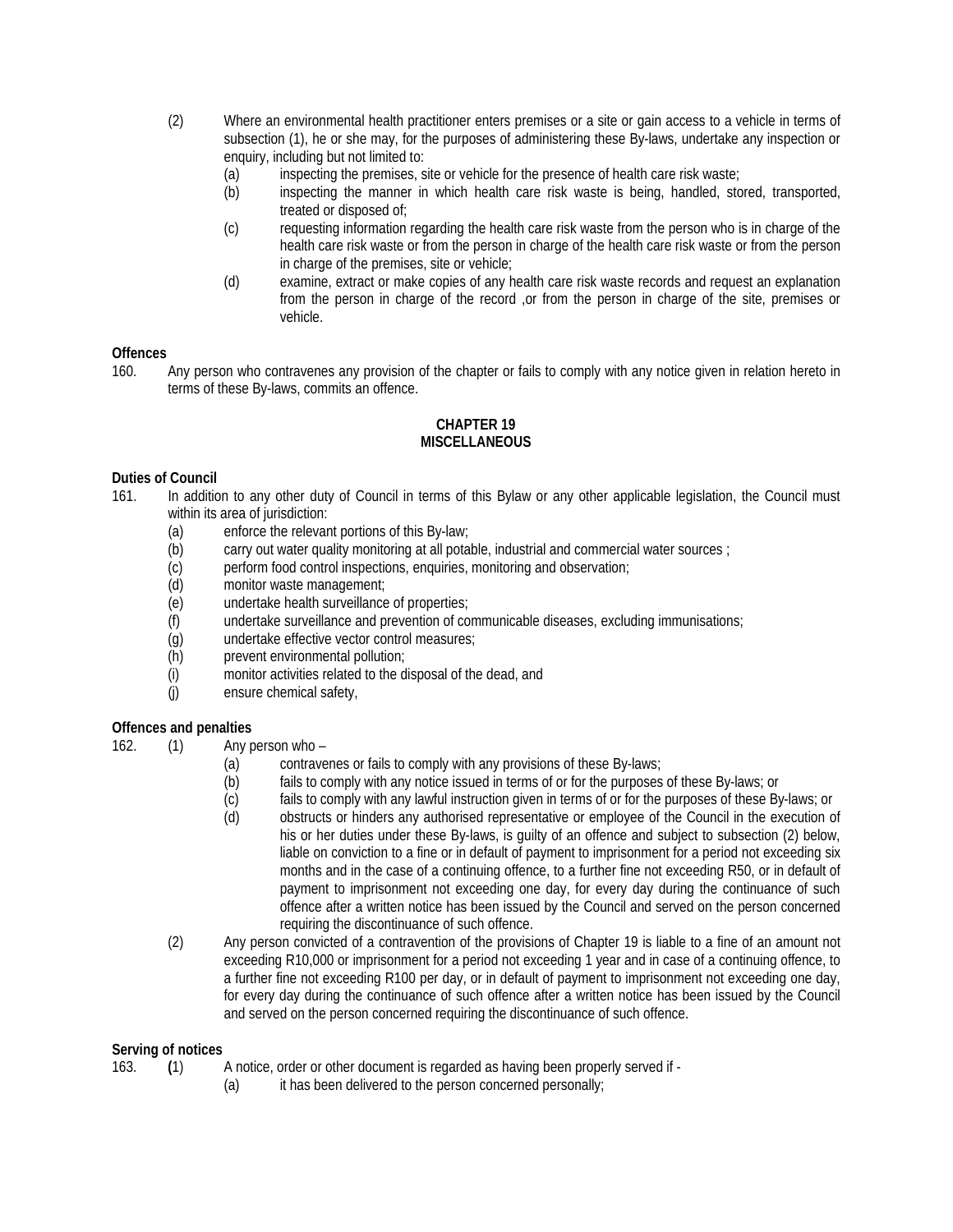- (b) it has been sent by registered post or speed post to the person to whom it is addressed at his or her last known address;
- (c) it is served on a person apparently not less than 16 years of age and apparently in charge of the premises at the addressee's last known address;
- (d) if the address of the person concerned in the Republic of South Africa is unknown, if it has been served on that person's agent or representative in the Republic of South Africa in the manner provided for in paragraph (a),(b) or (c); or
- (e) if the address of the person concerned and of his or her agent or representative in the Republic of South Africa is unknown, if it has been posted in a conspicuous place on the premises to which it relates.
- (2) A notice, order or other document which may in terms of these By-laws be served on the owner or occupier of premises may be addressed to the owner or occupier of the specified premises and need not bear the name of the owner or occupier.

## **Application to the State**

164. These By-laws bind the State, including the Council.

## **Short title**

165. These By-laws are called the District Municipal Environmental Management By-laws, 2011.

# **SCHEDULE 1 PUBLIC HEALTH NUISANCES**

### **General Nuisances**

- 1. An owner or occupier of premises creates a public health nuisance if he or she causes or allows
	- (a) any premises or part thereof to be of such a construction or in such a state as to be offensive, injurious or dangerous to health;
	- (b) any street, stream, pool, lagoon, ditch, gutter, watercourse, sink, cistern, water-closet, earth closet, pail closet, urinal, cesspool, cesspit, drain, sewer, dung pit, slop tank, ash heap or dung heap to be so foul or in such a state or so situated or constructed as to be offensive or to be injurious or dangerous to health;
	- (c) any stable, kraal, shed, run or premises used for the keeping of animals or birds and which is so constructed, situated, used or kept as to be offensive or to be injurious or dangerous to health;
	- (d) any accumulation of refuse, offal, manure or other matter which is offensive or is injurious or dangerous to health;
	- (e) any public building to be so situated, constructed, used or kept as to be unsafe or to be injurious or dangerous to health;
	- (f) any dwelling to be occupied without proper and sufficient supply of potable water within a reasonable distance;
	- (g) any factory or industrial or business premises not to be kept in a clean state and free from offensive smells arising from any drain, water closet, earth-closet, urinal or any other source, or not ventilated so as to destroy or render harmless and inoffensive as far as practicable any gas, vapour, dust or other impurity generated, or so overcrowded or so badly lighted or ventilated, as to be injurious or dangerous to the health of those employed therein or thereon;
	- (h) any factory or industrial or business premises to cause or give rise to any smell or effluvium which is offensive or injurious or dangerous to health;
	- (i) any building, room or structure to be used wholly or partly by a greater number of persons than will allow less than 11,3 m<sup>3</sup> of free air space and 3,7 m<sup>2</sup> of floor space for each person aged 10 years or more and 5,7 m<sup>3</sup> of free air space and 1,9 m² of floor space for each person less than 10 years of age; or
	- (j) the accumulation of filth, debris rubbish, glass, paper, rags, tins, lumber and the growing or presence of weeds, long grass or undergrowth which is unsightly or is likely to become a nuisance or injurious to health or to cause an annoyance to the inhabitants of the neighbourhood,
	- (k) any other activity, condition or thing declared to be a nuisance as contemplated in the National Health Act, 2003 (Act 61 of 2003) or any other relevant health legislation.
	- (l) Any other condition at or on a place or premises whatever, which in the opinion of Council is or can be detrimental, dangerous, inconvenient, offensive, injurious or dangerous to health; or which may in any other way cause a risk of disease, death or injuries.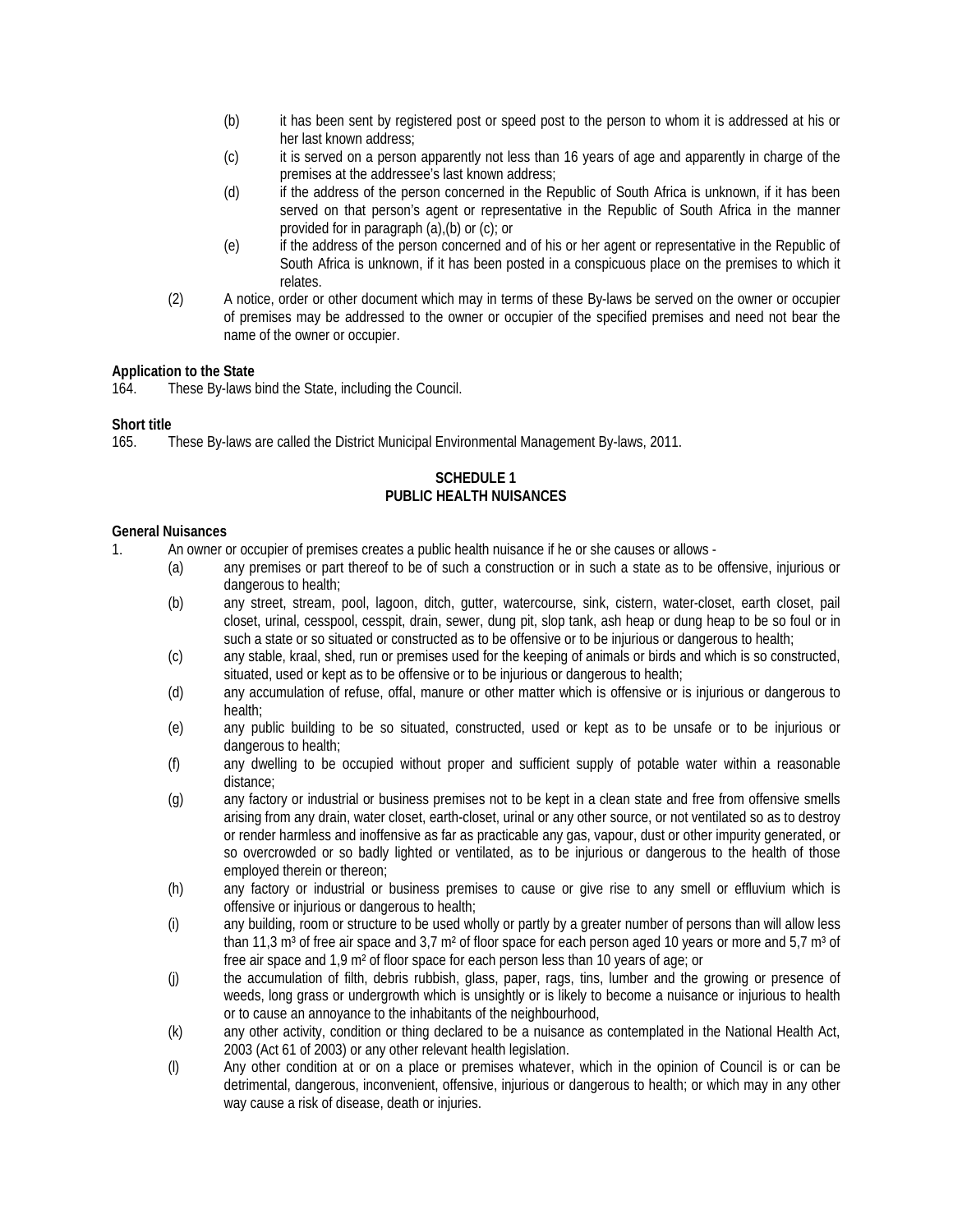### **Pest control**

2. An owner or occupier of premises creates a health nuisance if -

- (a) the premises are maintained in a manner that attracts or harbours rodents or other pests, or is conducive to the breeding thereof;
- (b) flies are being attracted to, or can breed on, the premises, in significant numbers because –
	- (i) insufficiently rotted manure or any other organic material is being kept or used; or
	- (ii) any other substance that attracts flies is used or kept other than for the purposes of trapping or killing flies;

### **Air pollution**

3. An owner or occupier of premises creates a public health nuisance if–

- (a) any waste on the premises is burned outside except in an approved appliance;
- (b) ash, grit, soot or smoke is emitted from any chimney or appliance or from any other means on the premises in a manner or quantity that is, in the opinion of Council, sufficient to have an adverse impact on public health;
- (c) the erection or destruction of a building or structure causes dust to be discharged into the surrounding atmosphere in a manner or quantity that is, in the opinion of Council, sufficient to have an adverse impact on public health; or
- (d) Any dust is generated on, and emitted from the premises due to any activity or process and discharged into the surrounding atmosphere in a manner or quantity that is, in the opinion of Council, sufficient to have an adverse impact on public health.

### **Fouling and littering of public places and open spaces**

- **4.** (1) A person creates a public health nuisance if he or she throws, dumps, stores, keeps or drops refuse, rubbish, glass, tins, paper, car wrecks or parts of motor vehicles, dead animals, waste water or flushing water or other litter or waste, whether liquid or solid, on or in a street, road, bridge, thoroughfare, open space, vacant stand, public place or erf, spruit or watercourse, or cause or permit it to be thrown, dumped or dropped there, or cause or permit any such liquid to flow into such a place.
	- (2) The person who has contravened sub item (1), must remedy, to the satisfaction of the environmental health practitioner, any damage to the environment which resulted from such contravention.

### **SCHEDULE 2 SCHEDULED USES**

### **(Sections 1, 8, 9 and 11)**

The activities and uses of premises listed in this Schedule are considered to pose an unacceptable risk to public health unless the measures specified in the relevant Chapter of these By-laws and where required, in a permit, are taken to avoid the risk or to reduce it to a level acceptable to the Council.

### *Part A: Activities for which a permit is required*

| Activity                                                |
|---------------------------------------------------------|
| Provision of service to remove human excrement or urine |
| Installation of sewage works                            |
| Offensive trades                                        |
| Hairdressing, beauty and cosmetology services           |
| <b>Accommodation Establishments</b>                     |
| Child care services                                     |
| Keeping of poultry                                      |